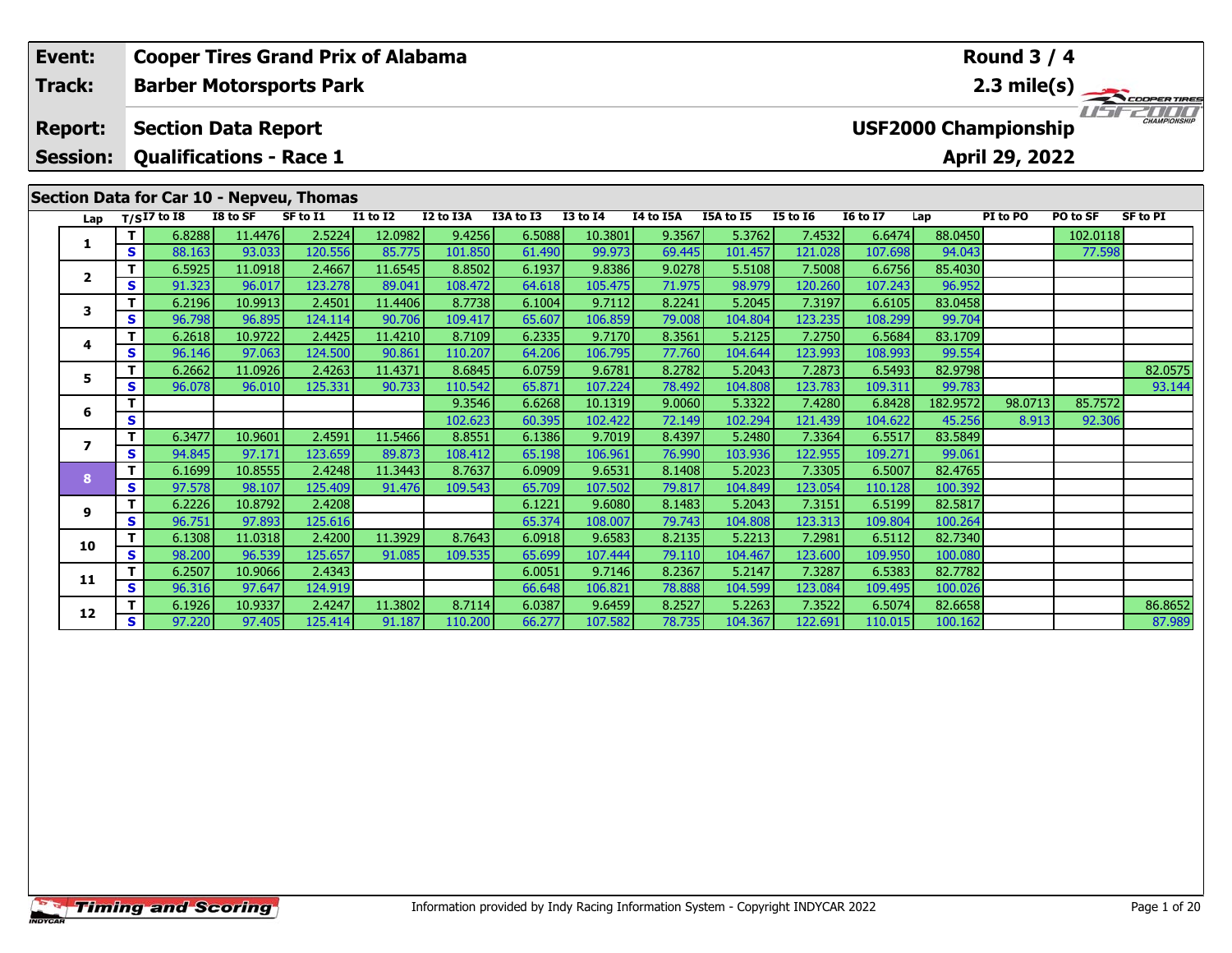| <b>Cooper Tires Grand Prix of Alabama</b><br>Event: |         |                                                              |                   |                   |                                    |                   |                  |                   |                  |                   | <b>Round 3 / 4</b> |                   |                    |                                               |          |             |
|-----------------------------------------------------|---------|--------------------------------------------------------------|-------------------|-------------------|------------------------------------|-------------------|------------------|-------------------|------------------|-------------------|--------------------|-------------------|--------------------|-----------------------------------------------|----------|-------------|
| Track:                                              |         | <b>Barber Motorsports Park</b>                               |                   |                   |                                    |                   |                  |                   |                  |                   |                    |                   |                    |                                               |          | 2.3 mile(s) |
| <b>Report:</b><br><b>Session:</b>                   |         | <b>Section Data Report</b><br><b>Qualifications - Race 1</b> |                   |                   |                                    |                   |                  |                   |                  |                   |                    |                   |                    | <b>USF2000 Championship</b><br>April 29, 2022 |          |             |
|                                                     |         | Section Data for Car 11 - Christie, Dylan                    |                   |                   |                                    |                   |                  |                   |                  |                   |                    |                   |                    |                                               |          |             |
| Lap                                                 |         | $T/SI7$ to $I8$                                              | I8 to SF          | SF to I1          | $\overline{11}$ to $\overline{12}$ | I2 to I3A         | I3A to I3        | <b>I3 to I4</b>   | I4 to I5A        | I5A to I5         | <b>I5 to 16</b>    | <b>I6 to I7</b>   | Lap                | PI to PO                                      | PO to SF | SF to PI    |
| 1.                                                  | T.      | 6.3820                                                       | 11.3441           | 2.5599            | 11.9315                            | 8.8533            | 6.5352           | 11.8081           | 8.8107           | 5.5787            | 7.8265             | 6.8126            | 88.4426            |                                               | 96.7193  |             |
|                                                     | S       | 94.335                                                       | 93.881            | 118.790           | 86.974                             | 108.434           | 61.242           | 87.883            | 73.748           | 97.774            | 115.255            | 105.086           | 93.620             |                                               | 81.844   |             |
| $\mathbf{2}$                                        | T.      | 6.3306                                                       | 11.1631           | 2.4632            | 13.0568                            | 8.8531            | 6.2389           | 9.7892            | 8.4523           | 5.5753            | 8.0722             | 6.8019            | 86.7966            |                                               |          |             |
|                                                     | S.      | 95.101                                                       | 95.404            | 123.454           | 79.478                             | 108.437           | 64.150           | 106.007           | 76.875           | 97.834            | 111.747            | 105.251           | 95.395             |                                               |          |             |
| 3                                                   | T.      | 6.3218                                                       | 11.0086           | 2.4541            | 11.5841                            | 8.8321            | 6.1593           | 9.7469            | 8.3566           | 5.2328            | 7.3411             | 7.2560            | 84.2934            |                                               |          |             |
|                                                     | S.      | 95.233                                                       | 96.743            | 123.911           | 89.582                             | 108.694           | 64.979           | 106.467           | 77.756           | 104.238           | 122.876            | 98.664            | 98.228             |                                               |          |             |
| 4                                                   | T.      | 6.4256                                                       | 10.9391           | 2.4509            | 11.5085                            | 8.7754            | 6.0783           | 9.7228            | 8.3616           | 5.2139            | 7.3430             | 6.6268            | 83.4459            |                                               |          |             |
|                                                     | S.      | 93.695                                                       | 97.357            | 124.073           | 90.171                             | 109.397           | 65.845           | 106.731           | 77.709           | 104.615           | 122.844            | 108.032           | 99.226             |                                               |          |             |
| 5                                                   | T.      | 6.2274                                                       | 11.0111           | 2.4345            | 11.5640                            | 8.7433            | 6.1199           | 9.6766            | 8.4617           | 5.3006            | 7.3535             | 6.5829            | 83.4755            |                                               |          |             |
|                                                     | S.      | 96.677                                                       | 96.721            | 124.909           | 89.738                             | 109.798           | 65.398           | 107.241           | 76.790           | 102.904           | 122.669            | 108.753           | 99.191             |                                               |          |             |
| 6                                                   |         | 6.2870                                                       | 11.0630           | 2.4416            | 11.5935                            | 8.8126            | 6.1210           | 9.7320            | 8.3577           | 5.2155            | 7.3141             | 6.5406            | 83.4786            |                                               |          | 82.8755     |
|                                                     | S       | 95.760                                                       | 96.267            | 124.546           | 89.509                             | 108.935           | 65.386           | 106.630           | 77.745           | 104.583           | 123.330            | 109.456           | 99.187             |                                               |          | 92.225      |
| $\overline{ }$                                      | T.      |                                                              |                   |                   |                                    | 9.4238            | 6.4028           | 9.9627            | 8.4270           | 5.3294            | 7.5839             | 6.7101            | 262.2815           | 176.0074                                      | 86.6193  |             |
|                                                     | S       |                                                              |                   |                   |                                    | 101.870           | 62.508           | 104.161           | 77.106           | 102.348           | 118.942            | 106.691           | 31.569             | 4.966                                         | 91.387   |             |
| 8                                                   | T.      | 6.1619                                                       | 10.9302           | 2.4229            | 11.4739                            | 8.8498            | 6.0937           | 9.6418            | 8.2739           | 5.2322            | 7.3667             | 6.5584            | 83.0054            |                                               |          |             |
|                                                     | S       | 97.705                                                       | 97.436            | 125.507           | 90.442                             | 108.477           | 65.679           | 107.628           | 78.533           | 104.250           | 122.449            | 109.159           | 99.753             |                                               |          |             |
| 9                                                   | T.      | 6.2443                                                       | 10.9216<br>97.513 | 2.4167<br>125.829 | 11.4462<br>90.661                  | 8.7903            | 6.0705           | 9.6115<br>107.967 | 8.2037<br>79.205 | 5.2050            | 7.2965             | 6.5439            | 82.7502            |                                               |          |             |
|                                                     | S.<br>т | 96.415                                                       |                   |                   |                                    | 109.211           | 65.930           |                   |                  | 104.794           | 123.627            | 109.401           | 100.060            |                                               |          |             |
| 10                                                  | S.      | 6.2100<br>96.948                                             | 10.9410<br>97.340 | 2.4247<br>125.414 | 11.3897<br>91.111                  | 8.7334<br>109.923 | 5.9989<br>66.717 | 9.6288<br>107.773 | 8.2710<br>78.560 | 5.2186<br>104.521 | 7.3163<br>123.293  | 6.4493<br>111.006 | 82.5817<br>100.264 |                                               |          |             |
|                                                     |         |                                                              |                   |                   |                                    |                   |                  |                   |                  |                   |                    |                   |                    |                                               |          |             |

**<sup>T</sup>** 6.1937 10.9445 2.4171 6.0217 9.6299 8.2739 5.2149 7.3408 6.4162 82.6932 84.2054 **<sup>S</sup>** 97.203 97.309 125.808 66.464 107.761 78.533 104.595 122.881 111.578 100.129 90.768

90.768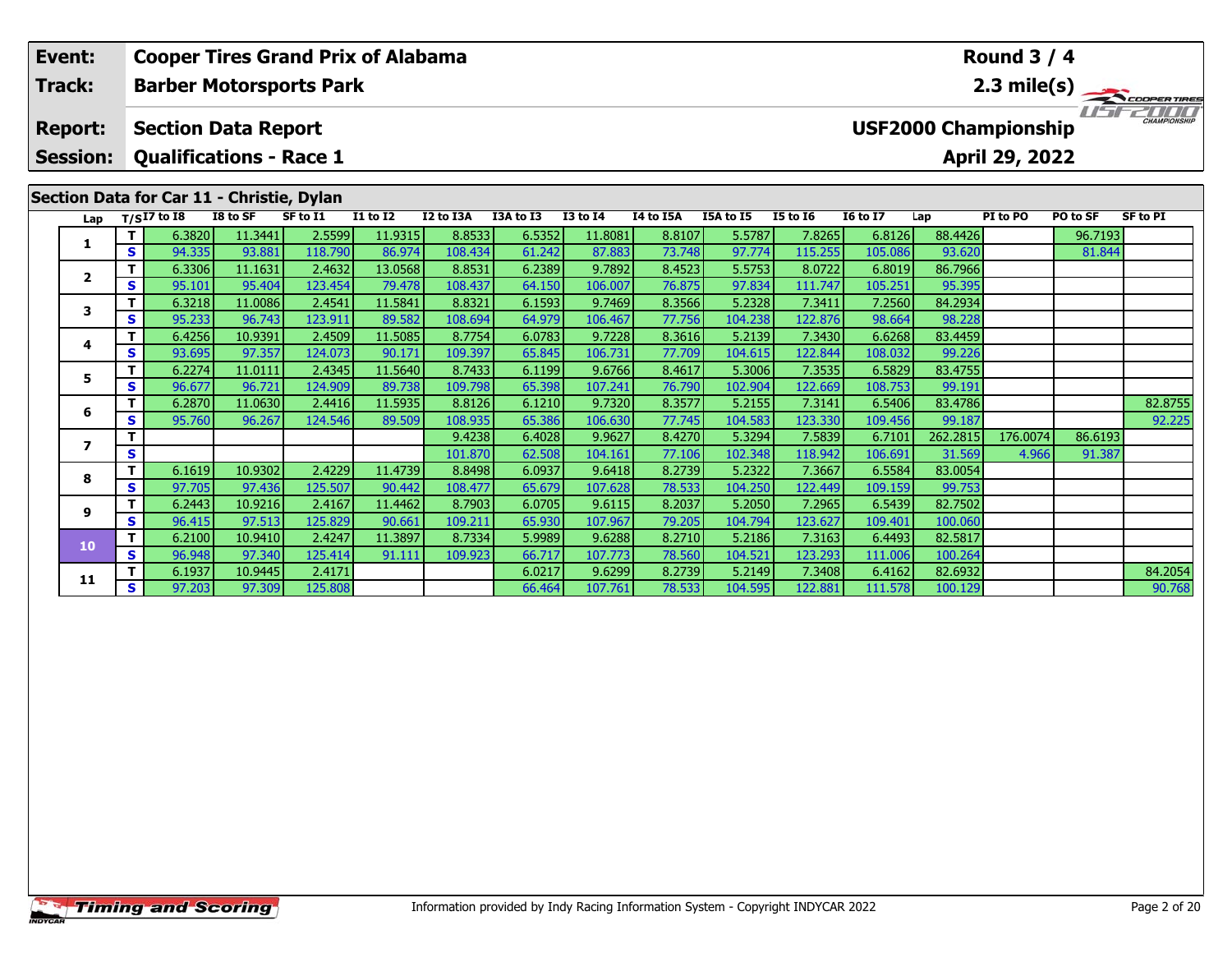| <b>Cooper Tires Grand Prix of Alabama</b><br>Event: |                                   |                |                                                              |                   |                   | <b>Round 3 / 4</b> |                  |                  |                   |                  |                   |                   |                   |                             |                |          |                       |
|-----------------------------------------------------|-----------------------------------|----------------|--------------------------------------------------------------|-------------------|-------------------|--------------------|------------------|------------------|-------------------|------------------|-------------------|-------------------|-------------------|-----------------------------|----------------|----------|-----------------------|
|                                                     | <b>Track:</b>                     |                | <b>Barber Motorsports Park</b>                               |                   |                   |                    |                  |                  |                   |                  |                   |                   |                   |                             |                |          | $2.3 \text{ mile(s)}$ |
|                                                     | <b>Report:</b><br><b>Session:</b> |                | <b>Section Data Report</b><br><b>Qualifications - Race 1</b> |                   |                   |                    |                  |                  |                   |                  |                   |                   |                   | <b>USF2000 Championship</b> | April 29, 2022 |          | <b>CHAMPIONSHIP</b>   |
|                                                     |                                   |                | Section Data for Car 12 - Garg, Bijoy                        |                   |                   |                    |                  |                  |                   |                  |                   |                   |                   |                             |                |          |                       |
|                                                     | Lap                               |                | $T/SI7$ to I8                                                | I8 to SF          | SF to I1          | <b>I1 to I2</b>    | I2 to I3A        | I3A to I3        | <b>I3 to I4</b>   | I4 to I5A        | I5A to I5         | <b>I5 to 16</b>   | <b>I6 to I7</b>   | Lap                         | PI to PO       | PO to SF | <b>SF to PI</b>       |
|                                                     | 1                                 | T.             | 6.9450                                                       | 11.1240           | 2.5375            | 12.0590            | 9.2162           | 6.5666           | 10.5915           | 9.2979           | 5.2628            | 7.5663            | 7.1215            | 88.2883                     |                | 98.0950  |                       |
|                                                     |                                   | <b>S</b>       | 86.688                                                       | 95.739            | 119.839           | 86.054             | 104.164          | 60.949           | 97.977            | 69.884           | 103.643           | 119.219           | 100.528           | 93.784                      |                | 80.696   |                       |
|                                                     | $\mathbf{2}$                      | T.<br><b>S</b> | 6.2735<br>95.966                                             | 11.0113<br>96.719 | 2.4525<br>123.992 | 11.6830<br>88.824  | 9.7954<br>98.005 | 6.6425           | 10.7030<br>96.957 | 8.7001<br>74.686 | 5.2425<br>104.045 | 7.3970<br>121.947 | 6.6242            | 86.5250<br>95.695           |                |          |                       |
|                                                     |                                   | T.             | 6.2674                                                       | 10.9157           | 2.4398            | 11.6639            | 8.7723           | 60.253<br>6.0402 | 9.7313            | 8.3768           | 5.2096            | 7.3162            | 108.075<br>6.5423 | 83.2755                     |                |          |                       |
|                                                     | 3                                 | <b>S</b>       | 96.060                                                       | 97.566            | 124.638           | 88.969             | 109.435          | 66.261           | 106.638           | 77.568           | 104.702           | 123.294           | 109.428           | 99.429                      |                |          |                       |
|                                                     |                                   |                | 6.1581                                                       | 11.0609           | 2.4365            | 11.6132            | 8.7237           | 6.0385           | 9.6682            | 8.8690           | 5.3170            | 7.4597            | 7.0251            | 84.3699                     |                |          |                       |
|                                                     | 4                                 | S.             | 97.765                                                       | 96.285            | 124.806           | 89.358             | 110.045          | 66.279           | 107.334           | 73.263           | 102.587           | 120.922           | 101.907           | 98.139                      |                |          |                       |
|                                                     |                                   | T.             | 6.1722                                                       | 10.9209           | 2.4242            | 11.5222            | 8.6695           | 6.0080           | 9.6553            | 8.4157           | 5.2142            | 7.3059            | 6.6269            | 82.9350                     |                |          | 82.7761               |
|                                                     | 5                                 | <b>S</b>       | 97.541                                                       | 97.519            | 125.440           | 90.063             | 110.733          | 66.616           | 107.477           | 77.210           | 104.609           | 123.468           | 108.031           | 99.837                      |                |          | 92.336                |
|                                                     | 6                                 |                |                                                              |                   |                   |                    | 9.1216           | 6.3578           | 10.1405           | 8.8808           | 5.3090            | 7.6966            | 7.2448            | 193.7248                    | 108.2423       | 85.8090  |                       |
|                                                     |                                   | S              |                                                              |                   |                   |                    | 105.245          | 62.951           | 102.335           | 73.166           | 102.741           | 117.201           | 98.817            | 42.741                      | 8.075          | 92.250   |                       |
|                                                     |                                   | T.             | 6.3731                                                       | 10.8876           | 2.4269            | 11.4642            | 8.7774           | 6.0826           | 10.3506           | 9.3502           | 5.7208            | 8.4495            | 6.9991            | 86.8820                     |                |          |                       |
|                                                     | $\overline{\phantom{a}}$          | S              | 94.467                                                       | 97.818            | 125.300           | 90.519             | 109.372          | 65.799           | 100.258           | 69.493           | 95.346            | 106.757           | 102.286           | 95.302                      |                |          |                       |
|                                                     | 8                                 | T.             | 6.1242                                                       | 10.7756           | 2.4148            | 11.3552            | 8.6617           | 5.9775           | 9.6230            | 8.2154           | 5.1836            | 7.2947            | 6.4155            | 82.0412                     |                |          |                       |
|                                                     |                                   | <b>S</b>       | 98.306                                                       | 98.834            | 125.928           | 91.388             | 110.833          | 66.956           | 107.838           | 79.092           | 105.227           | 123.658           | 111.591           | 100.925                     |                |          |                       |
|                                                     | 9                                 | T.             | 6.1292                                                       | 10.9517           | 2.4123            |                    |                  | 6.6306           | 10.0689           | 8.8626           | 5.5028            | 7.7915            | 6.5168            | 85.5641                     |                |          |                       |
|                                                     |                                   | S.             | 98.226<br>6.0817                                             | 97.245<br>10.9524 | 126.058<br>2.4076 | 11.3952            | 8.7208           | 60.361           | 103.063<br>9.6547 | 73.316<br>8.2359 | 99.123<br>5.1886  | 115.773           | 109.856<br>6.4426 | 96.770<br>82.2974           |                |          |                       |
|                                                     | 10                                |                |                                                              |                   |                   |                    |                  | 5.9561           |                   |                  |                   | 7.2618            |                   |                             |                |          |                       |
|                                                     |                                   | <b>S</b>       | 98.993                                                       | 97.239            | 126.305           | 91.067             | 110.082          | 67.196           | 107.484           | 78.895           | 105.126           | 124.218           | 111.121           | 100.611                     |                |          |                       |

**<sup>T</sup>** 6.1875 10.8198 2.4101 11.4621 8.6997 5.9893 9.6891 8.2236 5.1956 7.2999 6.4655 82.4422 **<sup>S</sup>** 97.300 98.431 126.174 90.536 110.349 66.824 107.103 79.013 104.984 123.570 110.728 100.434

**11**

**12**

1 6.1480| 10.8726| 2.4084| 11.3859| 8.7042| 6.0213| 9.6340| 8.1813| 5.2001| 7.3328| 6.4817| 82.3703| | | | 84.4397<br>| S 97.925| 97.953| 126.263| 91.141| 110.292| 66.469 107.715| 79.422| 104.893| 123.015| 110.451| 100.52

90.516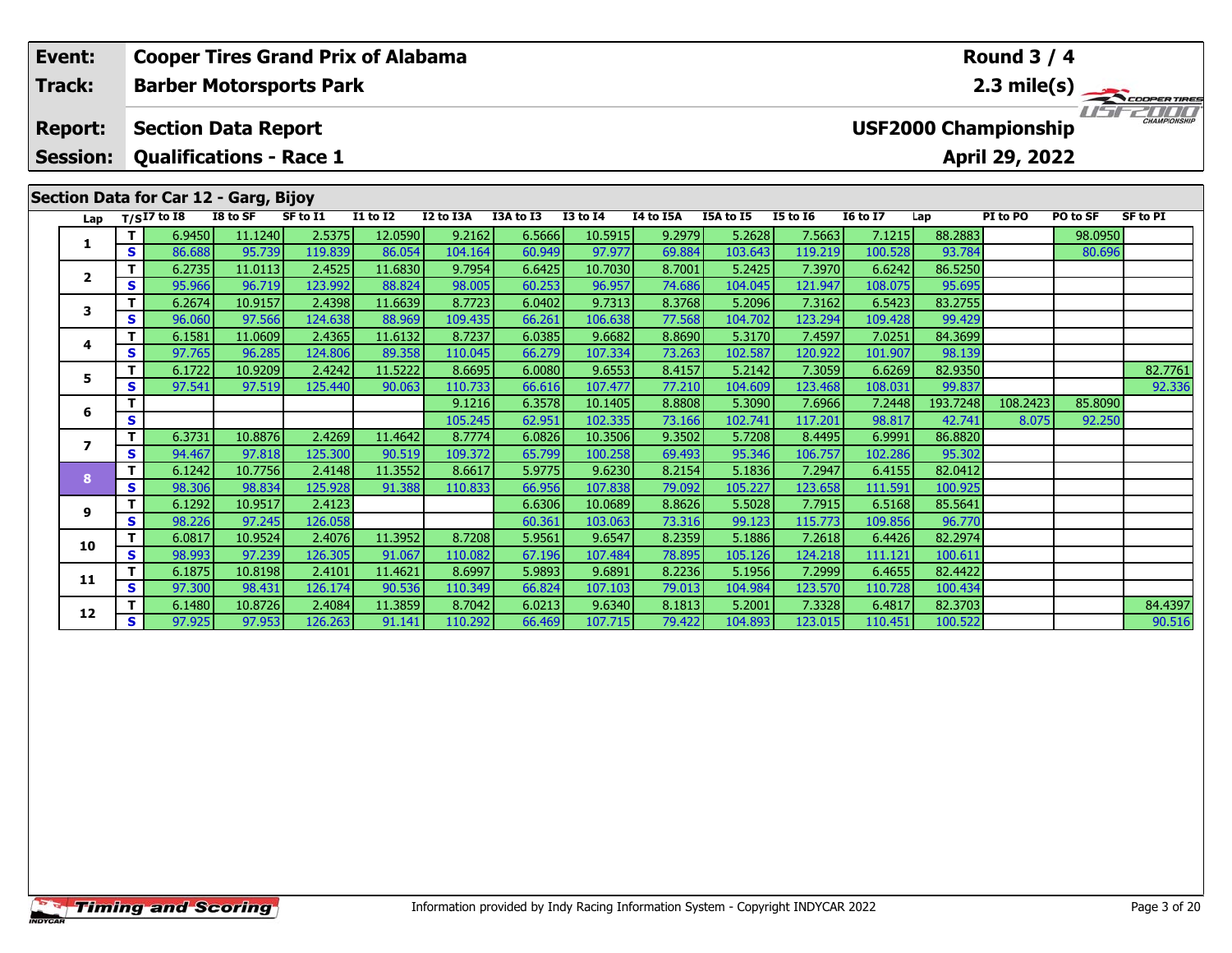| Event:<br><b>Cooper Tires Grand Prix of Alabama</b><br>Round $3/4$<br>2.3 mile(s)<br>Track:<br><b>Barber Motorsports Park</b> |                 |                              |                                        |                   |                   |                   |                   |                  |                   |                  |                   |                   |                   |                   |                             |          |                 |
|-------------------------------------------------------------------------------------------------------------------------------|-----------------|------------------------------|----------------------------------------|-------------------|-------------------|-------------------|-------------------|------------------|-------------------|------------------|-------------------|-------------------|-------------------|-------------------|-----------------------------|----------|-----------------|
|                                                                                                                               |                 |                              |                                        |                   |                   |                   |                   |                  |                   |                  |                   |                   |                   |                   |                             |          |                 |
|                                                                                                                               | <b>Report:</b>  |                              | <b>Section Data Report</b>             |                   |                   |                   |                   |                  |                   |                  |                   |                   |                   |                   | <b>USF2000 Championship</b> |          |                 |
|                                                                                                                               | <b>Session:</b> |                              | <b>Qualifications - Race 1</b>         |                   |                   |                   |                   |                  |                   |                  |                   |                   |                   |                   | April 29, 2022              |          |                 |
|                                                                                                                               |                 |                              | Section Data for Car 19 - Sikes, Simon |                   |                   |                   |                   |                  |                   |                  |                   |                   |                   |                   |                             |          |                 |
|                                                                                                                               | Lap             |                              | $T/SI7$ to I8                          | I8 to SF          | SF to I1          | <b>I1 to I2</b>   | I2 to I3A         | I3A to I3        | <b>I3 to I4</b>   | I4 to I5A        | I5A to I5         | <b>I5 to 16</b>   | <b>16 to 17</b>   | Lap               | PI to PO                    | PO to SF | <b>SF to PI</b> |
|                                                                                                                               | 1.              |                              | 6.3453                                 | 10.8585           | 2.4561            | 11.4661           | 8.7715            | 6.1861           | 9.7557            | 8.2004           | 5.2253            | 7.3484            | 6.7486            | 83.3620           |                             | 88.7092  |                 |
|                                                                                                                               |                 | S.                           | 94.881                                 | 98.080<br>10.9732 | 123.810           | 90.504<br>11.3625 | 109.445           | 64.698           | 106.371           | 79.237<br>8.1391 | 104.387           | 122.754           | 106.083           | 99.326            |                             | 89.234   |                 |
|                                                                                                                               | $\mathbf{2}$    | T.<br>S                      | 6.2804<br>95.861                       | 97.055            | 2.4304<br>125.120 | 91.329            | 8.8028<br>109.056 | 6.1191<br>65.406 | 9.6700<br>107.314 | 79.833           | 5.2201<br>104.491 | 7.3639<br>122.496 | 6.5486<br>109.322 | 82.9101<br>99.867 |                             |          |                 |
|                                                                                                                               |                 | T.                           | 6.1828                                 | 10.9502           | 2.4356            | 11.4508           | 8.8341            | 6.0442           | 9.6455            | 8.5241           | 7.4551            | 8.4041            | 6.7138            | 86.6403           |                             |          |                 |
|                                                                                                                               | 3               | S                            | 97.374                                 | 97.258            | 124.853           | 90.625            | 108.670           | 66.217           | 107.587           | 76.228           | 73.165            | 107.334           | 106.632           | 95.568            |                             |          |                 |
|                                                                                                                               |                 | T.                           | 6.2673                                 | 10.8033           | 2.4363            | 11.3774           | 8.7686            | 6.0803           | 9.6754            | 8.2443           | 5.2172            | 7.3473            | 6.4550            | 82.6724           |                             |          |                 |
|                                                                                                                               | 4               | S                            | 96.061                                 | 98.581            | 124.817           | 91.210            | 109.482           | 65.824           | 107.254           | 78.815           | 104.549           | 122.772           | 110.908           | 100.154           |                             |          |                 |
|                                                                                                                               |                 |                              | 6.1675                                 | 10.9358           | 2.4270            | 11.4648           | 8.7672            | 6.0938           | 9.6467            | 8.3399           | 5.5458            | 9.1164            | 7.0172            | 85.5221           |                             |          |                 |
|                                                                                                                               | 5               | S                            | 97.616                                 | 97.387            | 125.295           | 90.514            | 109.499           | 65.678           | 107.573           | 77.911           | 98.355            | 98.948            | 102.022           | 96.817            |                             |          |                 |
|                                                                                                                               | 6               | T.                           | 6.4357                                 | 11.1125           | 2.4400            | 11.4578           | 8.7570            | 6.0730           | 9.6595            | 8.3342           | 5.2406            | 7.3566            | 6.7058            | 83.5727           |                             |          |                 |
|                                                                                                                               |                 | S.<br>93.548<br>6.3366<br>T. |                                        | 95.838            | 124.627           | 90.570            | 109.627           | 65.903           | 107.431           | 77.965           | 104.082           | 122.617           | 106.760           | 99.075            |                             |          |                 |
|                                                                                                                               | $\overline{ }$  |                              | 11.0221                                | 2.4330            | 11.4486           | 8.7608            | 6.0316            | 9.7195           | 8.3006            | 5.2393           | 7.3672            | 6.5320            | 83.1913           |                   |                             | 81.2999  |                 |
|                                                                                                                               |                 | S.                           | 95.011                                 | 96.624            | 124.986           | 90.642            | 109.579           | 66.355           | 106.768           | 78.280           | 104.108           | 122.441           | 109.600           | 99.530            |                             |          | 94.012          |
|                                                                                                                               | 8               |                              |                                        |                   |                   | 11.3953           | 6.5203            | 10.0749          | 8.5490            | 5.5304           | 7.5509            | 6.6968            | 204.3962          | 118.8815          | 86.9487                     |          |                 |
|                                                                                                                               |                 | S                            |                                        |                   |                   |                   | 84.245            | 61.382           | 103.001           | 76.006           | 98.628            | 119.462           | 106.903           | 40.510            | 7.353                       | 91.041   |                 |
|                                                                                                                               | 9               |                              | 6.1986                                 | 10.7027           | 2.4056            | 11.3015           | 8.7911            | 6.2752           | 19.9019           | 9.8160           | 5.2473            | 8.7567            | 6.7662            | 96.1628           |                             |          |                 |
|                                                                                                                               |                 | S.                           | 97.126                                 | 99.508            | 126,410           | 91.822            | 109.201           | 63.779           | 52.142            | 66.195           | 103.950           | 103.012           | 105.807           | 86.104            |                             |          |                 |

**<sup>T</sup>** 6.1832 10.8230 2.4167 11.3160 8.7641 5.9426 9.6611 8.0804 5.1988 7.2964 6.5117 82.1940 **<sup>S</sup>** 97.368 98.402 125.829 91.704 109.538 67.349 107.413 80.413 104.919 123.629 109.942 100.737

**<sup>T</sup>** 6.2134 10.9234 2.4190 11.3760 8.7876 6.0083 9.6083 8.2256 5.2299 7.3422 6.4529 82.5866 **<sup>S</sup>** 96.895 97.497 125.709 91.221 109.245 66.612 108.003 78.994 104.295 122.858 110.944 100.258

**10**

**11**

**12**

**<sup>T</sup>** 6.1425 10.8965 2.4168 11.3410 8.7610 6.0132 9.5893 8.1974 5.2152 7.3799 6.4053 82.3581 83.6704 **<sup>S</sup>** 98.013 97.738 125.824 91.502 109.577 66.558 108.217 79.266 104.589 122.230 111.768 100.537 91.349

91.349

82.5866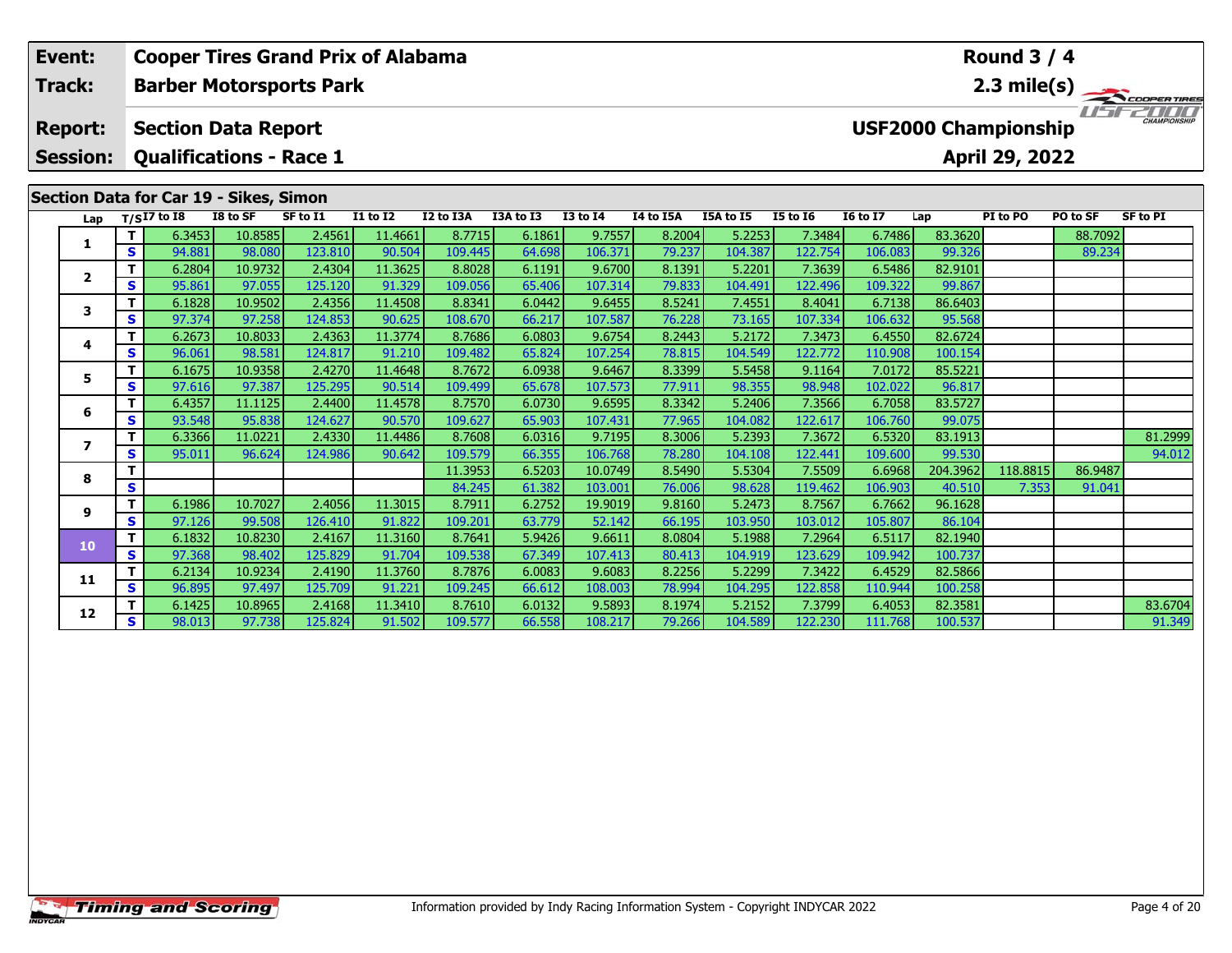| <b>Cooper Tires Grand Prix of Alabama</b><br>Round $3/4$<br>Event: |                       |                                       |                   |                                |                   |                   |                  |                   |                  |                   |                   |                   |                   |                             |          |                       |
|--------------------------------------------------------------------|-----------------------|---------------------------------------|-------------------|--------------------------------|-------------------|-------------------|------------------|-------------------|------------------|-------------------|-------------------|-------------------|-------------------|-----------------------------|----------|-----------------------|
| Track:                                                             |                       |                                       |                   | <b>Barber Motorsports Park</b> |                   |                   |                  |                   |                  |                   |                   |                   |                   |                             |          | $2.3 \text{ mile(s)}$ |
| <b>Report:</b>                                                     |                       | <b>Section Data Report</b>            |                   |                                |                   |                   |                  |                   |                  |                   |                   |                   |                   | <b>USF2000 Championship</b> |          | CHAMPIONSHIP          |
| <b>Session:</b>                                                    |                       | <b>Qualifications - Race 1</b>        |                   |                                |                   |                   |                  |                   |                  |                   |                   |                   |                   | April 29, 2022              |          |                       |
|                                                                    |                       | Section Data for Car 2 - Lee, Jackson |                   |                                |                   |                   |                  |                   |                  |                   |                   |                   |                   |                             |          |                       |
| Lap                                                                |                       | $T/SI7$ to I8                         | I8 to SF          | SF to I1                       | <b>I1 to I2</b>   | I2 to I3A         | I3A to I3        | <b>I3 to I4</b>   | I4 to I5A        | I5A to I5         | <b>I5 to 16</b>   | <b>16 to 17</b>   | Lap               | PI to PO                    | PO to SF | <b>SF to PI</b>       |
| 1.                                                                 |                       | 6.6394                                | 11.0276           | 2.4585                         | 11.7480           | 8.7724            | 6.3217           | 9.7982            | 8.4600           | 5.2201            | 7.3122            | 6.7225            | 84.4806           |                             | 86.8497  |                       |
|                                                                    | S.                    | 90.678                                | 96.576            | 123.690                        | 88.332            | 109.434           | 63.310           | 105.910           | 76.805           | 104.491           | 123.362           | 106.494           | 98.011            |                             | 91.145   |                       |
| 2                                                                  |                       | 6.3900                                | 10.9746           | 2.4300                         | 11.6036           | 8.7690            | 6.1688           | 9.6826            | 8.3705           | 5.2037            | 7.2989            | 6.7082            | 83.5999           |                             |          |                       |
|                                                                    | S<br>T.               | 94.217                                | 97.042            | 125.140                        | 89.431            | 109.477           | 64.879           | 107.174           | 77.627           | 104.821           | 123.586           | 106.721           | 99.043            |                             |          |                       |
| 3                                                                  | S.                    | 6.3387<br>94.979                      | 10.8806<br>97.881 | 2.4355<br>124.858              | 11.5817<br>89.601 | 8.8265<br>108.763 | 6.2099<br>64.450 | 9.7453            | 8.2249<br>79.001 | 5.1928<br>105.041 | 7.2678<br>124.115 | 6.8014<br>105.259 | 83.5051<br>99.156 |                             |          |                       |
|                                                                    |                       | 6.2624                                | 11.0216           | 2.4427                         |                   |                   | 6.2117           | 106.485<br>9.7072 | 8.2673           | 5.1944            | 7.2816            | 6.6321            | 83.2790           |                             |          |                       |
| 4                                                                  | <b>S</b>              | 96.137                                | 96.628            | 124.490                        |                   |                   | 64.431           | 106.903           | 78.596           | 105.008           | 123.880           | 107.946           | 99.425            |                             |          |                       |
|                                                                    |                       | 6.2430                                | 10.9062           | 2.4222                         | 11.5406           | 8.7820            | 6.1575           | 9.7061            | 8.3269           | 5.2314            | 7.3331            | 6.6012            | 83.2502           |                             |          |                       |
| 5                                                                  | S.                    | 96.435                                | 97.651            | 125.543                        | 89.920            | 109.315           | 64.998           | 106.915           | 78.033           | 104.266           | 123.010           | 108.451           | 99.459            |                             |          |                       |
|                                                                    | T.                    | 6.4239                                | 10.8185           | 2.4248                         | 11.4770           | 8.7614            | 6.1489           | 9.6645            | 8.2726           | 5.2352            | 7.3110            | 6.6395            | 83.1773           |                             |          | 83.2724               |
| 6                                                                  | S                     |                                       |                   | 125.409                        | 90.418            | 109.572           | 65.089           | 107.375           | 78.545           | 104.190           | 123.382           | 107.826           | 99.546            |                             |          | 91.785                |
|                                                                    | 93.720<br>98.442<br>т |                                       |                   | 9.1004                         | 6.3069            | 9.8927            | 8.5032           | 5.2455            | 7.3606           | 6.5851            | 198.7690          | 113.7235          | 84.7741           |                             |          |                       |
| $\overline{ }$                                                     | S                     |                                       |                   |                                |                   | 105.490           | 63.459           | 104.898           | 76.415           | 103.985           | 122.551           | 108.717           | 41.656            | 7.686                       | 93.377   |                       |
|                                                                    | T.                    | 6.2440                                | 10.8221           | 2.4226                         | 11.6073           | 8.8078            | 6.1151           | 9.6681            | 8.2715           | 5.2282            | 7.3390            | 6.6192            | 83.1449           |                             |          |                       |
| 8                                                                  | S.<br>96.420          | 98.410                                | 125.523           | 89.403                         | 108.994           | 65.449            | 107.335          | 78.556            | 104.329          | 122.911           | 108.156           | 99.585            |                   |                             |          |                       |
|                                                                    | т                     | 6.3134                                | 10.9323           | 2.4126                         |                   |                   | 6.1291           | 9.6277            | 8.3241           | 5.2277            | 7.3394            | 6.5684            | 83.0807           |                             |          |                       |
| 9                                                                  | S.                    | 95.360                                | 97.418            | 126.043                        |                   |                   | 65.300           | 107.786           | 78.059           | 104.339           | 122.905           | 108.9931          | 99.662            |                             |          |                       |

**<sup>T</sup>** 6.4116 10.8366 2.4095 6.1529 9.6874 8.2683 5.2095 7.2811 6.5465 83.1027 **<sup>S</sup>** 93.899 98.278 126.205 65.047 107.121 78.586 104.704 123.889 109.358 99.636

**<sup>T</sup>** 6.3399 10.8997 2.4155 6.0719 9.6752 8.2659 5.2039 7.2730 6.6047 82.9449 **<sup>S</sup>** 94.961 97.709 125.891 65.915 107.256 78.609 104.816 124.027 108.394 99.825

**10**

**11**

**12**

**<sup>T</sup>** 6.2734 10.8365 2.4075 6.0815 9.6345 8.2260 5.2099 7.2828 6.6068 82.8812 84.3047 **<sup>S</sup>** 95.968 98.279 126.310 65.811 107.710 78.990 104.696 123.860 108.359 99.902 90.661

90.661

82.9449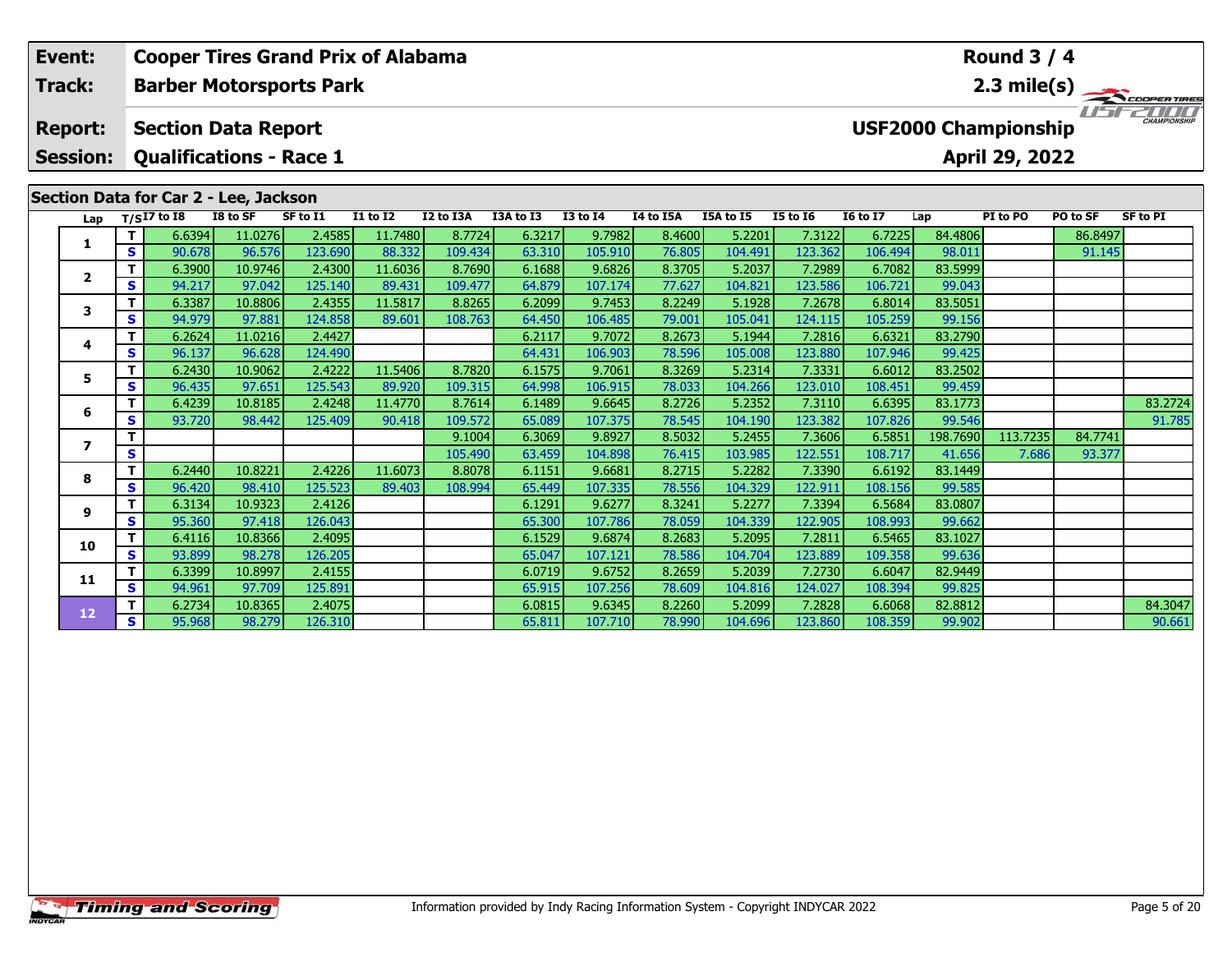| 2.3 mile(s)<br><b>Barber Motorsports Park</b><br>Track:<br>CHAMPIONSHIP<br><b>USF2000 Championship</b><br><b>Section Data Report</b><br><b>Report:</b><br>April 29, 2022<br><b>Session:</b><br><b>Qualifications - Race 1</b><br>Section Data for Car 22 - Rowe, Myles<br>$T/SI7$ to $\overline{18}$<br>I8 to SF<br>SF to I1<br><b>I1 to I2</b><br>I2 to I3A<br>I3A to I3<br><b>I3 to I4</b><br>I4 to I5A<br>I5A to I5<br>PO to SF<br><b>I5 to 16</b><br><b>16 to 17</b><br>PI to PO<br>SF to PI<br>Lap<br>Lap<br>T<br>6.2843<br>10.8946<br>2.4515<br>11.7362<br>8.8192<br>9.7851<br>8.4304<br>5.2651<br>7.3509<br>6.6128<br>83.8443<br>6.2142<br>84.6546<br>1<br>124.043<br>77.075<br>97.755<br>88.421<br>106.052<br>103.598<br>98.754<br><b>S</b><br>95.802<br>108.853<br>64.405<br>122.712<br>108.261<br>93.508<br>83.3525<br>10.8737<br>2.4319<br>11.7028<br>9.6850<br>8.3170<br>7.3781<br>T.<br>6.2607<br>8.7383<br>6.0993<br>5.2460<br>6.6197<br>$\overline{2}$<br>S<br>125.043<br>88.673<br>78.126<br>99.337<br>96.163<br>97.943<br>109.861<br>107.148<br>103.975<br>122.260<br>108.148<br>65.619<br>T.<br>10.8662<br>2.4491<br>11.5644<br>6.0230<br>9.6714<br>8.2571<br>83.0326<br>8.7953<br>5.2443<br>7.3549<br>6.5051<br>6.3018<br>3<br>S.<br>124.164<br>89.735<br>78.693<br>99.720<br>95.535<br>98.010<br>109.149<br>66.450<br>107.299<br>104.009<br>122.646<br>110.054<br>82.7327<br>T.<br>10.8706<br>2.4359<br>11.4326<br>8.7459<br>9.7050<br>8.3139<br>7.3308<br>6.4746<br>6.1914<br>6.0121<br>5.2199<br>4<br>78.155<br><b>S</b><br>97.239<br>97.971<br>124.837<br>90.769<br>106.927<br>104.495<br>123.049<br>109.766<br>66.570<br>110.572<br>100.081<br>83.2211<br>10.8590<br>2.4315<br>9.6734<br>8.3575<br>5.2324<br>7.3331<br>6.5377<br>T.<br>6.1818<br>6.1403<br>5.<br>S<br>125.063<br>77.747<br>99.494<br>97.390<br>107.276<br>104.246<br>123.010<br>98.075<br>65.180<br>109.505<br>82.8280<br>т<br>10.7389<br>2.4291<br>11.4649<br>8.8025<br>6.0924<br>9.6571<br>8.2641<br>5.2254<br>7.3268<br>6.5036<br>6.3232<br>6<br>90.513<br>S<br>95.212<br>99.172<br>125.187<br>78.626<br>104.385<br>99.966<br>109.060<br>65.693<br>107.457<br>123.116<br>110.079<br>10.8231<br>2.4312<br>164.2130<br>9.6723<br>8.2581<br>82.8095<br>80.4073<br>T.<br>6.3113<br>6.0757<br>5.2169<br>7.3140<br>6.4537<br>$\overline{ }$<br>78.683<br>107.289<br>123.331<br>99.989<br>95.056<br><b>S</b><br>95.392<br>98.401<br>125.079<br>6.319<br>65.873<br>104.555<br>110.930<br>9.7653<br>153.5381<br>72.3790<br>83.4671<br>T<br>8.9412<br>8.3271<br>5.2456<br>7.3601<br>6.6920<br>6.2377<br>8<br>S<br>107.368<br>106.267<br>78.031<br>103.983<br>122.559<br>106.980<br>53.928<br>64.163<br>12.077<br>94.839<br>2.4264<br>82.6822<br>T.<br>10.8150<br>11.5645<br>8.7692<br>9.6143<br>5.2271<br>7.3359<br>6.2252<br>5.9732<br>8.2293<br>6.5021<br>9<br>S<br>125.326<br>89.734<br>78.958<br>104.351<br>122.963<br>96.711<br>98.474<br>109.474<br>67.004<br>107.936<br>110.104<br>100.142<br>82.2427<br>T<br>10.7244<br>2.4132<br>11.3565<br>8.7506<br>5.9716<br>9.6057<br>8.2043<br>7.3263<br>6.5339<br>6.1356<br>5.2206<br>10<br>79.199<br><b>S</b><br>98.123<br>99.306<br>126.011<br>91.377<br>109.707<br>67.022<br>108.032<br>104.481<br>123.124<br>109.568<br>100.678<br>T<br>2.4004<br>13.6022<br>9.7016<br>5.2528<br>85.3045<br>6.1348<br>10.7836<br>8.8544<br>6.1672<br>8.6005<br>7.3001<br>6.5069<br>11<br>97.064<br>126.683<br>76.291<br>75.551<br>103.841<br>123.566<br>S.<br>98.136<br>98.761<br>108.421<br>64.896<br>106.965<br>110.023<br>81.9164<br>10.7496<br>2.4165<br>11.3398<br>8.6779<br>5.9292<br>9.5891<br>8.1801<br>5.2068<br>7.3156<br>6.3806<br>T<br>6.1312 | Event: | <b>Cooper Tires Grand Prix of Alabama</b> |        |        |         |        |         |        |         |        |         |         |         |         | <b>Round 3 / 4</b> |  |
|-------------------------------------------------------------------------------------------------------------------------------------------------------------------------------------------------------------------------------------------------------------------------------------------------------------------------------------------------------------------------------------------------------------------------------------------------------------------------------------------------------------------------------------------------------------------------------------------------------------------------------------------------------------------------------------------------------------------------------------------------------------------------------------------------------------------------------------------------------------------------------------------------------------------------------------------------------------------------------------------------------------------------------------------------------------------------------------------------------------------------------------------------------------------------------------------------------------------------------------------------------------------------------------------------------------------------------------------------------------------------------------------------------------------------------------------------------------------------------------------------------------------------------------------------------------------------------------------------------------------------------------------------------------------------------------------------------------------------------------------------------------------------------------------------------------------------------------------------------------------------------------------------------------------------------------------------------------------------------------------------------------------------------------------------------------------------------------------------------------------------------------------------------------------------------------------------------------------------------------------------------------------------------------------------------------------------------------------------------------------------------------------------------------------------------------------------------------------------------------------------------------------------------------------------------------------------------------------------------------------------------------------------------------------------------------------------------------------------------------------------------------------------------------------------------------------------------------------------------------------------------------------------------------------------------------------------------------------------------------------------------------------------------------------------------------------------------------------------------------------------------------------------------------------------------------------------------------------------------------------------------------------------------------------------------------------------------------------------------------------------------------------------------------------------------------------------------------------------------------------------------------------------------------------------------------------------------------------------------------------------------------------------------------------------------|--------|-------------------------------------------|--------|--------|---------|--------|---------|--------|---------|--------|---------|---------|---------|---------|--------------------|--|
|                                                                                                                                                                                                                                                                                                                                                                                                                                                                                                                                                                                                                                                                                                                                                                                                                                                                                                                                                                                                                                                                                                                                                                                                                                                                                                                                                                                                                                                                                                                                                                                                                                                                                                                                                                                                                                                                                                                                                                                                                                                                                                                                                                                                                                                                                                                                                                                                                                                                                                                                                                                                                                                                                                                                                                                                                                                                                                                                                                                                                                                                                                                                                                                                                                                                                                                                                                                                                                                                                                                                                                                                                                                                               |        |                                           |        |        |         |        |         |        |         |        |         |         |         |         |                    |  |
|                                                                                                                                                                                                                                                                                                                                                                                                                                                                                                                                                                                                                                                                                                                                                                                                                                                                                                                                                                                                                                                                                                                                                                                                                                                                                                                                                                                                                                                                                                                                                                                                                                                                                                                                                                                                                                                                                                                                                                                                                                                                                                                                                                                                                                                                                                                                                                                                                                                                                                                                                                                                                                                                                                                                                                                                                                                                                                                                                                                                                                                                                                                                                                                                                                                                                                                                                                                                                                                                                                                                                                                                                                                                               |        |                                           |        |        |         |        |         |        |         |        |         |         |         |         |                    |  |
|                                                                                                                                                                                                                                                                                                                                                                                                                                                                                                                                                                                                                                                                                                                                                                                                                                                                                                                                                                                                                                                                                                                                                                                                                                                                                                                                                                                                                                                                                                                                                                                                                                                                                                                                                                                                                                                                                                                                                                                                                                                                                                                                                                                                                                                                                                                                                                                                                                                                                                                                                                                                                                                                                                                                                                                                                                                                                                                                                                                                                                                                                                                                                                                                                                                                                                                                                                                                                                                                                                                                                                                                                                                                               |        |                                           |        |        |         |        |         |        |         |        |         |         |         |         |                    |  |
|                                                                                                                                                                                                                                                                                                                                                                                                                                                                                                                                                                                                                                                                                                                                                                                                                                                                                                                                                                                                                                                                                                                                                                                                                                                                                                                                                                                                                                                                                                                                                                                                                                                                                                                                                                                                                                                                                                                                                                                                                                                                                                                                                                                                                                                                                                                                                                                                                                                                                                                                                                                                                                                                                                                                                                                                                                                                                                                                                                                                                                                                                                                                                                                                                                                                                                                                                                                                                                                                                                                                                                                                                                                                               |        |                                           |        |        |         |        |         |        |         |        |         |         |         |         |                    |  |
|                                                                                                                                                                                                                                                                                                                                                                                                                                                                                                                                                                                                                                                                                                                                                                                                                                                                                                                                                                                                                                                                                                                                                                                                                                                                                                                                                                                                                                                                                                                                                                                                                                                                                                                                                                                                                                                                                                                                                                                                                                                                                                                                                                                                                                                                                                                                                                                                                                                                                                                                                                                                                                                                                                                                                                                                                                                                                                                                                                                                                                                                                                                                                                                                                                                                                                                                                                                                                                                                                                                                                                                                                                                                               |        |                                           |        |        |         |        |         |        |         |        |         |         |         |         |                    |  |
|                                                                                                                                                                                                                                                                                                                                                                                                                                                                                                                                                                                                                                                                                                                                                                                                                                                                                                                                                                                                                                                                                                                                                                                                                                                                                                                                                                                                                                                                                                                                                                                                                                                                                                                                                                                                                                                                                                                                                                                                                                                                                                                                                                                                                                                                                                                                                                                                                                                                                                                                                                                                                                                                                                                                                                                                                                                                                                                                                                                                                                                                                                                                                                                                                                                                                                                                                                                                                                                                                                                                                                                                                                                                               |        |                                           |        |        |         |        |         |        |         |        |         |         |         |         |                    |  |
|                                                                                                                                                                                                                                                                                                                                                                                                                                                                                                                                                                                                                                                                                                                                                                                                                                                                                                                                                                                                                                                                                                                                                                                                                                                                                                                                                                                                                                                                                                                                                                                                                                                                                                                                                                                                                                                                                                                                                                                                                                                                                                                                                                                                                                                                                                                                                                                                                                                                                                                                                                                                                                                                                                                                                                                                                                                                                                                                                                                                                                                                                                                                                                                                                                                                                                                                                                                                                                                                                                                                                                                                                                                                               |        |                                           |        |        |         |        |         |        |         |        |         |         |         |         |                    |  |
|                                                                                                                                                                                                                                                                                                                                                                                                                                                                                                                                                                                                                                                                                                                                                                                                                                                                                                                                                                                                                                                                                                                                                                                                                                                                                                                                                                                                                                                                                                                                                                                                                                                                                                                                                                                                                                                                                                                                                                                                                                                                                                                                                                                                                                                                                                                                                                                                                                                                                                                                                                                                                                                                                                                                                                                                                                                                                                                                                                                                                                                                                                                                                                                                                                                                                                                                                                                                                                                                                                                                                                                                                                                                               |        |                                           |        |        |         |        |         |        |         |        |         |         |         |         |                    |  |
|                                                                                                                                                                                                                                                                                                                                                                                                                                                                                                                                                                                                                                                                                                                                                                                                                                                                                                                                                                                                                                                                                                                                                                                                                                                                                                                                                                                                                                                                                                                                                                                                                                                                                                                                                                                                                                                                                                                                                                                                                                                                                                                                                                                                                                                                                                                                                                                                                                                                                                                                                                                                                                                                                                                                                                                                                                                                                                                                                                                                                                                                                                                                                                                                                                                                                                                                                                                                                                                                                                                                                                                                                                                                               |        |                                           |        |        |         |        |         |        |         |        |         |         |         |         |                    |  |
|                                                                                                                                                                                                                                                                                                                                                                                                                                                                                                                                                                                                                                                                                                                                                                                                                                                                                                                                                                                                                                                                                                                                                                                                                                                                                                                                                                                                                                                                                                                                                                                                                                                                                                                                                                                                                                                                                                                                                                                                                                                                                                                                                                                                                                                                                                                                                                                                                                                                                                                                                                                                                                                                                                                                                                                                                                                                                                                                                                                                                                                                                                                                                                                                                                                                                                                                                                                                                                                                                                                                                                                                                                                                               |        |                                           |        |        |         |        |         |        |         |        |         |         |         |         |                    |  |
|                                                                                                                                                                                                                                                                                                                                                                                                                                                                                                                                                                                                                                                                                                                                                                                                                                                                                                                                                                                                                                                                                                                                                                                                                                                                                                                                                                                                                                                                                                                                                                                                                                                                                                                                                                                                                                                                                                                                                                                                                                                                                                                                                                                                                                                                                                                                                                                                                                                                                                                                                                                                                                                                                                                                                                                                                                                                                                                                                                                                                                                                                                                                                                                                                                                                                                                                                                                                                                                                                                                                                                                                                                                                               |        |                                           |        |        |         |        |         |        |         |        |         |         |         |         |                    |  |
|                                                                                                                                                                                                                                                                                                                                                                                                                                                                                                                                                                                                                                                                                                                                                                                                                                                                                                                                                                                                                                                                                                                                                                                                                                                                                                                                                                                                                                                                                                                                                                                                                                                                                                                                                                                                                                                                                                                                                                                                                                                                                                                                                                                                                                                                                                                                                                                                                                                                                                                                                                                                                                                                                                                                                                                                                                                                                                                                                                                                                                                                                                                                                                                                                                                                                                                                                                                                                                                                                                                                                                                                                                                                               |        |                                           |        |        |         |        |         |        |         |        |         |         |         |         |                    |  |
|                                                                                                                                                                                                                                                                                                                                                                                                                                                                                                                                                                                                                                                                                                                                                                                                                                                                                                                                                                                                                                                                                                                                                                                                                                                                                                                                                                                                                                                                                                                                                                                                                                                                                                                                                                                                                                                                                                                                                                                                                                                                                                                                                                                                                                                                                                                                                                                                                                                                                                                                                                                                                                                                                                                                                                                                                                                                                                                                                                                                                                                                                                                                                                                                                                                                                                                                                                                                                                                                                                                                                                                                                                                                               |        |                                           |        |        |         |        |         |        |         |        |         |         |         |         |                    |  |
|                                                                                                                                                                                                                                                                                                                                                                                                                                                                                                                                                                                                                                                                                                                                                                                                                                                                                                                                                                                                                                                                                                                                                                                                                                                                                                                                                                                                                                                                                                                                                                                                                                                                                                                                                                                                                                                                                                                                                                                                                                                                                                                                                                                                                                                                                                                                                                                                                                                                                                                                                                                                                                                                                                                                                                                                                                                                                                                                                                                                                                                                                                                                                                                                                                                                                                                                                                                                                                                                                                                                                                                                                                                                               |        |                                           |        |        |         |        |         |        |         |        |         |         |         |         |                    |  |
|                                                                                                                                                                                                                                                                                                                                                                                                                                                                                                                                                                                                                                                                                                                                                                                                                                                                                                                                                                                                                                                                                                                                                                                                                                                                                                                                                                                                                                                                                                                                                                                                                                                                                                                                                                                                                                                                                                                                                                                                                                                                                                                                                                                                                                                                                                                                                                                                                                                                                                                                                                                                                                                                                                                                                                                                                                                                                                                                                                                                                                                                                                                                                                                                                                                                                                                                                                                                                                                                                                                                                                                                                                                                               |        |                                           |        |        |         |        |         |        |         |        |         |         |         |         |                    |  |
|                                                                                                                                                                                                                                                                                                                                                                                                                                                                                                                                                                                                                                                                                                                                                                                                                                                                                                                                                                                                                                                                                                                                                                                                                                                                                                                                                                                                                                                                                                                                                                                                                                                                                                                                                                                                                                                                                                                                                                                                                                                                                                                                                                                                                                                                                                                                                                                                                                                                                                                                                                                                                                                                                                                                                                                                                                                                                                                                                                                                                                                                                                                                                                                                                                                                                                                                                                                                                                                                                                                                                                                                                                                                               |        |                                           |        |        |         |        |         |        |         |        |         |         |         |         |                    |  |
|                                                                                                                                                                                                                                                                                                                                                                                                                                                                                                                                                                                                                                                                                                                                                                                                                                                                                                                                                                                                                                                                                                                                                                                                                                                                                                                                                                                                                                                                                                                                                                                                                                                                                                                                                                                                                                                                                                                                                                                                                                                                                                                                                                                                                                                                                                                                                                                                                                                                                                                                                                                                                                                                                                                                                                                                                                                                                                                                                                                                                                                                                                                                                                                                                                                                                                                                                                                                                                                                                                                                                                                                                                                                               |        |                                           |        |        |         |        |         |        |         |        |         |         |         |         |                    |  |
|                                                                                                                                                                                                                                                                                                                                                                                                                                                                                                                                                                                                                                                                                                                                                                                                                                                                                                                                                                                                                                                                                                                                                                                                                                                                                                                                                                                                                                                                                                                                                                                                                                                                                                                                                                                                                                                                                                                                                                                                                                                                                                                                                                                                                                                                                                                                                                                                                                                                                                                                                                                                                                                                                                                                                                                                                                                                                                                                                                                                                                                                                                                                                                                                                                                                                                                                                                                                                                                                                                                                                                                                                                                                               |        |                                           |        |        |         |        |         |        |         |        |         |         |         |         |                    |  |
|                                                                                                                                                                                                                                                                                                                                                                                                                                                                                                                                                                                                                                                                                                                                                                                                                                                                                                                                                                                                                                                                                                                                                                                                                                                                                                                                                                                                                                                                                                                                                                                                                                                                                                                                                                                                                                                                                                                                                                                                                                                                                                                                                                                                                                                                                                                                                                                                                                                                                                                                                                                                                                                                                                                                                                                                                                                                                                                                                                                                                                                                                                                                                                                                                                                                                                                                                                                                                                                                                                                                                                                                                                                                               |        |                                           |        |        |         |        |         |        |         |        |         |         |         |         |                    |  |
|                                                                                                                                                                                                                                                                                                                                                                                                                                                                                                                                                                                                                                                                                                                                                                                                                                                                                                                                                                                                                                                                                                                                                                                                                                                                                                                                                                                                                                                                                                                                                                                                                                                                                                                                                                                                                                                                                                                                                                                                                                                                                                                                                                                                                                                                                                                                                                                                                                                                                                                                                                                                                                                                                                                                                                                                                                                                                                                                                                                                                                                                                                                                                                                                                                                                                                                                                                                                                                                                                                                                                                                                                                                                               |        |                                           |        |        |         |        |         |        |         |        |         |         |         |         |                    |  |
|                                                                                                                                                                                                                                                                                                                                                                                                                                                                                                                                                                                                                                                                                                                                                                                                                                                                                                                                                                                                                                                                                                                                                                                                                                                                                                                                                                                                                                                                                                                                                                                                                                                                                                                                                                                                                                                                                                                                                                                                                                                                                                                                                                                                                                                                                                                                                                                                                                                                                                                                                                                                                                                                                                                                                                                                                                                                                                                                                                                                                                                                                                                                                                                                                                                                                                                                                                                                                                                                                                                                                                                                                                                                               |        |                                           |        |        |         |        |         |        |         |        |         |         |         |         |                    |  |
|                                                                                                                                                                                                                                                                                                                                                                                                                                                                                                                                                                                                                                                                                                                                                                                                                                                                                                                                                                                                                                                                                                                                                                                                                                                                                                                                                                                                                                                                                                                                                                                                                                                                                                                                                                                                                                                                                                                                                                                                                                                                                                                                                                                                                                                                                                                                                                                                                                                                                                                                                                                                                                                                                                                                                                                                                                                                                                                                                                                                                                                                                                                                                                                                                                                                                                                                                                                                                                                                                                                                                                                                                                                                               |        |                                           |        |        |         |        |         |        |         |        |         |         |         |         |                    |  |
|                                                                                                                                                                                                                                                                                                                                                                                                                                                                                                                                                                                                                                                                                                                                                                                                                                                                                                                                                                                                                                                                                                                                                                                                                                                                                                                                                                                                                                                                                                                                                                                                                                                                                                                                                                                                                                                                                                                                                                                                                                                                                                                                                                                                                                                                                                                                                                                                                                                                                                                                                                                                                                                                                                                                                                                                                                                                                                                                                                                                                                                                                                                                                                                                                                                                                                                                                                                                                                                                                                                                                                                                                                                                               |        |                                           |        |        |         |        |         |        |         |        |         |         |         |         |                    |  |
|                                                                                                                                                                                                                                                                                                                                                                                                                                                                                                                                                                                                                                                                                                                                                                                                                                                                                                                                                                                                                                                                                                                                                                                                                                                                                                                                                                                                                                                                                                                                                                                                                                                                                                                                                                                                                                                                                                                                                                                                                                                                                                                                                                                                                                                                                                                                                                                                                                                                                                                                                                                                                                                                                                                                                                                                                                                                                                                                                                                                                                                                                                                                                                                                                                                                                                                                                                                                                                                                                                                                                                                                                                                                               |        |                                           |        |        |         |        |         |        |         |        |         |         |         |         |                    |  |
|                                                                                                                                                                                                                                                                                                                                                                                                                                                                                                                                                                                                                                                                                                                                                                                                                                                                                                                                                                                                                                                                                                                                                                                                                                                                                                                                                                                                                                                                                                                                                                                                                                                                                                                                                                                                                                                                                                                                                                                                                                                                                                                                                                                                                                                                                                                                                                                                                                                                                                                                                                                                                                                                                                                                                                                                                                                                                                                                                                                                                                                                                                                                                                                                                                                                                                                                                                                                                                                                                                                                                                                                                                                                               |        |                                           |        |        |         |        |         |        |         |        |         |         |         |         |                    |  |
|                                                                                                                                                                                                                                                                                                                                                                                                                                                                                                                                                                                                                                                                                                                                                                                                                                                                                                                                                                                                                                                                                                                                                                                                                                                                                                                                                                                                                                                                                                                                                                                                                                                                                                                                                                                                                                                                                                                                                                                                                                                                                                                                                                                                                                                                                                                                                                                                                                                                                                                                                                                                                                                                                                                                                                                                                                                                                                                                                                                                                                                                                                                                                                                                                                                                                                                                                                                                                                                                                                                                                                                                                                                                               | $12$   | <b>S</b>                                  | 98.194 | 99.073 | 125.839 | 91.512 | 110.626 | 67.501 | 108.219 | 79.433 | 104.758 | 123.304 | 112.201 | 101.079 |                    |  |

**13**

**<sup>T</sup>** 6.1001 10.8599 2.4051 11.3392 8.7195 5.9655 9.6035 8.2248 5.2096 7.3590 6.3628 82.1490 81.7219 **<sup>S</sup>** 98.694 98.067 126.436 91.517 110.098 67.090 108.057 79.002 104.702 122.577 112.515 100.792 93.527

93.527

101.079<br>82.1490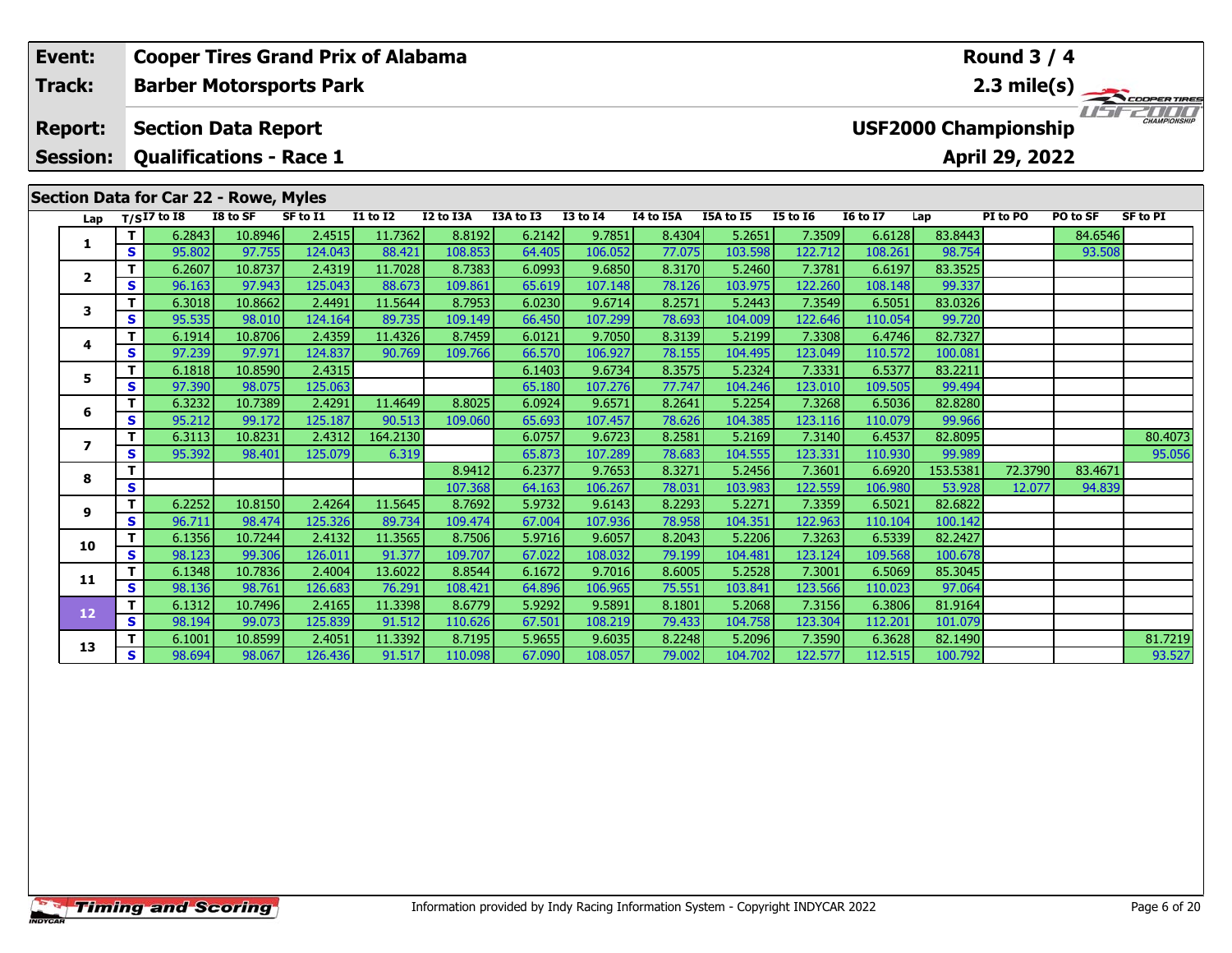| <b>Cooper Tires Grand Prix of Alabama</b><br>Event: |                 |             |                                                            |          |                                | <b>Round 3 / 4</b> |                  |                   |                 |                   |           |                   |                    |                   |                             |          |                       |
|-----------------------------------------------------|-----------------|-------------|------------------------------------------------------------|----------|--------------------------------|--------------------|------------------|-------------------|-----------------|-------------------|-----------|-------------------|--------------------|-------------------|-----------------------------|----------|-----------------------|
|                                                     | Track:          |             |                                                            |          | <b>Barber Motorsports Park</b> |                    |                  |                   |                 |                   |           |                   |                    |                   |                             |          | $2.3 \text{ mile(s)}$ |
|                                                     | <b>Report:</b>  |             | <b>Section Data Report</b>                                 |          |                                |                    |                  |                   |                 |                   |           |                   |                    |                   | <b>USF2000 Championship</b> |          |                       |
|                                                     | <b>Session:</b> |             | <b>Qualifications - Race 1</b>                             |          |                                |                    |                  |                   |                 |                   |           |                   |                    |                   | April 29, 2022              |          |                       |
|                                                     | Lap             |             | Section Data for Car 23 - Denmark, Jace<br>$T/SI7$ to $I8$ | I8 to SF | SF to I1                       | <b>I1 to I2</b>    | I2 to I3A        | I3A to I3         | <b>I3 to I4</b> | I4 to I5A         | I5A to I5 | <b>I5 to I6</b>   | <b>16 to 17</b>    | Lap               | PI to PO                    | PO to SF | SF to PI              |
|                                                     |                 |             | 6.3836                                                     | 11.0116  | 2.4697                         | 11.5873            | 8.7841           | 6.2727            | 9.8800          | 8.4541            | 5.2773    | 7.3992            | 6.5634             | 84.0830           |                             | 84.9418  |                       |
|                                                     |                 | S.          | 94.311                                                     | 96.716   | 123.129                        | 89.557             | 109.288          | 63.805            | 105.033         | 76.859            | 103.359   | 121.911           | 109.076            | 98.474            |                             | 93.192   |                       |
|                                                     | $\overline{2}$  |             | 6.1586                                                     | 11.0749  | 2.4506                         |                    |                  | 6.2613            | 9.7369          | 8.3879            | 5.2167    | 7.3395            | 6.5433             | 84.8598           |                             |          |                       |
|                                                     |                 | S.          | 97.757                                                     | 96.163   | 124.088                        |                    |                  | 63.921            | 106.577         | 77.465            | 104.559   | 122.903           | 109.411            | 97.573            |                             |          |                       |
|                                                     | 3               | Τ.          | 6.2907                                                     | 10.9853  | 2.4487                         | 11.5833            | 8.8340           | 6.1241            | 9.6849          | 8.2940            | 5.2249    | 7.3079            | 6.5529             | 83.3307           |                             |          |                       |
|                                                     |                 | S.          | 95.704                                                     | 96.948   | 124.185                        | 89.588             | 108.671          | 65.353            | 107.149         | 78.343            | 104.395   | 123.434           | 109.251            | 99.363            |                             |          |                       |
|                                                     | 4               |             | 6.3029                                                     | 10.9961  | 2.4424                         |                    |                  | 6.1264            | 9.7147          | 8.2433            | 5.2143    | 7.3288            | 6.5101             | 83.2355           |                             |          |                       |
|                                                     |                 | S.          | 95.519                                                     | 96.853   | 124.505                        |                    |                  | 65.328            | 106.820         | 78.824            | 104.607   | 123.082           | 109.969            | 99.477            |                             |          |                       |
|                                                     | 5               | Τ.<br>S.    | 6.2059                                                     | 10.9561  | 2.4340                         | 11.5680            | 8.7177           | 6.1923            | 9.6686          | 8.4608            | 5.2692    | 7.3594            | 6.5638             | 83.3958           |                             |          | 82.8933               |
|                                                     |                 |             | 97.012                                                     | 97.206   | 124.935                        | 89.707             | 110.121          | 64.633            | 107.330         | 76.798<br>8.4925  | 103.518   | 122.571<br>7.3705 | 109.069            | 99.286            |                             |          | 92.205                |
|                                                     | 6               |             |                                                            |          |                                | 9.2018<br>104.327  | 6.5321<br>61.271 | 9.9625<br>104.163 | 76.511          | 5.2595<br>103.708 | 122.386   | 6.8262<br>104.877 | 161.9105<br>51.139 | 75.5671<br>11.567 | 86.9070<br>91.085           |          |                       |
|                                                     |                 | S<br>6.3127 |                                                            | 10.9104  | 2.4274                         | 11.4049            | 8.7603           | 6.0465            | 9.7065          | 8.2646            | 5.2289    | 7.3258            | 6.4196             | 82.8076           |                             |          |                       |
|                                                     |                 | S.          | 95.371                                                     | 97.613   | 125.274                        | 90.990             | 109.585          | 66.192            | 106.911         | 78.621            | 104.315   | 123.133           | 111.519            | 99.991            |                             |          |                       |

**<sup>T</sup>** 6.1514 10.8712 2.4204 11.4323 8.8375 6.0794 9.6651 8.2123 5.2486 7.3385 6.4515 82.7082 **<sup>S</sup>** 97.871 97.965 125.637 90.772 108.628 65.833 107.368 79.122 103.924 122.920 110.968 100.111

**<sup>T</sup>** 6.1672 10.9532 2.4137 11.4314 8.7973 6.0435 9.6402 8.3509 5.2401 7.3676 6.4397 82.8448 **<sup>S</sup>** 97.621 97.232 125.985 90.779 109.124 66.224 107.646 77.809 104.092 122.434 111.171 99.946

**<sup>T</sup>** 6.2280 10.9837 2.4252 11.2982 8.7999 6.0458 9.6856 8.3127 5.2313 7.3456 6.4032 82.7592 **<sup>S</sup>** 96.668 96.962 125.388 91.849 109.092 66.199 107.141 78.166 104.267 122.801 111.805 100.049

**<sup>T</sup>** 6.2258 10.9466 2.4177 6.0917 9.6582 8.2978 5.2277 7.3255 6.3914 82.8189 **<sup>S</sup>** 96.702 97.290 125.777 65.700 107.445 78.307 104.339 123.138 112.011 99.977

**8**

**9**

**10**

**11**

**12**

**<sup>T</sup>** 6.2134 11.0245 2.4334 6.0243 9.7058 8.3534 5.2224 7.3551 6.4423 82.9695 85.7734 **<sup>S</sup>** 96.895 96.603 124.965 66.435 106.918 77.785 104.445 122.642 111.126 99.796 89.109

89.109

99.991

99.946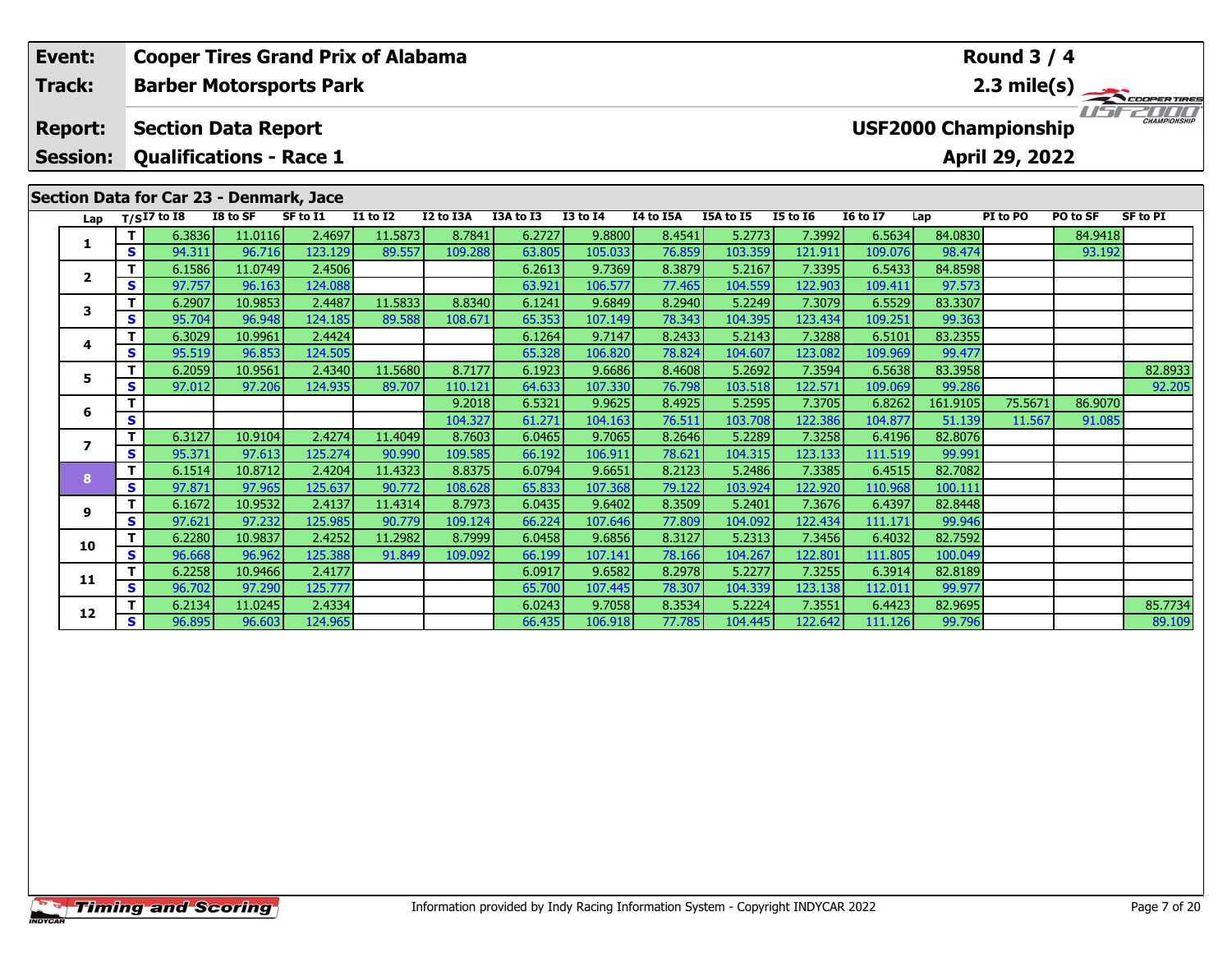|  | Event:              | <b>Cooper Tires Grand Prix of Alabama</b> |                                            |                   |                   |                   |                   |                  |                   |                  |                   |                   | <b>Round 3 / 4</b> |                             |                |          |                       |
|--|---------------------|-------------------------------------------|--------------------------------------------|-------------------|-------------------|-------------------|-------------------|------------------|-------------------|------------------|-------------------|-------------------|--------------------|-----------------------------|----------------|----------|-----------------------|
|  | <b>Track:</b>       |                                           | <b>Barber Motorsports Park</b>             |                   |                   |                   |                   |                  |                   |                  |                   |                   |                    |                             |                |          | $2.3 \text{ mile(s)}$ |
|  | <b>Report:</b>      |                                           | <b>Section Data Report</b>                 |                   |                   |                   |                   |                  |                   |                  |                   |                   |                    | <b>USF2000 Championship</b> |                |          | CHAMPIONSHIP          |
|  | <b>Session:</b>     |                                           | <b>Qualifications - Race 1</b>             |                   |                   |                   |                   |                  |                   |                  |                   |                   |                    |                             | April 29, 2022 |          |                       |
|  |                     |                                           | Section Data for Car 3 - Jones, Jagger (R) |                   |                   |                   |                   |                  |                   |                  |                   |                   |                    |                             |                |          |                       |
|  | Lap                 |                                           | $T/SI7$ to I8                              | I8 to SF          | SF to I1          | <b>I1 to I2</b>   | I2 to I3A         | I3A to I3        | <b>I3 to I4</b>   | I4 to I5A        | I5A to I5         | <b>I5 to 16</b>   | <b>16 to 17</b>    | Lap                         | PI to PO       | PO to SF | SF to PI              |
|  | 1                   | T.<br>S                                   | 6.5359                                     | 10.9537           | 2.4835            | 11.7238<br>88.515 | 8.8863            | 6.2638           | 9.8678            | 8.3698           | 5.2763            | 7.3995            | 6.7181<br>106.564  | 84.4785<br>98.013           |                | 86.3926  |                       |
|  |                     | T.                                        | 92.114<br>6.3755                           | 97.227<br>10.9532 | 122.444<br>2.4494 | 11.5064           | 108.031<br>8.8166 | 63.895<br>6.1749 | 105.163<br>9.7765 | 77.633<br>8.3055 | 103.378<br>5.2416 | 121.906<br>7.3657 | 6.6093             | 83.5746                     |                | 91.627   |                       |
|  | $\mathbf{2}$        | S.                                        | 94.431                                     | 97.232            | 124.149           | 90.187            | 108.886           | 64.815           | 106.145           | 78.234           | 104.063           | 122.466           | 108.318            | 99.073                      |                |          |                       |
|  |                     | T.                                        | 6.3294                                     | 10.8272           | 2.4497            | 11.5124           | 8.8941            | 6.1529           | 9.7011            | 8.2681           | 5.2171            | 7.3156            | 6.5860             | 83.2536                     |                |          |                       |
|  | 3                   | <b>S</b>                                  | 95.119                                     | 98.363            | 124.134           | 90.140            | 107.937           | 65.047           | 106.970           | 78.588           | 104.551           | 123.304           | 108.702            | 99.455                      |                |          |                       |
|  | 4                   | T.                                        | 6.3122                                     | 10.8342           | 2.4384            | 11.4364           | 8.7643            | 6.1029           | 9.6943            | 8.1841           | 5.1978            | 7.2977            | 6.5945             | 82.8568                     |                |          |                       |
|  |                     | S.                                        | 95.378                                     | 98.300            | 124.709           | 90.739            | 109.535           | 65.580           | 107.045           | 79.395           | 104.940           | 123.607           | 108.562            | 99.931                      |                |          |                       |
|  | 5                   | T.                                        | 6.3377                                     | 10.8428           | 2.4257            | 11.4622           | 8.6472            | 6.1488           | 9.6511            | 8.3405           | 5.2244            | 7.3333            | 6.5946             | 83.0083                     |                |          |                       |
|  |                     | S.<br>T.                                  | 94.994<br>6.3056                           | 98.222<br>10.8871 | 125.362<br>2.4325 | 90.535<br>11.4095 | 111.019<br>8.7912 | 65.090<br>6.1035 | 107.524<br>9.7114 | 77.906<br>8.3318 | 104.405<br>5.2357 | 123.007<br>7.3383 | 108.560<br>6.5414  | 99.749<br>83.0880           |                |          |                       |
|  | 6                   | <b>S</b>                                  | 95.478                                     | 97.822            | 125.012           | 90.953            | 109.200           | 65.573           | 106.857           | 77.987           | 104.180           | 122.923           | 109.443            | 99.653                      |                |          |                       |
|  |                     | T.                                        | 6.3002                                     | 10.8304           | 2.4396            | 11.3962           | 8.7605            | 6.0866           | 9.6687            | 8.2754           | 5.2272            | 7.3222            | 6.5070             | 82.8140                     |                |          | 82.0141               |
|  |                     | S                                         | 95.560                                     | 98.334            | 124.648           | 91.059            | 109.583           | 65.755           | 107.329           | 78.519           | 104.349           | 123.193           | 110.021            | 99.983                      |                |          | 93.194                |
|  | $\overline{ }$<br>8 |                                           |                                            |                   |                   | 9.1173            | 6.5545            | 9.9988           | 8.2990            | 5.2334           | 7.4779            | 6.9985            | 220.5828           | 134.9308                    | 86.3092        |          |                       |
|  |                     | <b>S</b>                                  |                                            |                   |                   |                   | 105.294           | 61.061           | 103.785           | 78.295           | 104.226           | 120.628           | 102.295            | 37.537                      | 6.478          | 91.716   |                       |
|  | 9<br>10             | T.                                        | 6.2901                                     | 10.6978           | 2.4192            | 11.3558           | 8.7597            | 6.1142           | 9.6689            | 8.1836           | 5.2141            | 7.3131            | 6.6047             | 82.6212                     |                |          |                       |
|  |                     | S.                                        | 95.713                                     | 99.553            | 125.699           | 91.383            | 109.593           | 65.459           | 107.326           | 79.399           | 104.611           | 123.347           | 108.394            | 100.216                     |                |          |                       |
|  |                     | T.<br>S.                                  | 6.2447<br>96.409                           | 10.7580<br>98.996 | 2.4115<br>126.100 | 11.3222<br>91.654 | 8.7543<br>109.660 | 6.0085<br>66.610 | 9.6301<br>107.759 | 8.0849<br>80.369 | 5.1867<br>105.164 | 7.2721<br>124.042 | 6.4186<br>111.537  | 82.0916<br>100.863          |                |          |                       |
|  |                     |                                           | 6.2757                                     | 10.9128           | 2.4278            | 13.7930           | 23.3723           | 6.9610           | 14.8456           | 9.5302           | 6.4508            | 9.8635            | 7.9758             | 112.4085                    |                |          | 113.8770              |
|  | 11                  | S.                                        | 95.933                                     | 97.592            | 125.254           | 75.236            | 41.074            | 57.496           | 69.901            | 68.180           | 84.556            | 91.453            | 89.760             | 73.660                      |                |          | 67.118                |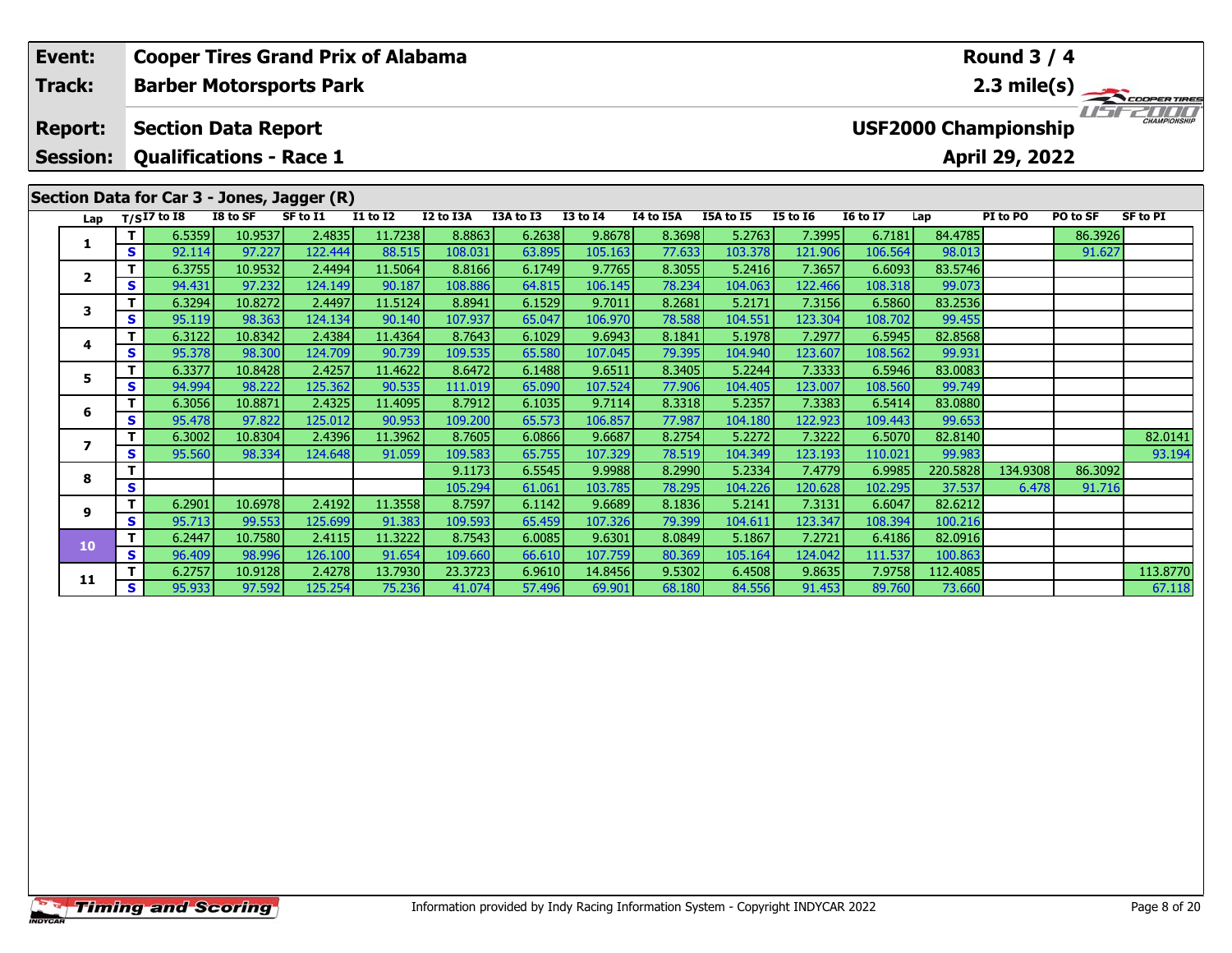| Event:<br><b>Track:</b> |                                   |               | <b>Cooper Tires Grand Prix of Alabama</b>                    |                   |                   |                   |                   |                  |                   |                  |                   |                   |                   |                   | Round $3/4$                                   |                   |                                       |
|-------------------------|-----------------------------------|---------------|--------------------------------------------------------------|-------------------|-------------------|-------------------|-------------------|------------------|-------------------|------------------|-------------------|-------------------|-------------------|-------------------|-----------------------------------------------|-------------------|---------------------------------------|
|                         |                                   |               | <b>Barber Motorsports Park</b>                               |                   |                   |                   |                   |                  |                   |                  |                   |                   |                   |                   |                                               |                   | $\overbrace{ }^{2.3 \text{ mile(s)}}$ |
|                         | <b>Report:</b><br><b>Session:</b> |               | <b>Section Data Report</b><br><b>Qualifications - Race 1</b> |                   |                   |                   |                   |                  |                   |                  |                   |                   |                   |                   | <b>USF2000 Championship</b><br>April 29, 2022 |                   | CHAMPIONSHIP                          |
|                         |                                   |               | Section Data for Car 30 - Andersson, Viktor (R)              |                   |                   |                   |                   |                  |                   |                  |                   |                   |                   |                   | PI to PO                                      |                   |                                       |
|                         | Lap                               |               | $T/SI7$ to I8                                                | I8 to SF          | SF to I1          | <b>I1 to I2</b>   | I2 to I3A         | I3A to I3        | <b>I3 to I4</b>   | I4 to I5A        | I5A to I5         | <b>I5 to 16</b>   | <b>16 to 17</b>   | Lap               |                                               | PO to SF          | <b>SF to PI</b>                       |
|                         | 1                                 | S.            | 7.0282<br>85.661                                             | 11.2622<br>94.564 | 2.5099<br>121.157 | 12.0378<br>86.206 | 8.9556<br>107.195 | 6.2572<br>63.963 | 9.8659<br>105.183 | 8.5041<br>76.407 | 5.2524<br>103.849 | 7.3889<br>122.081 | 6.9000<br>103.755 | 85.9622<br>96.321 |                                               | 93.3758<br>84.775 |                                       |
|                         |                                   |               | 6.5072                                                       | 11.0429           | 2.4860            | 11.7141           | 8.9281            | 6.1480           | 9.7473            | 8.3601           | 5.2529            | 7.4024            | 6.9431            | 84.5321           |                                               |                   |                                       |
|                         | $\mathbf{2}$                      | S.            | 92.520                                                       | 96.442            | 122.321           | 88.588            | 107.526           | 65.099           | 106.463           | 77.723           | 103.839           | 121.859           | 103.111           | 97.951            |                                               |                   |                                       |
|                         |                                   | т             | 6.4606                                                       | 10.8976           | 2.4695            | 11.6758           | 8.8495            | 6.1328           | 9.8148            | 8.3025           | 5.2501            | 7.3723            | 6.7669            | 83.9924           |                                               |                   |                                       |
|                         | 3                                 | <b>S</b>      | 93.187                                                       | 97.728            | 123.139           | 88.878            | 108.481           | 65.260           | 105.731           | 78.262           | 103.894           | 122.356           | 105.796           | 98.580            |                                               |                   |                                       |
|                         |                                   | т             | 6.4225                                                       | 10.8738           | 2.4402            | 13.4068           | 8.8873            | 6.1688           | 9.7278            | 8.3721           | 5.2401            | 7.3622            | 6.8919            | 85.7935           |                                               |                   |                                       |
|                         | 4                                 | <b>S</b>      | 93.740                                                       | 97.942            | 124.617           | 77.403            | 108.019           | 64.879           | 106.676           | 77.612           | 104.092           | 122.524           | 103.877           | 96.511            |                                               |                   |                                       |
|                         | 5                                 | T             | 6.3745                                                       | 10.8451           | 2.4317            | 11.7108           | 8.7635            | 6.0849           | 9.6624            | 8.3414           | 5.2316            | 7.3448            | 6.7548            | 83.5455           |                                               |                   |                                       |
|                         |                                   | S.            | 94.446                                                       | 98.201            | 125.053           | 88.613            | 109.545           | 65.774           | 107.399           | 77.897           | 104.262           | 122.814           | 105.985           | 99.108            |                                               |                   |                                       |
|                         | 6                                 | T.            | 6.3783                                                       | 10.9216           | 2.4371            | 269.0143          |                   | 6.0661           | 9.6919            | 8.3005           | 5.2371            | 7.3419            | 6.7477            | 83.4790           |                                               |                   | 83.5272                               |
|                         |                                   | <b>S</b>      | 94.390                                                       | 97.513            | 124.776           | 3.858             |                   | 65.978           | 107.072           | 78.281           | 104.152           | 122.863           | 106.097           | 99.187            |                                               |                   | 91.505                                |
|                         | $\overline{ }$                    |               |                                                              |                   |                   |                   | 9.4060            | 6.6319           | 9.9539            | 9.0553           | 5.6595            | 8.8173            | 7.4633            | 262.2595          | 172.2896                                      | 90.1422           |                                       |
|                         |                                   | S             |                                                              |                   |                   |                   | 102.063           | 60.349           | 104.253           | 71.756           | 96.379            | 102.304           | 95.924            | 31.572            | 5.073                                         | 87.816            |                                       |
|                         | 8                                 | т<br><b>S</b> | 6.5450<br>91.986                                             | 10.9754<br>97.035 | 2.4560<br>123.816 | 11.6782<br>88.860 | 8.8040<br>109.041 | 6.0680<br>65.957 | 9.6950<br>107.037 | 8.2764<br>78.509 | 5.2160<br>104.573 | 7.3339<br>122.997 | 6.7312<br>106.357 | 83.7791<br>98.831 |                                               |                   |                                       |
|                         |                                   |               | 6.3471                                                       | 10.8467           | 2.4213            | 11.6134           | 8.8045            | 6.0696           | 9.6643            | 8.1558           | 5.2237            | 7.3271            | 6.6832            | 83.1567           |                                               |                   |                                       |
|                         | 9                                 | S.            | 94.854                                                       | 98.187            | 125.590           | 89.356            | 109.035           | 65.940           | 107.377           | 79.670           | 104.419           | 123.111           | 107.121           | 99.571            |                                               |                   |                                       |
|                         |                                   |               | 6.3526                                                       | 10.7820           | 2.4291            | 11.4850           | 8.7572            | 6.0339           | 9.6713            | 8.2002           | 5.2377            | 7.3563            | 6.5861            | 82.8914           |                                               |                   |                                       |
|                         | 10                                | <b>S</b>      | 94.772                                                       | 98.776            | 125.187           | 90.355            | 109.624           | 66.330           | 107.300           | 79.239           | 104.140           | 122.622           | 108.700           | 99.890            |                                               |                   |                                       |
|                         |                                   |               |                                                              |                   |                   |                   |                   |                  |                   |                  |                   |                   |                   |                   |                                               |                   |                                       |

**<sup>T</sup>** 6.2913 10.7155 2.4158 11.5571 8.7318 6.0008 9.6023 8.2425 5.2555 7.3930 6.6591 82.8647 85.4905 **<sup>S</sup>** 95.695 99.389 125.876 89.791 109.943 66.696 108.071 78.832 103.787 122.013 107.508 99.922 89.404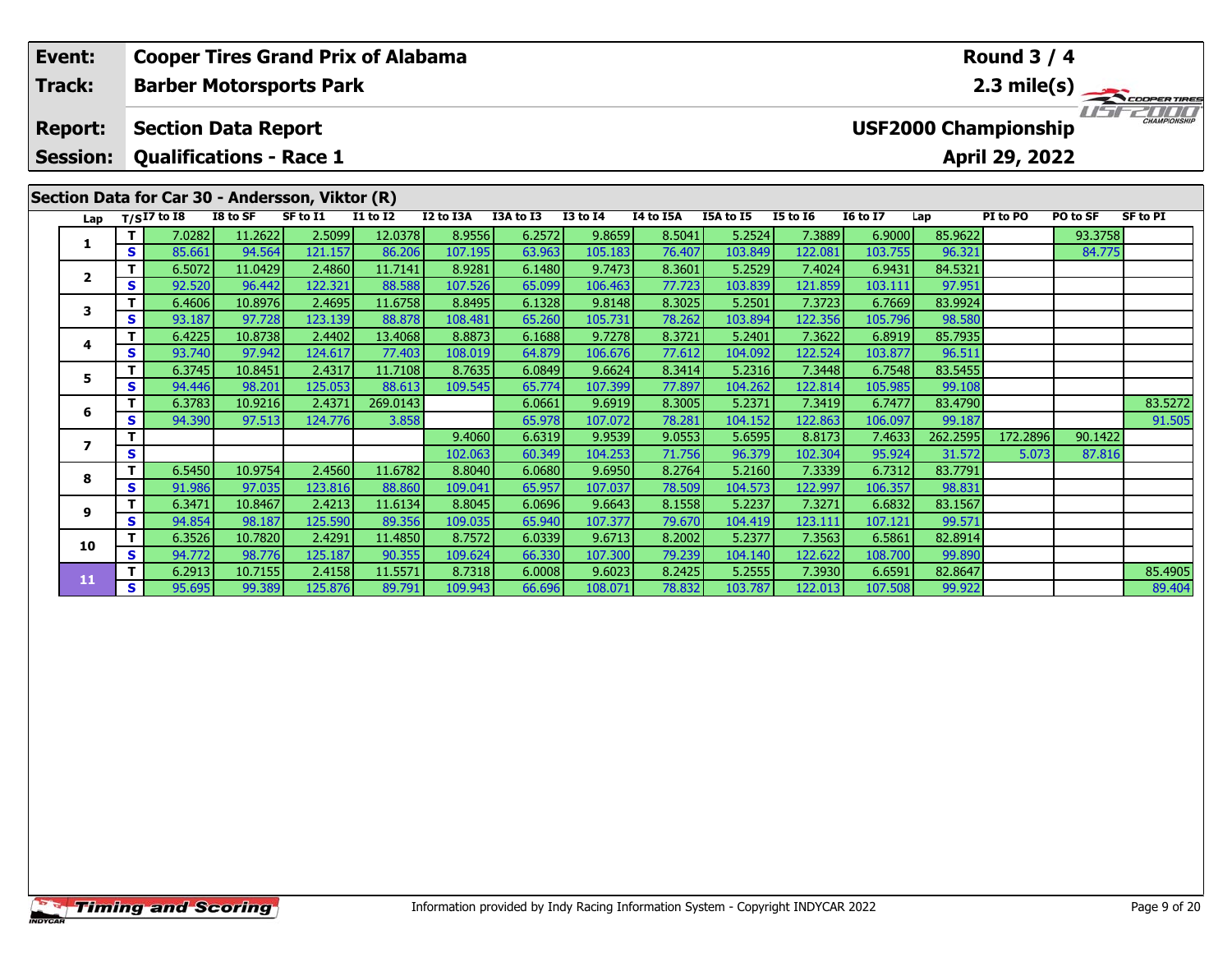|  | Event:          | <b>Cooper Tires Grand Prix of Alabama</b><br>Round $3/4$<br><b>Barber Motorsports Park</b> |                  |                                           |                   |                   |                   |                  |                   |                  |                   |                   |                   |                             |                |          |                       |
|--|-----------------|--------------------------------------------------------------------------------------------|------------------|-------------------------------------------|-------------------|-------------------|-------------------|------------------|-------------------|------------------|-------------------|-------------------|-------------------|-----------------------------|----------------|----------|-----------------------|
|  | Track:          |                                                                                            |                  |                                           |                   |                   |                   |                  |                   |                  |                   |                   |                   |                             |                |          | $2.3 \text{ mile(s)}$ |
|  | <b>Report:</b>  |                                                                                            |                  | <b>Section Data Report</b>                |                   |                   |                   |                  |                   |                  |                   |                   |                   | <b>USF2000 Championship</b> |                |          |                       |
|  | <b>Session:</b> |                                                                                            |                  | <b>Qualifications - Race 1</b>            |                   |                   |                   |                  |                   |                  |                   |                   |                   |                             | April 29, 2022 |          |                       |
|  |                 |                                                                                            |                  | Section Data for Car 32 - Weir, Christian |                   |                   |                   |                  |                   |                  |                   |                   |                   |                             |                |          |                       |
|  | Lap             |                                                                                            | $T/SI7$ to $I8$  | I8 to SF                                  | SF to I1          | <b>I1 to I2</b>   | I2 to I3A         | I3A to I3        | <b>I3 to I4</b>   | I4 to I5A        | I5A to I5         | <b>I5 to 16</b>   | <b>16 to 17</b>   | Lap                         | PI to PO       | PO to SF | <b>SF to PI</b>       |
|  | 1               | T.                                                                                         | 6.2803           | 10.9804                                   | 2.4681            | 11.5271           | 8.8448            | 6.2055           | 9.7823            | 8.3187           | 5.2601            | 7.4325            | 6.6927            | 83.7925                     |                | 86.3976  |                       |
|  |                 | S.<br>T.                                                                                   | 95.863<br>6.2684 | 96.991<br>10.9762                         | 123.209<br>2.4721 | 90.025<br>11.5641 | 108.538<br>8.8958 | 64.496<br>6.1361 | 106.082<br>9.7118 | 78.110<br>8.3049 | 103.697<br>5.2581 | 121.365<br>7.4027 | 106.969<br>6.6591 | 98.816<br>83.6493           |                | 91.622   |                       |
|  | $\mathbf{2}$    | <b>S</b>                                                                                   | 96.045           | 97.028                                    | 123.009           | 89.737            | 107.916           | 65.225           | 106.852           | 78.240           | 103.736           | 121.854           | 107.508           | 98.985                      |                |          |                       |
|  |                 | T.                                                                                         | 6.2464           | 10.9421                                   | 2.4460            | 11.4450           | 8.8295            | 6.1345           | 9.7374            | 8.3269           | 5.2381            | 7.3611            | 6.5474            | 83.2544                     |                |          |                       |
|  | 3               | S.                                                                                         | 96.383           | 97.330                                    | 124.322           | 90.671            | 108.726           | 65.242           | 106.571           | 78.033           | 104.132           | 122.542           | 109.343           | 99.454                      |                |          |                       |
|  |                 | T.                                                                                         | 6.2030           | 10.9892                                   | 2.4405            | 11.5472           | 8.7597            | 6.0991           | 9.6960            | 8.2791           | 5.2221            | 7.3713            | 6.6270            | 83.2342                     |                |          |                       |
|  | 4               | <b>S</b>                                                                                   | 97.057           | 96.913                                    | 124.602           | 89.868            | 109.593           | 65.621           | 107.026           | 78.483           | 104.451           | 122.373           | 108.029           | 99.478                      |                |          |                       |
|  | 5.              | т                                                                                          | 6.2712           | 10.9080                                   | 2.4434            | 11.4628           | 8.7881            | 6.1770           | 9.6863            | 8.2829           | 5.2211            | 7.3332            | 6.6091            | 83.1831                     |                |          |                       |
|  |                 | S.                                                                                         | 96.002           | 97.635                                    | 124.454           | 90.530            | 109.239           | 64.793           | 107.134           | 78.447           | 104.471           | 123.008           | 108.322           | 99.539                      |                |          |                       |
|  | 6               | T.                                                                                         | 6.2436           | 10.9200                                   | 2.4582            | 11.5577           | 8.8274            | 6.0923           | 9.7007            | 8.2193           | 5.2092            | 7.3448            | 6.5339            | 83.1071                     |                |          | 81.2283               |
|  |                 | S                                                                                          | 96.426           | 97.527                                    | 123.705           | 89.787            | 108.752           | 65.694           | 106.974           | 79.055           | 104.710           | 122.814           | 109.568           | 99.630                      |                |          | 94.095                |
|  | $\overline{ }$  |                                                                                            |                  |                                           |                   |                   | 9.1454            | 6.2595           | 9.8662            | 8.4807           | 5.2506            | 7.4217            | 6.6143            | 189.0458                    | 106.8930       | 83.9185  |                       |
|  |                 | <b>S</b><br>T.                                                                             | 6.1930           | 10.8575                                   | 2.4262            | 11.3629           | 104.971<br>8.8325 | 63.939<br>6.1442 | 105.180<br>9.6449 | 76.618<br>8.2355 | 103.884<br>5.2421 | 121.542<br>7.4183 | 108.237<br>6.5877 | 43.799<br>82.9448           | 8.177          | 94.329   |                       |
|  | 8<br>9<br>10    | S.                                                                                         | 97.214           | 98.089                                    | 125.336           | 91.326            | 108.689           | 65.139           | 107.593           | 78.899           | 104.053           | 121.597           | 108.674           | 99.825                      |                |          |                       |
|  |                 | T.                                                                                         | 6.1630           | 10.8292                                   | 2.4294            | 11.3582           | 8.8296            | 5.9904           | 9.6055            | 8.2223           | 5.2324            | 7.3521            | 6.4661            | 82.4782                     |                |          |                       |
|  |                 | S.                                                                                         | 97.687           | 98.345                                    | 125.171           | 91.364            | 108.725           | 66.811           | 108.035           | 79.026           | 104.246           | 122.692           | 110.717           | 100.390                     |                |          |                       |
|  |                 | T.                                                                                         | 6.2139           | 10.8970                                   | 2.4233            | 11.3509           | 8.7952            | 6.0018           | 9.6888            | 8.2252           | 5.2422            | 7.3620            | 6.4966            | 82.6969                     |                |          |                       |
|  |                 | S.                                                                                         | 96.887           | 97.733                                    | 125.486           | 91.422            | 109.150           | 66.685           | 107.106           | 78.998           | 104.051           | 122.527           | 110.198           | 100.125                     |                |          |                       |
|  | 11              |                                                                                            | 6.2258           | 10.8002                                   | 2.4299            | 11.3768           | 8.7895            | 6.0035           | 9.6730            | 8.1979           | 5.2177            | 7.3778            | 6.4457            | 82.5378                     |                |          |                       |
|  |                 | S.                                                                                         | 96.702           | 98.609                                    | 125.145           | 91.214            | 109.221           | 66.666           | 107.281           | 79.261           | 104.539           | 122.265           | 111.068           | 100.318                     |                |          |                       |

**12**

**<sup>T</sup>** 6.2114 10.7844 2.4197 6.0509 9.6393 8.4640 5.2851 7.4301 6.4626 82.9193 81.1826 **<sup>S</sup>** 96.926 98.754 125.673 66.143 107.656 76.769 103.206 121.404 110.777 99.856 94.148

94.148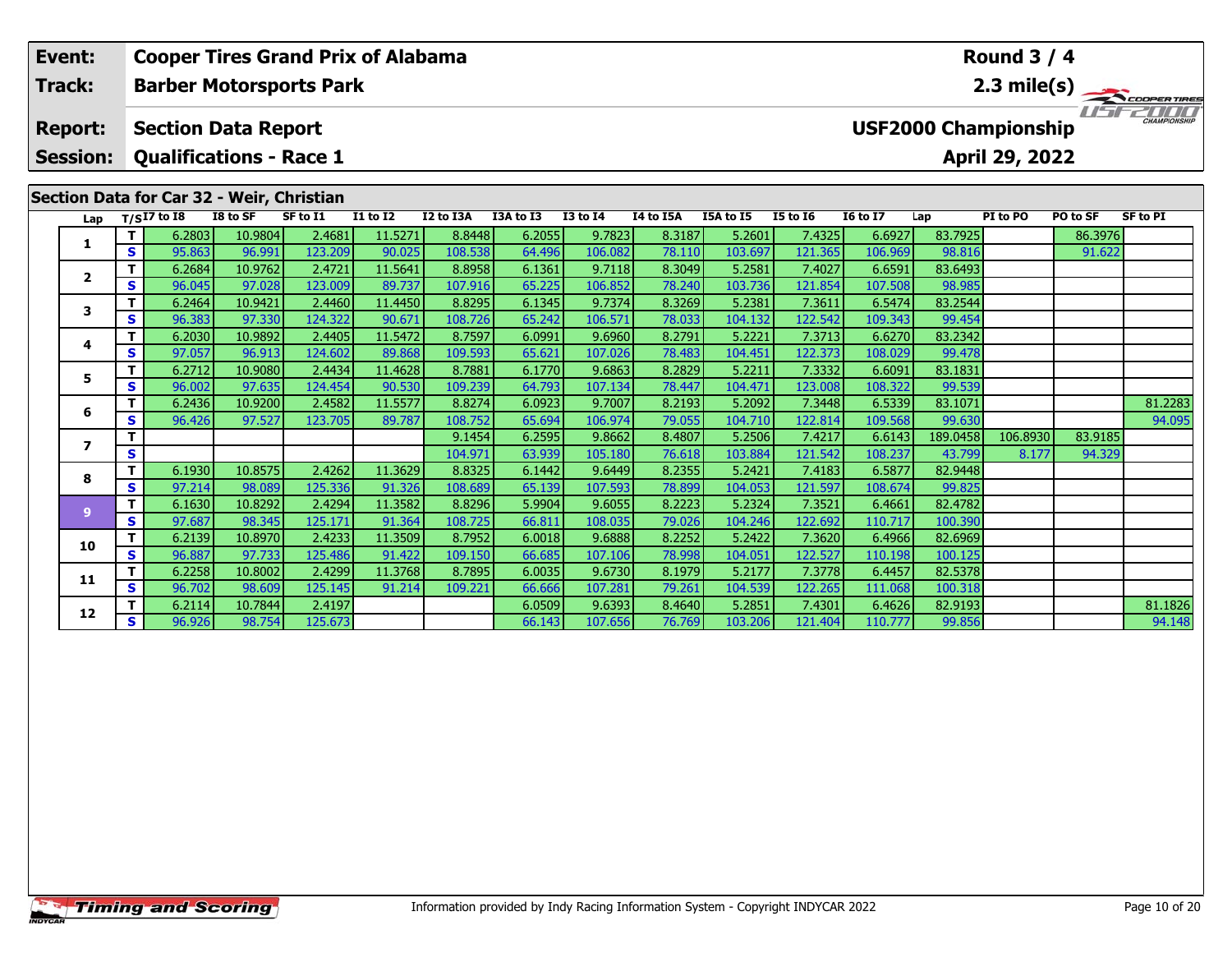| Event:          |          | <b>Cooper Tires Grand Prix of Alabama</b>   |                   |                                   |                 |           |                  |                    |                                            |                   |                   |                   |                                    | <b>Round 3 / 4</b>          |          |                       |
|-----------------|----------|---------------------------------------------|-------------------|-----------------------------------|-----------------|-----------|------------------|--------------------|--------------------------------------------|-------------------|-------------------|-------------------|------------------------------------|-----------------------------|----------|-----------------------|
| Track:          |          | <b>Barber Motorsports Park</b>              |                   |                                   |                 |           |                  |                    |                                            |                   |                   |                   |                                    |                             |          | $2.3 \text{ mile(s)}$ |
| <b>Report:</b>  |          | <b>Section Data Report</b>                  |                   |                                   |                 |           |                  |                    |                                            |                   |                   |                   |                                    | <b>USF2000 Championship</b> |          |                       |
| <b>Session:</b> |          | <b>Qualifications - Race 1</b>              |                   |                                   |                 |           |                  |                    |                                            |                   |                   |                   |                                    | April 29, 2022              |          |                       |
|                 |          | Section Data for Car 33 - Kohlbecker, Spike |                   |                                   |                 |           |                  |                    |                                            |                   |                   |                   |                                    |                             |          |                       |
| Lap             |          | $T/SI7$ to I8                               | I8 to SF          | SF to I1                          | <b>I1 to I2</b> | I2 to I3A | I3A to I3        | <b>I3 to I4</b>    | I4 to I5A                                  | I5A to I5         | <b>I5 to 16</b>   | <b>16 to 17</b>   | Lap                                | PI to PO                    | PO to SF | <b>SF to PI</b>       |
|                 |          | 6.3382                                      | 11.1226           | 2.4809                            | 11.5973         | 8.8923    | 6.1660           | 9.8331             | 8.4515                                     | 5.2995            | 7.4723            | 6.7361            | 84.3898                            |                             | 85.6780  |                       |
|                 | S.       | 94.987                                      | 95.751            | 122.573                           | 89.480          | 107.959   | 64.909           | 105.534            | 76.883                                     | 102.926           | 120.719           | 106.279           | 98.116                             |                             | 92.391   |                       |
| $\mathbf{2}$    |          | 6.2094                                      | 11.0456           | 2.4795                            |                 |           | 6.1535           | 9.8214             | 8.3372                                     | 5.2800            | 7.4440            | 6.6412            | 83.9697                            |                             |          |                       |
|                 | S.       | 96.957                                      | 96.418            | 122.642                           |                 |           | 65.041           | 105.660            | 77.937                                     | 103.306           | 121.178           | 107.798           | 98.607                             |                             |          |                       |
| 3               |          | 6.2810                                      | 10.8910           | 2.4535                            |                 |           | 6.0646           | 9.7758             | 8.2940                                     | 5.2548            | 7.3881            | 6.6020            | 83.2902                            |                             |          |                       |
|                 | S.       | 95.852                                      | 97.787            | 123.942                           |                 |           | 65.994           | 106.153            | 78.343                                     | 103.801           | 122.094           | 108.438           | 99.411                             |                             |          |                       |
| 4               | S.       | 6.2473<br>96.369                            | 10.8913           | 2.4552                            |                 |           | 6.0595           | 9.7570             | 8.3359<br>77.949                           | 5.2382<br>104.130 | 7.3803<br>122.223 | 6.5650            | 83.1878<br>99.534                  |                             |          |                       |
|                 |          | 6.3812                                      | 97.784<br>10.7962 | 123.856<br>2.4393                 | 204.2694        |           | 66.050<br>6.0529 | 106.357<br>9.7172  | 8.3838                                     | 5.2452            | 7.3528            | 109.049<br>6.6010 | 83.2359                            |                             |          | 80.9303               |
| 5               | <b>S</b> | 94.347                                      | 98.646            | 124.663                           | 5.080           |           | 66.122           | 106.793            | 77.503                                     | 103.991           | 122.681           | 108.455           | 99.476                             |                             |          | 94.442                |
|                 |          |                                             |                   |                                   |                 | 9.1385    | 6.3042           | 9.9586             | 8.6762                                     | 5.2752            | 7.6464            | 6.8772            | 194.5265                           | 112.1465                    | 84.8085  |                       |
| 6               | S        |                                             |                   |                                   |                 | 105.050   | 63.486           | 104.204            | 74.891                                     | 103.400           | 117.970           | 104.099           | 42.565                             | 7.794                       | 93.339   |                       |
|                 |          | 6.3015                                      | 10.9988           | 2.5097                            | 11.4557         | 8.8649    | 6.0821           | 9.7262             | 8.2584                                     | 5.2640            | 7.4653            | 6.6031            | 83.5297                            |                             |          |                       |
|                 | S        | 95.540                                      | 96.829            | 121.166                           | 90.586          | 108.292   | 65.804           | 106.694            | 78.680                                     | 103.620           | 120.832           | 108.420           | 99.126                             |                             |          |                       |
|                 |          |                                             | <u>a sa san T</u> | <b>Contract Contract Contract</b> |                 |           | <u>a abasi</u>   | المستحدث والمستحدث | <b>Contract Contract Contract Contract</b> | .                 | - - - - - 1       | . <b>.</b>        | $\sim$ $\sim$ $\sim$ $\sim$ $\sim$ |                             |          |                       |

|    |    | 6.3015 | 10.9988 | 2.5097  | 11.4557 | 8.8649  | 6.0821 | 9.7262  | 8.2584 | 5.2640  | 7.4653  | 6.6031  | 83.5297 |  |         |
|----|----|--------|---------|---------|---------|---------|--------|---------|--------|---------|---------|---------|---------|--|---------|
|    | S  | 95.540 | 96.829  | 121.166 | 90.586  | 108.292 | 65.804 | 106.694 | 78.680 | 103.620 | 120.832 | 108.420 | 99.126  |  |         |
|    |    | 6.1716 | 10.8696 | 2.4241  |         |         | 6.0723 | 9.7104  | 8.2347 | 5.2431  | 7.4196  | 6.5467  | 82.8601 |  |         |
|    | S  | 97.551 | 97.980  | 125.445 |         |         | 65.910 | 106.868 | 78.907 | 104.033 | 121.576 | 109.354 | 99.927  |  |         |
| g  |    | 6.2361 | 10.8616 | 2.4300  |         |         | 6.0452 | 9.6829  | 8.2753 | 5.2458  | 7.3802  | 6.5658  | 82.9227 |  |         |
|    | S. | 96.542 | 98.052  | 125.140 |         |         | 66.206 | 107.171 | 78.520 | 103.979 | 122.225 | 109.036 | 99.852  |  |         |
| 10 |    | 6.2492 | 10.8674 | 2.4310  |         |         | 6.0447 | 9.7446  | 8.2237 | 5.2463  | 7.3826  | 6.5707  | 82.9845 |  |         |
|    | s  | 96.340 | 98.000  | 125.089 |         |         | 66.211 | 106.493 | 79.012 | 103.969 | 122.185 | 108.955 | 99.778  |  |         |
|    |    | 6.1942 | 10.9087 | 2.4403  |         |         | 6.0077 | 9.7278  | 8.2055 | 5.2374  | 7.4006  | 6.5750  | 82.8836 |  |         |
| 11 | S. | 97.195 | 97.628  | 124.612 |         |         | 66.619 | 106.676 | 79.187 | 104.146 | 121.888 | 108.884 | 99.899  |  |         |
|    |    | 6.1986 | 10.8985 | 2.4323  |         |         | 6.0068 | 9.7134  | 8.2537 | 5.2636  | 7.4271  | 6.5619  | 82.9429 |  | 84.8061 |
| 12 | s  | 97.126 | 97.720  | 125.022 |         |         | 66.629 | 106.835 | 78.725 | 103.628 | 121.453 | 109.101 | 99.828  |  | 90.125  |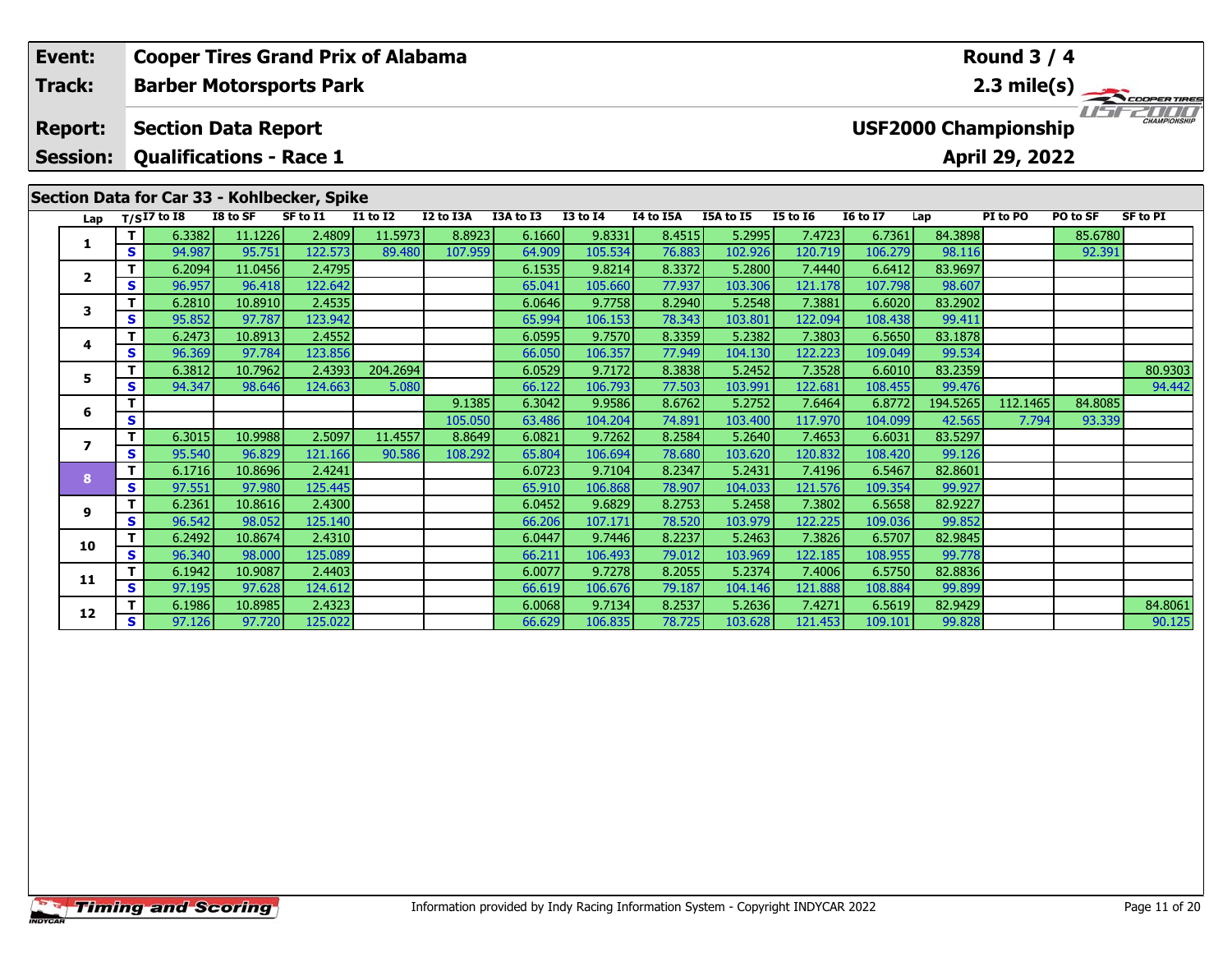| Event:<br><b>Track:</b> |                 |                         | <b>Cooper Tires Grand Prix of Alabama</b>   |                   |                   |                                    |                   | Round $3/4$      |                   |                  |                   |                   |                   |                             |                |                   |                   |
|-------------------------|-----------------|-------------------------|---------------------------------------------|-------------------|-------------------|------------------------------------|-------------------|------------------|-------------------|------------------|-------------------|-------------------|-------------------|-----------------------------|----------------|-------------------|-------------------|
|                         |                 |                         | <b>Barber Motorsports Park</b>              |                   |                   |                                    |                   |                  |                   |                  |                   |                   |                   |                             |                |                   | 2.3 mile(s)       |
|                         | <b>Report:</b>  |                         | <b>Section Data Report</b>                  |                   |                   |                                    |                   |                  |                   |                  |                   |                   |                   | <b>USF2000 Championship</b> |                |                   |                   |
|                         | <b>Session:</b> |                         | <b>Qualifications - Race 1</b>              |                   |                   |                                    |                   |                  |                   |                  |                   |                   |                   |                             | April 29, 2022 |                   |                   |
|                         |                 |                         |                                             |                   |                   |                                    |                   |                  |                   |                  |                   |                   |                   |                             |                |                   |                   |
|                         |                 |                         | Section Data for Car 4 - d'Orlando, Michael |                   |                   |                                    |                   |                  |                   |                  |                   |                   |                   |                             |                |                   |                   |
|                         | Lap             |                         | $T/SI7$ to I8                               | I8 to SF          | SF to I1          | $\overline{11}$ to $\overline{12}$ | I2 to I3A         | I3A to I3        | <b>I3 to I4</b>   | I4 to I5A        | I5A to I5         | <b>I5 to 16</b>   | <b>I6 to I7</b>   | Lap                         | PI to PO       | PO to SF          | <b>SF to PI</b>   |
|                         | 1               | т<br>S                  | 6.3492<br>94.822                            | 10.9014<br>97.694 | 2.4619<br>123.519 | 11.6454<br>89.110                  | 8.8379<br>108.623 | 6.2117           | 9.6833<br>107.167 | 8.2773<br>78.501 | 5.2230<br>104.433 | 7.3307<br>123.050 | 6.6247<br>108.067 | 83.5465<br>99.106           |                | 84.9236<br>93.212 |                   |
|                         |                 |                         | 6.3297                                      | 11.1584           | 2.4368            | 11.7111                            | 8.8712            | 64.431<br>6.2479 | 9.6787            | 8.3244           | 5.2097            | 7.3353            | 6.6131            | 83.9163                     |                |                   |                   |
|                         | $\mathbf{2}$    | T.<br>S<br>T.<br>3<br>S | 95.114                                      | 95.444            | 124.791           | 88.611                             | 108.215           | 64.058           | 107.218           | 78.056           | 104.700           | 122.973           | 108.256           | 98.670                      |                |                   |                   |
|                         | T.<br>4<br>S    | 6.2984                  | 10.8243                                     | 2.4501            | 11.6371           | 8.8611                             | 6.1112            | 9.6691           | 8.2082            | 5.1975           | 7.2832            | 6.6773            | 83.2175           |                             |                |                   |                   |
|                         |                 |                         | 95.587                                      | 98.390            | 124.114           | 89.174                             | 108.339           | 65.491           | 107.324           | 79.161           | 104.946           | 123.853           | 107.215           | 99.498                      |                |                   |                   |
|                         |                 |                         | 6.3377                                      | 10.7774           | 2.4241            | 11.6068                            | 8.7799            | 6.1148           | 9.6835            | 8.2279           | 5.1810            | 7.2763            | 6.6653            | 83.0747                     |                |                   |                   |
|                         |                 |                         | 94.994                                      | 98.818            | 125.445           | 89.407                             | 109.341           | 65.452           | 107.164           | 78.972           | 105.280           | 123.970           | 107.408           | 99.669                      |                |                   |                   |
|                         |                 | T.                      | 6.3003                                      | 10.8114           | 2.4752            | 12.3864                            | 8.8498            | 6.1022           | 9.6428            |                  |                   | 8.5382            | 7.1631            | 92.1263                     |                |                   |                   |
|                         | 5               | S                       | 95.558                                      | 98.507            | 122.855           | 83.780                             | 108.477           | 65.587           | 107.617           |                  |                   | 105.648           | 99.944            | 89.877                      |                |                   |                   |
|                         |                 | T.                      | 6.4461                                      | 10.8342           | 2.4333            | 11.3795                            | 8.7448            | 6.0784           | 9.6196            | 8.1818           | 5.2120            | 7.3052            | 6.4847            | 82.7196                     |                |                   |                   |
|                         | 6               | S                       | 93.397                                      | 98.300            | 124.971           | 91.193                             | 109.780           | 65.844           | 107.876           | 79.417           | 104.654           | 123.480           | 110,400           | 100.097                     |                |                   |                   |
|                         |                 | T.                      | 6.2782                                      | 10.8063           | 2.4259            |                                    |                   | 6.0583           | 9.6663            | 8.2265           | 5.2209            | 7.3321            | 6.5306            | 82.7277                     |                |                   |                   |
|                         | $\overline{ }$  | S                       | 95.895                                      | 98.554            | 125.352           |                                    |                   | 66.063           | 107.355           | 78.985           | 104.475           | 123.027           | 109.624           | 100.087                     |                |                   |                   |
|                         | 8               | T                       | 6.2715                                      | 10.7873           | 2.4129            | 12.0112                            | 8.9057            | 6.1266           | 9.6532            | 8.3192           | 5.2279            | 7.3382            | 6.5032            | 83.5569                     |                |                   | 82.2546           |
|                         |                 | S                       | 95.997                                      | 98.727            | 126.027           | 86.397                             | 107.796           | 65.326           | 107.501           | 78.105           | 104.335           | 122.925           | 110.086           | 99.094                      |                |                   | 92.921            |
|                         | 9               | т                       |                                             |                   |                   |                                    | 9.0247            | 6.1698           | 9.8898            | 8.3789           | 5.2730            | 7.4850            | 6.6246            | 182.2870                    | 100.1051       | 83.3488           |                   |
|                         |                 | S                       |                                             |                   |                   |                                    | 106.375           | 64.869           | 104.929           | 77.549           | 103.443           | 120.514           | 108.068           | 45.423                      | 8.732          | 94.973            |                   |
|                         | 10              | T.                      | 6.2031                                      | 10.7203           | 2.4114            | 11.2965                            | 8.8180            | 6.0871           | 9.6360            | 8.1206           | 5.1951            | 7.3140            | 6.4249            | 82.2270                     |                |                   |                   |
|                         |                 | S                       | 97.056                                      | 99.344            | 126.106           | 91.863                             | 108,868           | 65.750           | 107.693           | 80.015           | 104.994           | 123.331           | 111.427           | 100.697                     |                |                   |                   |
|                         | 11              | T.                      | 6.2065                                      | 10.7396           | 2.4057            |                                    |                   | 6.0769           | 9.6757            | 8.1306           | 5.2194            | 7.3278            | 6.4071            | 82.4267                     |                |                   |                   |
|                         |                 | $\mathbf{s}$            | 97.002                                      | 99.166            | 126.404           |                                    |                   | 65.860           | 107.251           | 79.917           | 104.505           | 123.099           | 111.737           | 100.453                     |                |                   |                   |
|                         | 12              | т                       | 6.2472                                      | 10.7859           | 2.4209            |                                    |                   | 6.0479           | 9.6649            | 8.2037           | 5.2058            | 7.3685            | 6.4539            | 82.6249                     |                |                   |                   |
|                         |                 | S                       | 96.370                                      | 98.740            | 125.611           |                                    |                   | 66.176           | 107.371           | 79.205           | 104.778           | 122.419           | 110.927           | 100.212                     |                |                   |                   |
|                         | 13              | S.                      | 6.3016<br>95.539                            | 10.7956<br>98.651 | 2.4152<br>125.907 |                                    |                   | 6.0642<br>65.998 | 9.6282<br>107.780 | 8.1787<br>79.447 | 5.2173<br>104.547 | 7.3716<br>122.368 | 6.4371<br>111.216 | 82.7420<br>100.070          |                |                   | 85.2511<br>89.655 |
|                         |                 |                         |                                             |                   |                   |                                    |                   |                  |                   |                  |                   |                   |                   |                             |                |                   |                   |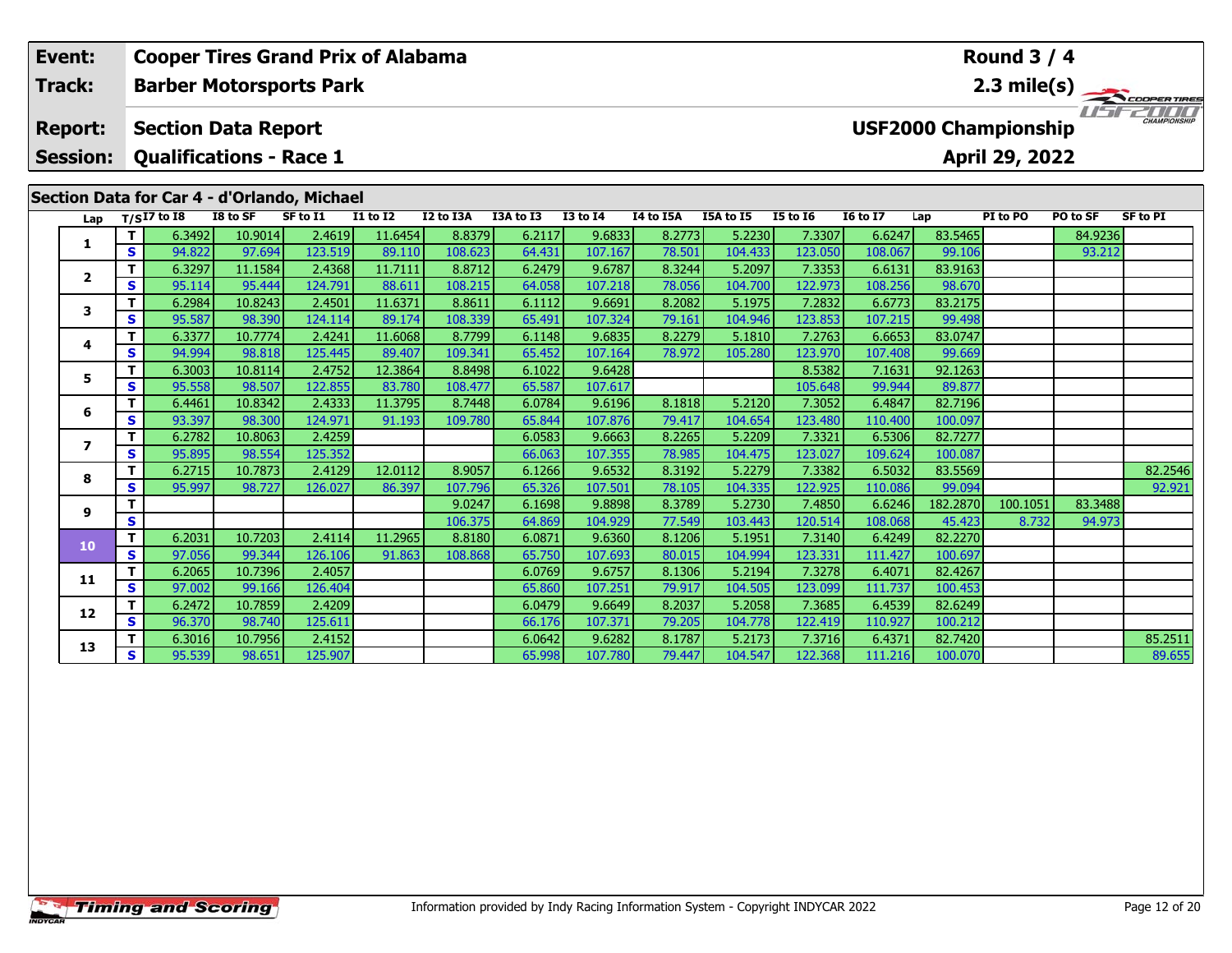| Event:<br>Track: |                                   | <b>Cooper Tires Grand Prix of Alabama</b> |                                                              |          |          |                 |                   |                  |                    |                  |                   |                   |                   | Round $3/4$        |                                               |                   |                     |
|------------------|-----------------------------------|-------------------------------------------|--------------------------------------------------------------|----------|----------|-----------------|-------------------|------------------|--------------------|------------------|-------------------|-------------------|-------------------|--------------------|-----------------------------------------------|-------------------|---------------------|
|                  |                                   |                                           | <b>Barber Motorsports Park</b>                               |          |          |                 |                   |                  |                    |                  |                   |                   |                   |                    |                                               | 2.3 mile(s)       |                     |
|                  | <b>Report:</b><br><b>Session:</b> |                                           | <b>Section Data Report</b><br><b>Qualifications - Race 1</b> |          |          |                 |                   |                  |                    |                  |                   |                   |                   |                    | <b>USF2000 Championship</b><br>April 29, 2022 | 11 <del>5</del> F | <b>CHAMPIONSHIP</b> |
|                  |                                   |                                           | Section Data for Car 5 - Hays, Nicky (R)                     |          |          |                 |                   |                  |                    |                  |                   |                   |                   |                    |                                               |                   |                     |
|                  | Lap                               |                                           | $T/SI7$ to 18                                                | I8 to SF | SF to I1 | <b>I1 to I2</b> | I2 to I3A         | I3A to I3        | <b>I3 to I4</b>    | I4 to I5A        | I5A to I5         | <b>I5 to 16</b>   | <b>I6 to I7</b>   | Lap                | PI to PO                                      | PO to SF          | <b>SF to PI</b>     |
|                  | 1                                 | т                                         | 6.4070                                                       | 10.9969  | 2.4554   | 12.5910         | 8.9283            | 6.2450           | 9.8843             | 8.5340           | 5.2970            | 7.4263            | 6.6522            | 85.4174            |                                               | 87.2188           |                     |
|                  |                                   | S.                                        | 93.967                                                       | 96.845   | 123.846  | 82.418          | 107.523           | 64.088           | 104.987            | 76.139           | 102.974           | 121.466           | 107.620           | 96.936             |                                               | 90.759            |                     |
|                  | $\mathbf{2}$                      | т                                         | 6.3341                                                       | 10.9396  | 2.4492   | 11.4546         | 8.8582            | 6.1287           | 9.7420             | 8.2905           | 5.2535            | 7.4019            | 6.5609            | 83.4132            |                                               |                   |                     |
|                  | 3                                 | S                                         | 95.048                                                       | 97.353   | 124.159  | 90.595          | 108.374           | 65.304           | 106.521            | 78.376           | 103.827           | 121.867           | 109.118           | 99.265             |                                               |                   |                     |
|                  |                                   | т                                         | 6.2618                                                       | 10.9341  | 2.4503   | 11.4817         | 8.8820            | 6.1588           | 9.7046             | 8.2804           | 5.2417            | 7.3538            | 6.5094            | 83.2586            |                                               |                   |                     |
|                  |                                   | S                                         | 96.146                                                       | 97.402   | 124.104  | 90.381          | 108.084           | 64.985           | 106.931            | 78.471           | 104.061           | 122.664           | 109.981           | 99.449             |                                               |                   |                     |
|                  | 4                                 | т                                         | 6.2887                                                       | 11.0252  | 2.4508   | 11.6202         | 8.8104            | 6.1083           | 9.7433             | 8.2591           | 5.2172            | 7.3473            | 6.5152            | 83.3857            |                                               |                   |                     |
|                  |                                   | S.                                        | 95.734                                                       | 96.597   | 124.078  | 89.304          | 108.962           | 65.522           | 106.507            | 78.674           | 104.549           | 122.772           | 109.883           | 99.298             |                                               |                   |                     |
|                  | 5.                                | T.                                        | 6.2816                                                       | 10.8884  | 2.4344   | 11.5085         | 8.7783            | 6.0873           | 9.7242             | 8.2831           | 5.2437            | 7.3717            | 6.6031            | 83.2043            |                                               |                   |                     |
|                  |                                   | S.                                        | 95.843                                                       | 97.811   | 124.914  | 90.171          | 109.361           | 65.748           | 106.716            | 78.446           | 104.021           | 122.366           | 108.420           | 99.514             |                                               |                   |                     |
|                  | 6                                 | т                                         | 6.3640                                                       | 10.8587  | 2.4358   | 11.4640         | 8.7855            | 6.0914           | 9.7159             | 8.2432           | 5.2290            | 7.3463            | 6.5941            | 83.1279            |                                               |                   | 83.5948             |
|                  |                                   | S<br>т                                    | 94.602                                                       | 98.078   | 124.842  | 90.521          | 109.271<br>9.2011 | 65.704<br>6.4172 | 106.807<br>10.0057 | 78.825<br>8.7120 | 104.313<br>5.2838 | 122.789<br>7.3916 | 108.568<br>6.6913 | 99.606<br>213.9216 | 128.6211                                      | 84.8554           | 91.431              |
|                  | $\overline{ }$                    | S                                         |                                                              |          |          |                 | 104.335           | 62.368           | 103.714            | 74.584           | 103.231           | 122.037           | 106.991           | 38.706             | 6.796                                         | 93.287            |                     |
|                  |                                   | т                                         | 6.3962                                                       | 10.8483  | 2.4356   | 11.4223         | 8.8306            | 6.1339           | 9.6935             | 8.4108           | 5.2855            | 7.4101            | 6.6153            | 83.4821            |                                               |                   |                     |
|                  | 8                                 | S                                         | 94.125                                                       | 98.172   | 124.853  | 90.851          | 108.713           | 65.248           | 107.054            | 77.255           | 103.198           | 121.732           | 108.220           | 99.183             |                                               |                   |                     |
|                  |                                   | т                                         | 6.3810                                                       | 10.7168  | 2.4176   | 11.3579         | 8.8055            | 6.0232           | 9.6525             | 8.2564           | 5.2458            | 7.3816            | 6.4941            | 82.7324            |                                               |                   |                     |
|                  | 9                                 | s                                         | 94.350                                                       | 99.377   | 125.782  | 91.366          | 109.023           | 66.448           | 107.509            | 78.699           | 103.979           | 122.202           | 110.240           | 100.082            |                                               |                   |                     |
|                  |                                   | т                                         | 6.2222                                                       | 10.8596  | 2.4228   | 11.3785         | 8.7886            | 6.0681           | 9.7171             | 8.2184           | 5.2272            | 7.3488            | 6.5312            | 82.7825            |                                               |                   |                     |
|                  | 10                                | S                                         | 96.758                                                       | 98.070   | 125.512  | 91.201          | 109.232           | 65.956           | 106.794            | 79.063           | 104.349           | 122.747           | 109.614           | 100.021            |                                               |                   |                     |
|                  |                                   | т                                         | 6.2933                                                       | 10.8146  | 2.4303   | 11.3227         | 8.7704            | 6.0388           | 9.7055             | 8.2018           | 5.2204            | 7.3751            | 6.4830            | 82.6559            |                                               |                   |                     |
|                  | 11                                | S                                         | 95.665                                                       | 98.478   | 125.125  | 91.650          | 109.459           | 66.276           | 106.922            | 79.223           | 104.485           | 122.310           | 110.429           | 100.174            |                                               |                   |                     |
|                  |                                   | т                                         | 6.3187                                                       | 10.7581  | 2.4246   | 11.3475         | 8.7706            | 6.0206           | 9.6585             | 8.1911           | 5.2245            | 7.3955            | 6.4387            | 82.5484            |                                               |                   | 87.5087             |
|                  | $12$                              | S.                                        | 95.280                                                       | 98.995   | 125.419  | 91.450          | 109.457           | 66.476           | 107.442            | 79.327           | 104.403           | 121.972           | 111.188           | 100.305            |                                               |                   | 87.342              |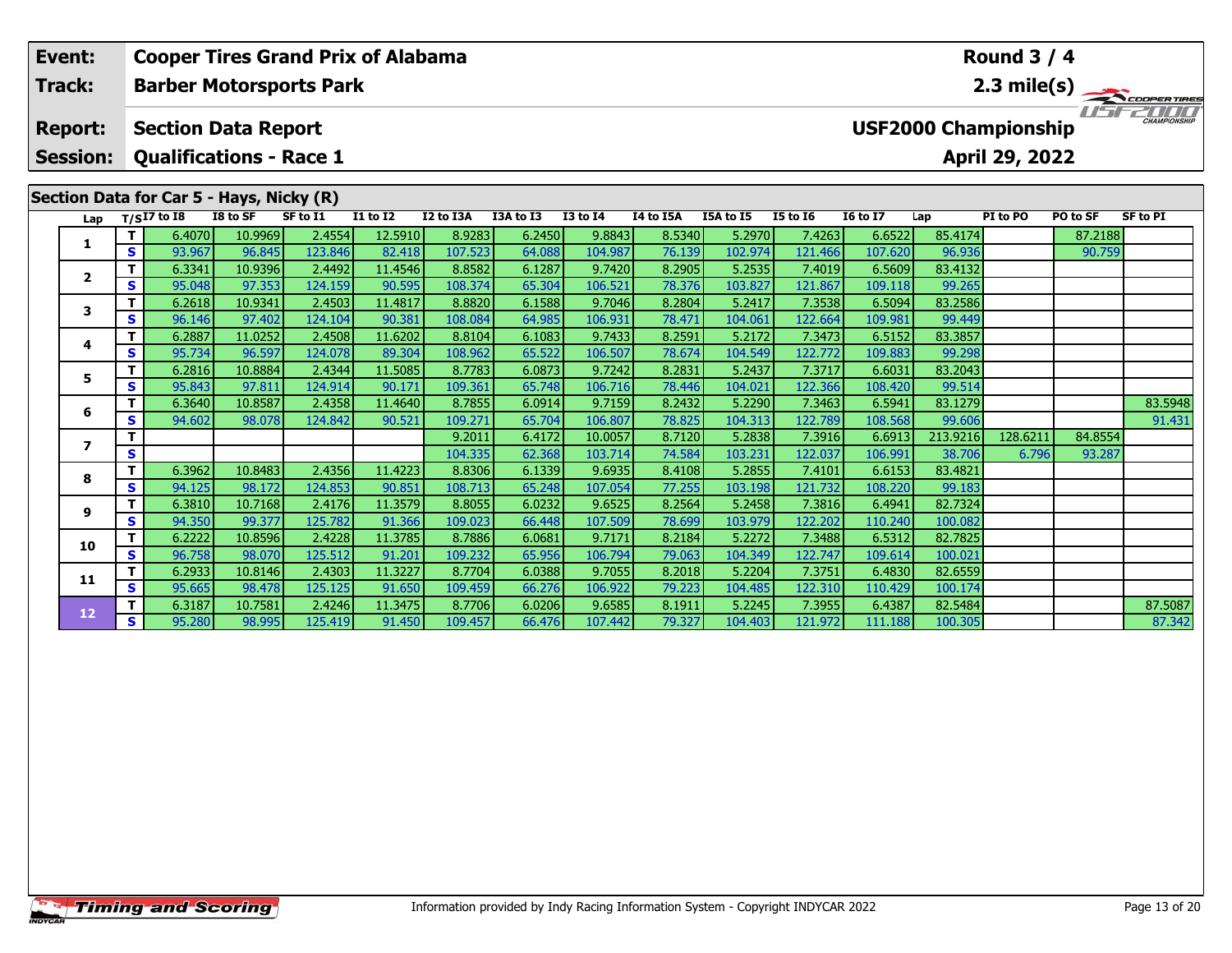| Event:<br>Track: |                         |                   |                                       |                   |                                | <b>Cooper Tires Grand Prix of Alabama</b> |                   |                  |                   |                  |                   |                   | Round $3/4$       |                             |                |                 |            |  |
|------------------|-------------------------|-------------------|---------------------------------------|-------------------|--------------------------------|-------------------------------------------|-------------------|------------------|-------------------|------------------|-------------------|-------------------|-------------------|-----------------------------|----------------|-----------------|------------|--|
|                  |                         |                   |                                       |                   | <b>Barber Motorsports Park</b> |                                           |                   |                  |                   |                  |                   |                   |                   |                             | $2.3$ mile(s)  |                 | COOPERTIRE |  |
|                  | <b>Report:</b>          |                   | <b>Section Data Report</b>            |                   |                                |                                           |                   |                  |                   |                  |                   |                   |                   | <b>USF2000 Championship</b> |                |                 |            |  |
|                  | <b>Session:</b>         |                   | <b>Qualifications - Race 1</b>        |                   |                                |                                           |                   |                  |                   |                  |                   |                   |                   |                             | April 29, 2022 |                 |            |  |
|                  |                         |                   |                                       |                   |                                |                                           |                   |                  |                   |                  |                   |                   |                   |                             |                |                 |            |  |
|                  |                         |                   | Section Data for Car 63 - Burke, Trey |                   |                                |                                           |                   |                  |                   |                  |                   |                   |                   |                             |                |                 |            |  |
|                  | Lap                     |                   | $T/SI7$ to I8                         | I8 to SF          | SF to I1                       | $\overline{11}$ to $\overline{12}$        | I2 to I3A         | I3A to I3        | $13$ to $14$      | I4 to I5A        | I5A to I5         | <b>I5 to 16</b>   | <b>I6 to I7</b>   | Lap                         | PO to SF       | <b>SF to PI</b> |            |  |
|                  | 1                       | т                 | 7.1254                                | 11.2578           | 2.4867                         | 11.9430                                   | 8.8710            | 6.3201           | 10.0660           | 9.1856           | 5.2543            | 8.0676            | 7.9896            | 88.5671                     | 100.6858       |                 |            |  |
|                  |                         | $\mathbf{s}$      | 84.493                                | 94.601            | 122.287                        | 86.890                                    | 108.218           | 63.326           | 103.092           | 70.738           | 103.811           | 111.811           | 89.605            | 93.488                      | 78.620         |                 |            |  |
|                  | $\mathbf{2}$            | T<br>S            | 6.7754<br>88.858                      | 11.0801<br>96.118 | 2.4836<br>122.440              | 11.8425<br>87.627                         | 8.9713<br>107.008 | 6.3920<br>62.614 | 9.8914<br>104.912 | 8.6550<br>75.075 | 5.2505<br>103.886 | 7.3908<br>122.050 | 6.8542<br>104.448 | 85.5868<br>96.744           |                |                 |            |  |
|                  | 3<br>4<br>5             | T.                | 6.3549                                | 10.9966           | 2.4646                         |                                           |                   | 6.1532           | 9.7384            | 8.3865           | 5.2379            | 7.3647            | 6.8946            | 84.1926                     |                |                 |            |  |
|                  |                         | S                 | 94.737                                | 96.848            | 123.383                        |                                           |                   | 65.044           | 106.560           | 77.478           | 104.136           | 122.482           | 103.836           | 98.346                      |                |                 |            |  |
|                  |                         | T                 | 6.3525                                | 11.1009           | 2.4622                         | 11.5413                                   | 8.7874            | 6.0941           | 9.8102            | 8.5201           | 5.2515            | 7.3767            | 6.8263            | 84.1232                     |                |                 |            |  |
|                  |                         | $\mathbf{s}$      | 94.773                                | 95.938            | 123.504                        | 89.914                                    | 109.247           | 65.675           | 105.780           | 76.264           | 103.866           | 122.283           | 104.875           | 98.427                      |                |                 |            |  |
|                  |                         | т                 | 6.3484                                | 10.9124           | 2.4394                         | 11.6347                                   | 8.7628            | 6.0885           | 9.7099            | 8.3398           | 5.2361            | 7.3480            | 6.7022            | 83.5222                     |                |                 |            |  |
|                  |                         | S                 | 94.834                                | 97.595            | 124.658                        | 89.192                                    | 109.554           | 65.735           | 106.873           | 77.912           | 104.172           | 122.761           | 106.817           | 99.135                      |                |                 |            |  |
|                  | 6                       | т                 | 6.3502                                | 11.0348           | 2.4495                         | 11.6373                                   | 8.7697            | 6.0647           | 9.8127            | 8.4977           | 5.2492            | 7.3361            | 6.8335            | 84.0354                     |                |                 |            |  |
|                  |                         | $\mathbf{s}$      | 94.807                                | 96.513            | 124.144                        | 89.173                                    | 109.468           | 65.993           | 105.753           | 76.465           | 103.912           | 122.960           | 104.765           | 98.530                      |                |                 |            |  |
|                  | $\overline{\mathbf{z}}$ | T                 | 6.4351                                | 10.9070           | 2.4243                         |                                           |                   | 6.0440           | 9.7007            | 8.2909           | 5.2342            | 7.3286            | 6.7261            | 83.4127                     |                |                 |            |  |
|                  |                         | $\mathbf{s}$      | 93.557                                | 97.644            | 125.435                        |                                           |                   | 66.219           | 106.974           | 78.372           | 104.210           | 123.086           | 106.437           | 99.265                      |                |                 |            |  |
|                  | 8                       | $\mathbf{T}$      | 6.4555                                | 10.8395           | 2.4181                         | 11.5433                                   | 8.7476            | 6.0535           | 9.6843            | 8.3360           | 5.2440            | 7.3428            | 6.6040            | 83.2686                     |                |                 |            |  |
|                  |                         | S                 | 93.261                                | 98.252            | 125.756                        | 89.899                                    | 109.744           | 66.115           | 107.156           | 77.948           | 104.015           | 122.848           | 108.405           | 99.437                      |                |                 |            |  |
|                  | 9                       | T                 | 6.3593                                | 10.9211           | 2.4237                         |                                           |                   | 6.0470           | 9.6665            | 8.4717           | 5.2645            | 7.3742            | 6.7967            | 83.6987                     |                |                 |            |  |
|                  |                         | $\mathbf{s}$<br>т | 94.672<br>6.3250                      | 97.518<br>11.0455 | 125.466<br>2.4210              | 11.6523                                   | 8.7937            | 66.186<br>6.1239 | 107.353<br>9.6692 | 76.699<br>8.4976 | 103.610<br>5.2956 | 122.325           | 105.332<br>6.6371 | 98.926<br>83.8648           |                |                 |            |  |
|                  | 10                      | $\mathbf{s}$      | 95.185                                | 96.419            | 125.605                        | 89.058                                    | 109.169           | 65.355           | 107.323           | 76.465           | 103.001           | 7.4039<br>121.834 | 107.865           | 98.730                      |                |                 |            |  |
|                  |                         | т                 | 6.4028                                | 10.9375           | 2.4156                         | 11.6478                                   | 8.8145            | 6.1374           | 9.7264            | 8.3396           | 5.2233            | 7.3232            | 6.6334            | 83.6015                     |                |                 |            |  |
|                  | 11                      | S                 | 94.028                                | 97.371            | 125.886                        | 89.092                                    | 108.911           | 65.211           | 106.692           | 77.914           | 104.427           | 123.176           | 107.925           | 99.041                      |                |                 |            |  |
|                  |                         | т                 | 6.2644                                | 11.0091           | 2.4325                         | 11.5763                                   | 8.7387            | 6.0676           | 9.7439            | 8.3750           | 5.2331            | 7.3358            | 6.7477            | 83.5241                     |                |                 |            |  |
|                  | 12                      | S                 | 96.106                                | 96.738            | 125.012                        | 89.642                                    | 109.856           | 65.961           | 106.500           | 77.585           | 104.232           | 122.965           | 106.097           | 99.133                      |                |                 |            |  |
|                  |                         | т                 | 6.3781                                | 11.0131           | 2.4220                         | 11.5707                                   | 8.7411            | 6.0353           | 9.6503            | 8.5802           | 5.2893            | 7.3797            | 6.7857            | 83.8455                     |                |                 |            |  |
|                  | 13                      | $\mathbf{s}$      | 94.393                                | 96.703            | 125.554                        | 89.686                                    | 109.826           | 66.314           | 107.533           | 75.729           | 103.124           | 122.233           | 105.503           | 98.753                      |                |                 |            |  |
|                  | 14                      |                   | 6.4336                                | 11.9536           | 3.2717                         | 12.7784                                   | 9.5164            | 6.7287           | 10.2658           | 9.5774           | 5.7470            | 9.1779            | 8.5117            | 93.9622                     |                | 94.2259         |            |  |
|                  |                         | $\mathbf{s}$      | 93.578                                | 89.094            | 92.946                         | 81.209                                    | 100.878           | 59.481           | 101.086           | 67.844           | 94.911            | 98.285            | 84.109            | 88.121                      |                | 81.116          |            |  |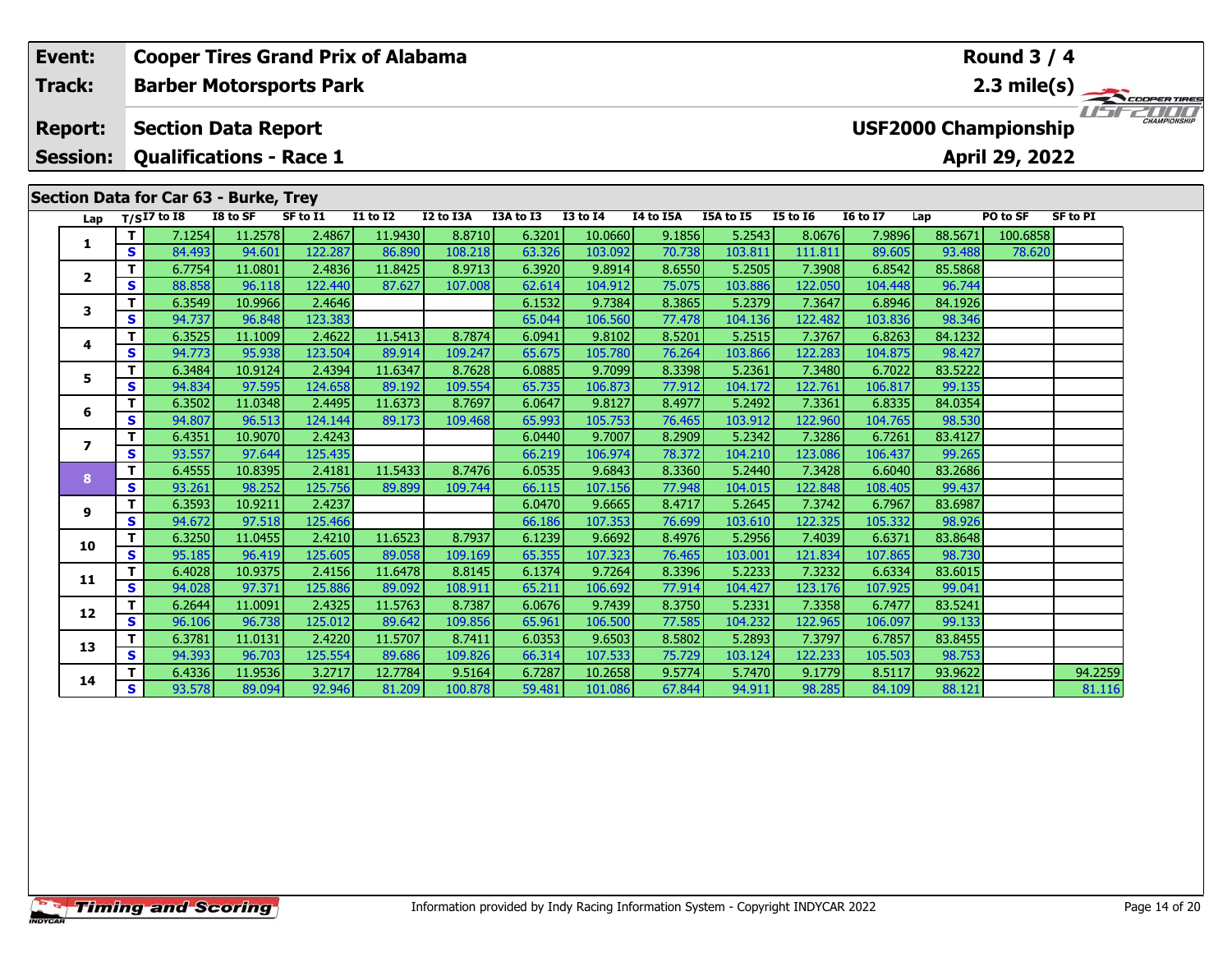| Event:                                   |    | <b>Cooper Tires Grand Prix of Alabama</b> |          |          |              |           | <b>Round 3 / 4</b> |              |           |           |                 |                 |         |                             |                 |                                            |
|------------------------------------------|----|-------------------------------------------|----------|----------|--------------|-----------|--------------------|--------------|-----------|-----------|-----------------|-----------------|---------|-----------------------------|-----------------|--------------------------------------------|
| <b>Track:</b>                            |    | <b>Barber Motorsports Park</b>            |          |          |              |           |                    |              |           |           |                 |                 |         |                             |                 | $2.3$ mile(s) $\frac{1}{2.3}$ coorer times |
| <b>Report:</b>                           |    | <b>Section Data Report</b>                |          |          |              |           |                    |              |           |           |                 |                 |         | <b>USF2000 Championship</b> |                 | <b>CHAMPIONSHIP</b>                        |
| <b>Session:</b>                          |    | <b>Qualifications - Race 1</b>            |          |          |              |           |                    |              |           |           |                 |                 |         | April 29, 2022              |                 |                                            |
| Section Data for Car 7 - Lee, Yeoroo (R) |    |                                           |          |          |              |           |                    |              |           |           |                 |                 |         |                             |                 |                                            |
|                                          |    | Lap $T/SI7$ to I8                         | I8 to SF | SF to I1 | $I1$ to $I2$ | I2 to I3A | I3A to I3          | $I3$ to $I4$ | I4 to I5A | I5A to I5 | <b>I5 to 16</b> | <b>16 to 17</b> | Lap     | PO to SF                    | <b>SF to PI</b> |                                            |
|                                          |    | 6.7071                                    | 11.0788  | 2.4794   |              | 9.7652    | 6.0636             | 9.7974       | 8.5476    | 5.3220    | 7.4232          | 6.8900          | 84.7480 | 89.5742                     |                 |                                            |
|                                          | S. | 89.762                                    | 96.130   | 122.647  |              | 98.308    | 66.005             | 105.919      | 76.018    | 102.491   | 121.517         | 103.906         | 97.701  | 88.373                      |                 |                                            |
|                                          |    | 6.4507                                    | 10.8735  | 2.4533   | 11.7108      | 8.8310    | 6.1784             | 9.8181       | 8.3781    | 5.3504    | 7.7336          | 6.8255          | 84.6034 |                             |                 |                                            |
| $\overline{2}$                           | S. | 93.330                                    | 97.945   | 123.952  | 88.613       | 108.708   | 64.778             | 105.695      | 77.556    | 101.946   | 116.640         | 104.887         | 97.868  |                             |                 |                                            |
| 3                                        |    | 6.4272                                    | 11.0087  | 2.5183   | 11.6200      | 8.8279    | 6.1086             | 9.8216       | 8.3633    | 5.2999    | 7.4133          | 7.1850          | 84.5938 |                             |                 |                                            |
|                                          | S. | 93.671                                    | 96.742   | 120.752  | 89.305       | 108.746   | 65.519             | 105.658      | 77.693    | 102.918   | 121.679         | 99.639          | 97.880  |                             |                 |                                            |
|                                          |    | 6.9809                                    | 11.2147  | 2.4436   | 11.5556      | 8.8175    | 6.1176             | 9.7562       | 8.3424    | 5.3122    | 7.3940          | 6.7931          | 84.7278 |                             |                 |                                            |
| 4                                        | S  | 86.242                                    | 94.965   | 124.444  | 89.803       | 108.874   | 65.422             | 106.366      | 77.888    | 102.680   | 121.997         | 105.388         | 97.725  |                             |                 |                                            |

**<sup>T</sup>** 6.9741 11.1472 2.4680 12.0806 8.9540 6.3101 9.8087 8.9563 5.3698 7.7717 7.8750 87.7155 88.1337 **<sup>S</sup>** 86.326 95.540 123.213 85.900 107.215 63.426 105.797 72.549 101.578 116.068 90.909 94.396 86.723

**<sup>T</sup>** 6.4508 11.0063 2.4374 6.1259 9.7314 8.4273 5.3207 7.4420 6.8134 84.1701 **<sup>S</sup>** 93.329 96.763 124.760 65.334 106.637 77.103 102.516 121.210 105.074 98.372

**<sup>T</sup>** 6.4705 10.8353 2.4326 11.5262 8.8242 6.1498 9.7083 10.2058 5.4158 7.8069 7.3169 86.6923 **<sup>S</sup>** 93.045 98.290 125.007 90.032 108.792 65.080 106.891 63.667 100.715 115.545 97.843 95.510

**6**

**7**

95.510<br>87.7155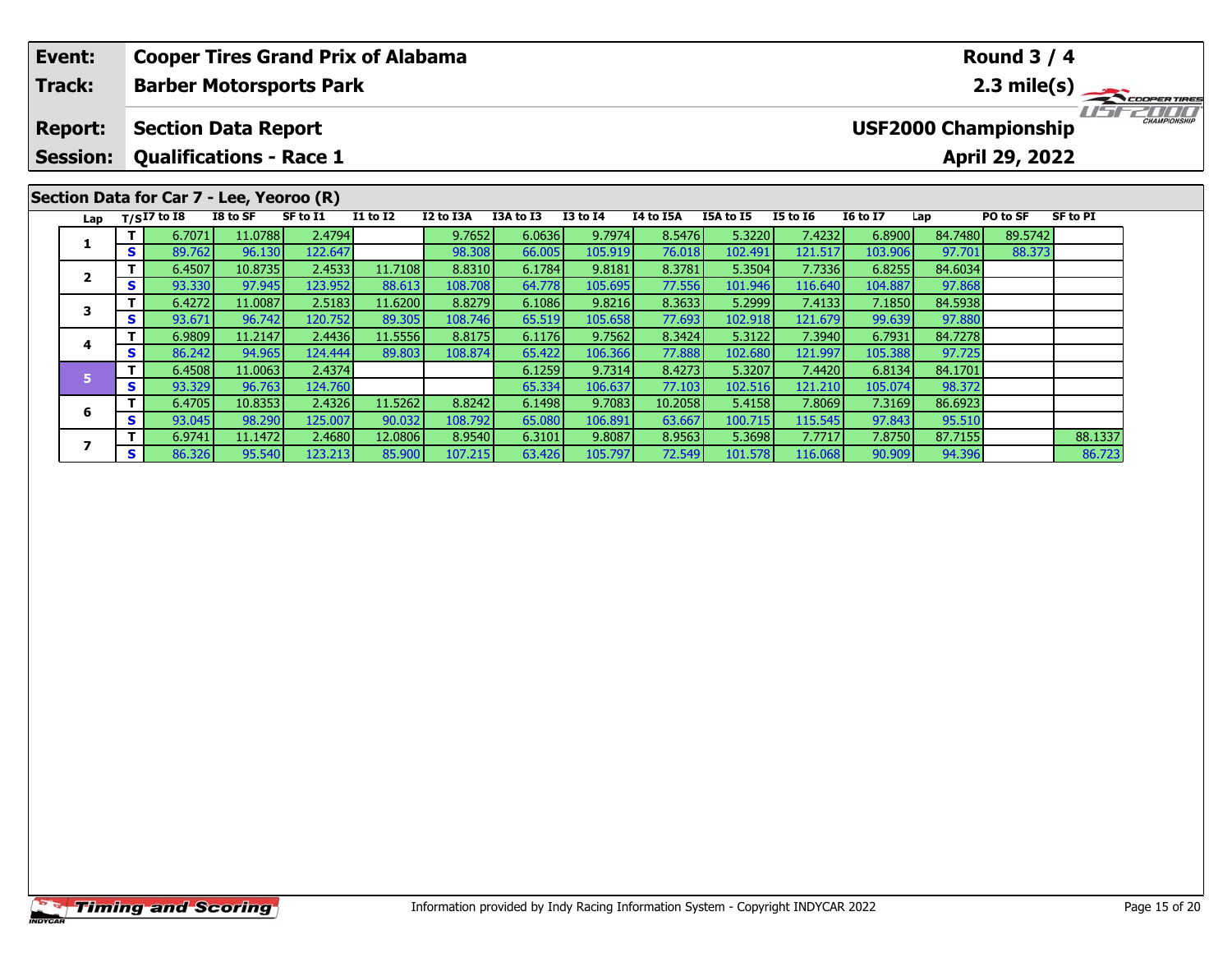|  | Event:                            |                                    | <b>Cooper Tires Grand Prix of Alabama</b>                    |                   |                   |                   |                   |                  |                   |                  |                   |                   |                   |                   | <b>Round 3 / 4</b>                            |          |                       |
|--|-----------------------------------|------------------------------------|--------------------------------------------------------------|-------------------|-------------------|-------------------|-------------------|------------------|-------------------|------------------|-------------------|-------------------|-------------------|-------------------|-----------------------------------------------|----------|-----------------------|
|  | Track:                            |                                    | <b>Barber Motorsports Park</b>                               |                   |                   |                   |                   |                  |                   |                  |                   |                   |                   |                   |                                               |          | $2.3 \text{ mile(s)}$ |
|  | <b>Report:</b><br><b>Session:</b> |                                    | <b>Section Data Report</b><br><b>Qualifications - Race 1</b> |                   |                   |                   |                   |                  |                   |                  |                   |                   |                   |                   | <b>USF2000 Championship</b><br>April 29, 2022 |          |                       |
|  |                                   |                                    | Section Data for Car 8 - Dyszelski, Danny (R)                |                   |                   |                   |                   |                  |                   |                  |                   |                   |                   |                   |                                               |          |                       |
|  | Lap                               |                                    | $T/SI7$ to I8                                                | I8 to SF          | SF to I1          | <b>I1 to I2</b>   | I2 to I3A         | I3A to I3        | <b>I3 to I4</b>   | I4 to I5A        | I5A to I5         | <b>I5 to 16</b>   | <b>I6 to I7</b>   | Lap               | PI to PO                                      | PO to SF | <b>SF to PI</b>       |
|  | 1                                 | T.                                 | 6.8616                                                       | 11.1517           | 2.5098            | 12.0068           | 9.1302            | 6.4163           | 11.1434           | 8.9723           | 5.3111            | 7.4240            | 6.9468            | 87.8740           |                                               | 102.4378 |                       |
|  |                                   | S.                                 | 87.741                                                       | 95.501            | 121.161           | 86.428            | 105.146           | 62.377           | 93.125            | 72,420           | 102.701           | 121.504           | 103.056           | 94.226            |                                               | 77.275   |                       |
|  |                                   | T.<br>$\mathbf{2}$<br>S<br>T.<br>3 | 6.4536                                                       | 10.9130           | 2.4862            | 11.7281           | 8.8665            | 6.2017           | 9.7915            | 8.4349           | 5.6296            | 7.6954            | 6.9761            | 85.1766           |                                               |          |                       |
|  |                                   |                                    | 93.288                                                       | 97.590            | 122.312           | 88.482            | 108.273           | 64.535           | 105.982           | 77.034           | 96.890            | 117.219           | 102.623           | 97.210            |                                               |          |                       |
|  |                                   |                                    | 6.4855                                                       | 10.8770           | 2.4709            | 11.6413           | 8.8719            | 6.1325           | 9.7577            | 8.4183           | 5.2010            | 7.3528            | 6.8701            | 84.0790           |                                               |          |                       |
|  |                                   | S.                                 | 92.829                                                       | 97.913            | 123.069           | 89.142            | 108.207           | 65.263           | 106.350           | 77.186           | 104.875           | 122.681           | 104.207           | 98.479            |                                               |          |                       |
|  | 4                                 |                                    | 6.4195                                                       | 10.8590           | 2.4458            | 11.5462           | 8.7982            | 6.0388           | 9.7216            | 8.3650           | 5.2255            | 7.3265            | 6.7687            | 83.5148           |                                               |          |                       |
|  |                                   | S.                                 | 93.784                                                       | 98.075            | 124.332<br>2.4395 | 89.876            | 109.113           | 66.276           | 106.744<br>9.6990 | 77.678           | 104.383           | 123.121           | 105.768           | 99.144            |                                               |          |                       |
|  | 5                                 | т<br>S.                            | 6.3783<br>94.390                                             | 10.8431<br>98.219 | 124.653           | 11.5537<br>89.818 | 8.7481<br>109.738 | 6.0613<br>66.030 | 106.993           | 8.4052<br>77.306 | 5.2299<br>104.295 | 7.3235<br>123.171 | 6.7004<br>106.846 | 83.3820<br>99.302 |                                               |          | 105.3072<br>72.580    |
|  |                                   | т                                  |                                                              |                   |                   |                   | 11.0309           | 6.5667           | 10.1593           | 8.4856           | 5.3541            | 7.8924            | 7.1919            | 258.6810          | 148.3645                                      | 88.6509  |                       |
|  | 6<br>$\overline{ }$<br>8          | S                                  |                                                              |                   |                   |                   | 87.028            | 60.948           | 102.146           | 76.574           | 101.876           | 114.293           | 99.544            | 32.009            | 5.892                                         | 89.293   |                       |
|  |                                   | T.                                 | 6.5821                                                       | 10.8989           | 2.4906            | 11.7234           | 8.8482            | 6.1586           | 9.7616            | 8.3657           | 5.2270            | 7.3799            | 6.8863            | 84.3223           |                                               |          |                       |
|  |                                   | S                                  | 91.467                                                       | 97.716            | 122.095           | 88.518            | 108.497           | 64.987           | 106.307           | 77.671           | 104.353           | 122.230           | 103.961           | 98.195            |                                               |          |                       |
|  |                                   | T.                                 | 6.5241                                                       | 10.8649           | 2.4592            | 11.5878           | 8.8133            | 6.0428           | 9.7058            | 8.3843           | 5.2392            | 7.3674            | 6.8312            | 83.8200           |                                               |          |                       |
|  |                                   | S                                  | 92.280                                                       | 98.022            | 123.654           | 89.553            | 108.926           | 66.232           | 106.918           | 77.499           | 104.110           | 122.437           | 104.800           | 98.783            |                                               |          |                       |
|  |                                   | T.                                 | 6.4850                                                       | 10.8620           | 2.4354            | 11.6527           | 8.8248            | 6.0843           | 9.7738            | 8.4302           | 5.2418            | 7.3605            | 6.8611            | 84.0116           |                                               |          |                       |
|  | 9                                 | S                                  | 92.837                                                       | 98.048            | 124.863           | 89.055            | 108.784           | 65.780           | 106.174           | 77.077           | 104.059           | 122.552           | 104.343           | 98.558            |                                               |          |                       |
|  | 10                                | т                                  | 6.4439                                                       | 11.6920           | 2.9157            | 12.2154           | 8.7845            | 6.0500           | 9.7997            | 8.3722           | 5.2189            | 7.3640            | 6.8596            | 85.7159           |                                               |          |                       |
|  |                                   | S.                                 | 93.429                                                       | 91.088            | 104.294           | 84.952            | 109.283           | 66.153           | 105.894           | 77.611           | 104.515           | 122.494           | 104.366           | 96.598            |                                               |          |                       |

**<sup>T</sup>** 6.4726 10.8611 2.4351 11.6161 8.7628 6.0458 9.7523 8.3209 5.2427 7.4049 6.8459 83.7602 87.9924 **<sup>S</sup>** 93.014 98.056 124.878 89.335 109.554 66.199 106.408 78.089 104.041 121.817 104.575 98.854 86.862

86.862

96.598<br>83.7602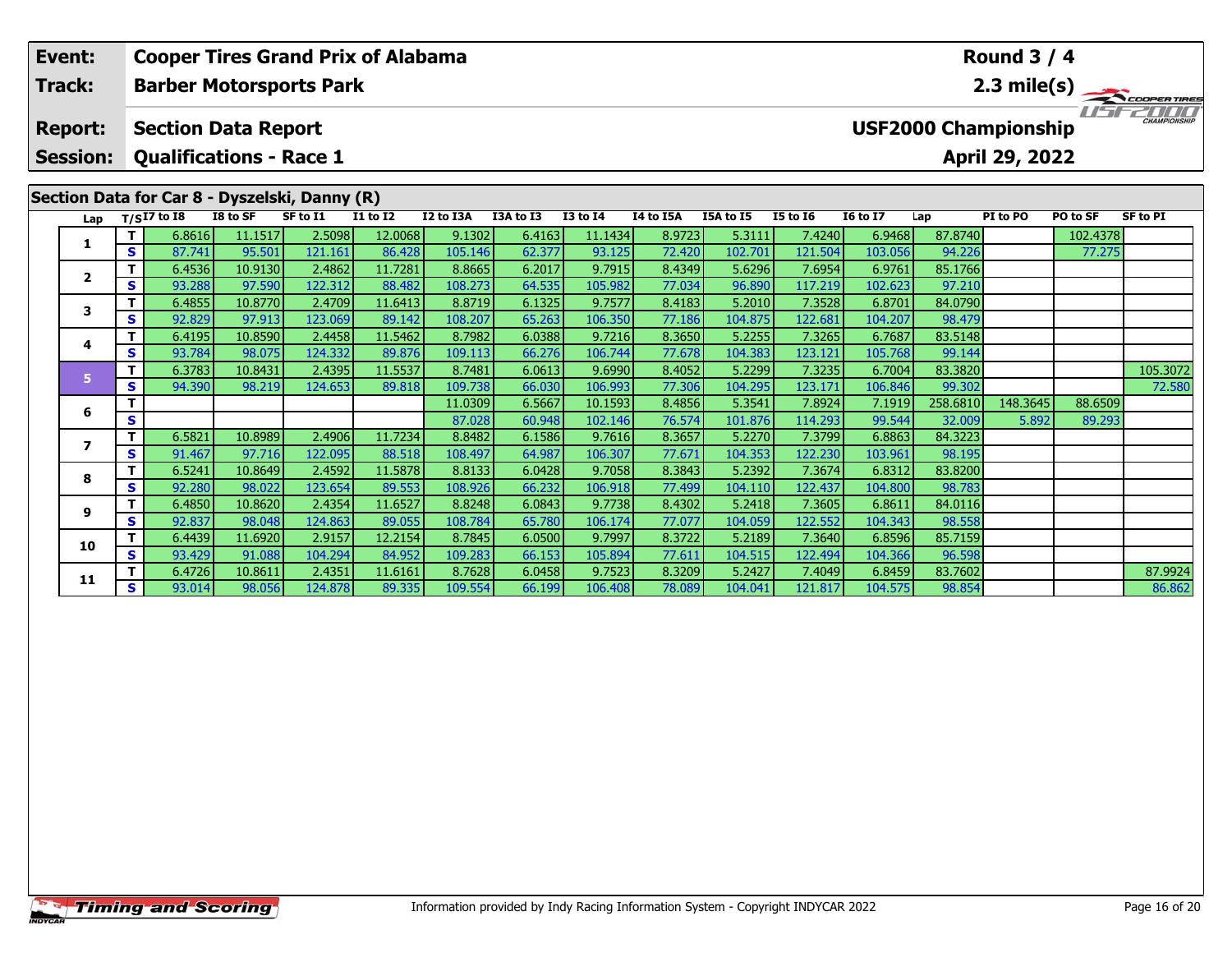|  | Event:                 |        | <b>Cooper Tires Grand Prix of Alabama</b>     |                   |                   |                 |           |                  |                   |                  |                   |                   |                   |                             | Round $3/4$    |                 |  |
|--|------------------------|--------|-----------------------------------------------|-------------------|-------------------|-----------------|-----------|------------------|-------------------|------------------|-------------------|-------------------|-------------------|-----------------------------|----------------|-----------------|--|
|  | Track:                 |        | <b>Barber Motorsports Park</b>                |                   |                   |                 |           |                  |                   |                  |                   |                   |                   |                             |                | 2.3 mile(s)     |  |
|  | <b>Report:</b>         |        | <b>Section Data Report</b>                    |                   |                   |                 |           |                  |                   |                  |                   |                   |                   | <b>USF2000 Championship</b> |                |                 |  |
|  | <b>Session:</b>        |        | <b>Qualifications - Race 1</b>                |                   |                   |                 |           |                  |                   |                  |                   |                   |                   |                             | April 29, 2022 |                 |  |
|  |                        |        | Section Data for Car 9 - Garciarce, Jorge (R) |                   |                   |                 |           |                  |                   |                  |                   |                   |                   |                             |                |                 |  |
|  | Lap                    |        | $T/SI7$ to 18                                 | I8 to SF          | SF to I1          | <b>I1 to I2</b> | I2 to I3A | I3A to I3        | <b>I3 to I4</b>   | I4 to I5A        | I5A to I5         | <b>I5 to 16</b>   | <b>I6 to I7</b>   | Lap                         | PO to SF       | <b>SF to PI</b> |  |
|  |                        | т      | 7.4363                                        | 11.5958           | 2.5267            | 12.0576         | 8.9843    | 6.4320           | 9.9325            | 8.8739           | 5.2248            | 7.4684            | 7.1732            | 87.7055                     | 103.6477       |                 |  |
|  | 1                      | S      | 80.960                                        | 91.844            | 120.351           | 86.064          | 106.853   | 62.224           | 104.478           | 73.223           | 104.397           | 120.782           | 99.803            | 94.407                      | 76.373         |                 |  |
|  |                        | т      | 6.6520                                        | 11.0403           | 2.4768            | 12.1229         | 8.8084    | 6.2562           | 9.7901            | 8.5382           | 5.2051            | 7.3888            | 7.2562            | 85.5350                     |                |                 |  |
|  | $\mathbf{2}$<br>3<br>4 | S      | 90.506                                        | 96.465            | 122.776           | 85.601          | 108.987   | 63.973           | 105.998           | 76.102           | 104.792           | 122.083           | 98.662            | 96.802                      |                |                 |  |
|  |                        | т      | 6.5843                                        | 10.9646           | 2.4750            | 11.8285         | 8.8234    | 6.1311           | 9.8028            | 8.4090           | 5.2069            | 7.3505            | 6.9626            | 84.5387                     |                |                 |  |
|  |                        | S      | 91.437                                        | 97.131            | 122.865           | 87.731          | 108.802   | 65.278           | 105.860           | 77.271           | 104.756           | 122.719           | 102.822           | 97.943                      |                |                 |  |
|  |                        | т      | 6.4912                                        | 10.8920           | 2.4609            | 11.7221         | 8.7696    | 6.1551           | 9.7393            | 8.4166           | 5.2137            | 7.3382            | 7.0422            | 84.2409                     |                |                 |  |
|  |                        | S      | 92.748                                        | 97.778            | 123.569           | 88.527          | 109.469   | 65.024           | 106.550           | 77.201           | 104.619           | 122.925           | 101.660           | 98.290                      |                |                 |  |
|  | 5                      | т      | 6.5564                                        | 10.9162           | 2.4498            | 11.7598         | 8.7467    | 6.1484           | 9.7308            | 8.4274           | 5.2311            | 7.3601            | 6.9352            | 84.2619                     |                |                 |  |
|  |                        | S      | 91.826                                        | 97.561            | 124.129           | 88.244          | 109.756   | 65.095           | 106.644           | 77.102           | 104.271           | 122.559           | 103.228           | 98.265                      |                |                 |  |
|  | 6                      | т      | 6.4182                                        | 10.8758           | 2.4470            |                 |           | 6.1027           | 9.7650            | 8.4145           | 5.2231            | 7.3544            | 6.9138            | 84.1495                     |                |                 |  |
|  |                        | S      | 93.803                                        | 97.924            | 124.271           |                 |           | 65.582           | 106.270           | 77.221           | 104.431           | 122.654           | 103.548           | 98.396                      |                |                 |  |
|  | $\overline{ }$         | т<br>S | 6.4918<br>92.739                              | 10.8445<br>98.206 | 2.4404<br>124.607 |                 |           | 6.0275<br>66.400 | 9.6930<br>107.059 | 8.4349<br>77.034 | 5.2320<br>104.254 | 7.3637<br>122.499 | 6.8907<br>103.895 | 83.9138<br>98.673           |                |                 |  |
|  |                        | т      | 6.4154                                        | 10.9207           | 2.4458            | 11.7077         | 8.8515    | 6.0857           | 9.7048            | 8.4170           | 5.2284            | 7.3581            | 6.9272            | 84.0623                     |                |                 |  |
|  | 8                      | S.     | 93.844                                        | 97.521            | 124.332           | 88.636          | 108.456   | 65.765           | 106.929           | 77.198           | 104.325           | 122.592           | 103.348           | 98.498                      |                |                 |  |
|  |                        | т      | 6.4461                                        | 10.9472           | 2.4440            |                 |           | 6.1466           | 9.7463            | 8.4684           | 5.2316            | 7.3933            | 6.8168            | 84.1772                     |                |                 |  |
|  | 9                      | S      | 93.397                                        | 97.285            | 124.423           |                 |           | 65.114           | 106.474           | 76.729           | 104.262           | 122.009           | 105.021           | 98.364                      |                |                 |  |
|  |                        | т      | 6.3444                                        | 10.9713           | 2.4269            | 11.6661         | 8.7699    | 6.2467           | 9.7064            | 8.4625           | 5.2237            | 7.3752            | 6.9060            | 84.0991                     |                |                 |  |
|  | 10                     | S.     | 94.894                                        | 97.071            | 125.300           | 88.952          | 109.465   | 64.070           | 106.912           | 76.783           | 104.419           | 122.308           | 103.665           | 98.455                      |                |                 |  |
|  |                        | т      | 6.3977                                        | 10.9237           | 2.4459            | 11.6467         | 8.8009    | 6.0904           | 9.7111            | 8.2733           | 5.2192            | 7.3250            | 6.8669            | 83.7008                     |                |                 |  |
|  | 11                     | S      | 94.103                                        | 97.494            | 124.327           | 89.101          | 109.080   | 65.714           | 106.860           | 78.539           | 104.509           | 123.146           | 104.255           | 98.924                      |                |                 |  |
|  | 12                     | т      | 6.4467                                        | 10.8928           | 2.4319            |                 |           | 6.0800           | 9.7130            | 8.3663           | 5.2401            | 7.3578            | 6.8241            | 83.8185                     |                |                 |  |
|  |                        | S      | 93.388                                        | 97.771            | 125.043           |                 |           | 65.827           | 106.839           | 77.665           | 104.092           | 122.597           | 104.909           | 98.785                      |                |                 |  |
|  | 13                     | т      | 6.3541                                        | 10.8749           | 2.4250            |                 |           | 6.0752           | 9.6814            | 8.3821           | 5.2247            | 7.3796            | 6.7855            | 83.5665                     |                | 88.0927         |  |
|  |                        | S.     | 94.749                                        | 97.932            | 125.398           |                 |           | 65.879           | 107.188           | 77.519           | 104.399           | 122.235           | 105.506           | 99.083                      |                | 86.763          |  |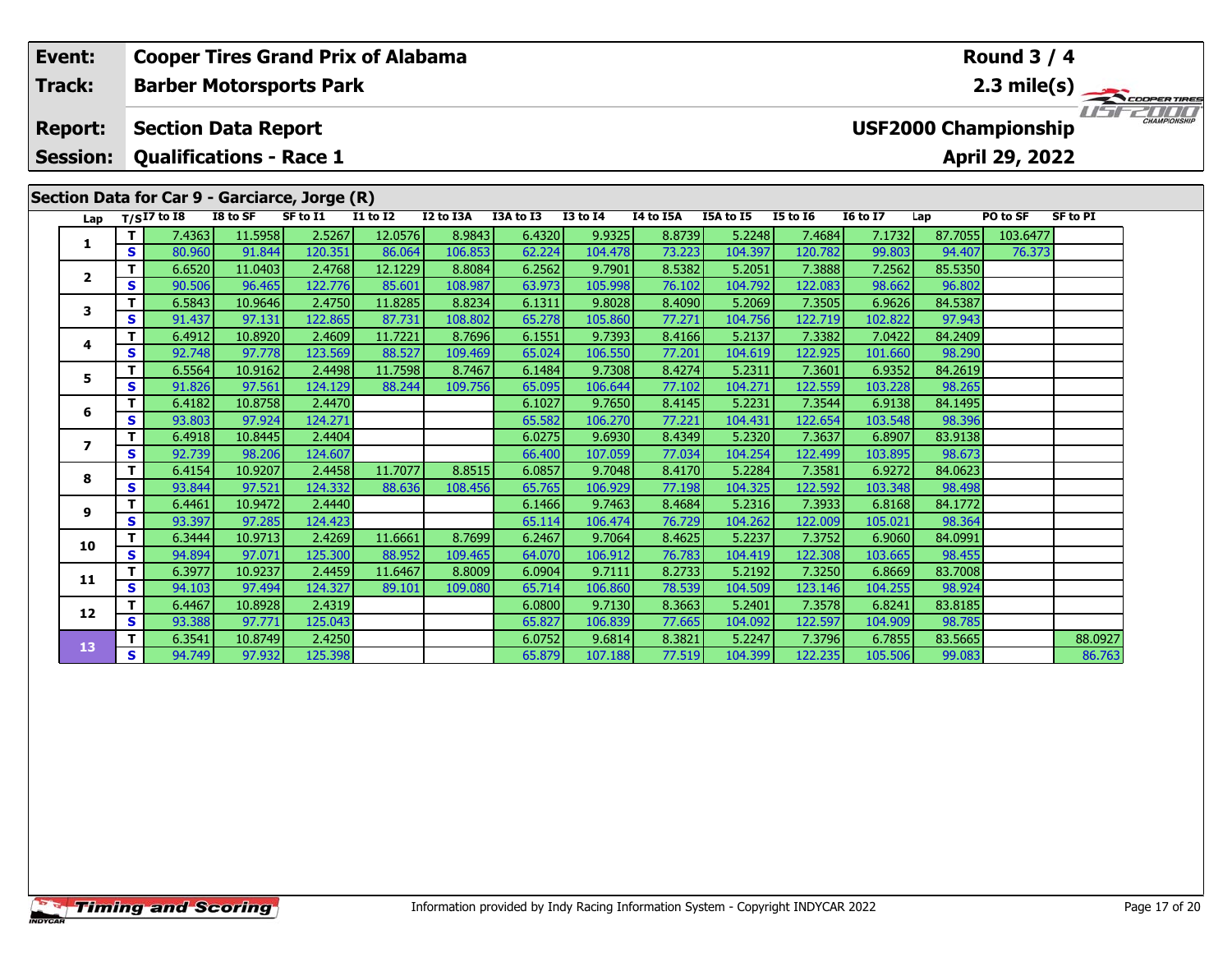| Event:<br>Track: |              | <b>Cooper Tires Grand Prix of Alabama</b>    |                   |                   |                   |                    |                  | <b>Round 3 / 4</b> |                  |                   |                   |                   |                   |                             |                 |                       |
|------------------|--------------|----------------------------------------------|-------------------|-------------------|-------------------|--------------------|------------------|--------------------|------------------|-------------------|-------------------|-------------------|-------------------|-----------------------------|-----------------|-----------------------|
|                  |              | <b>Barber Motorsports Park</b>               |                   |                   |                   |                    |                  |                    |                  |                   |                   |                   |                   |                             |                 | $2.3 \text{ mile(s)}$ |
| <b>Report:</b>   |              | <b>Section Data Report</b>                   |                   |                   |                   |                    |                  |                    |                  |                   |                   |                   |                   | <b>USF2000 Championship</b> |                 | CHAMPIONSHIP          |
| <b>Session:</b>  |              | <b>Qualifications - Race 1</b>               |                   |                   |                   |                    |                  |                    |                  |                   |                   |                   |                   | April 29, 2022              |                 |                       |
|                  |              | Section Data for Car 90 - Douglas, Jacob (R) |                   |                   |                   |                    |                  |                    |                  |                   |                   |                   |                   |                             |                 |                       |
|                  |              | $T/SI7$ to I8                                | I8 to SF          | SF to I1          | $I1$ to $I2$      | I2 to I3A          | I3A to I3        | <b>I3 to I4</b>    | I4 to I5A        | I5A to I5         | <b>I5 to 16</b>   | <b>I6 to I7</b>   | Lap               | PO to SF                    | <b>SF to PI</b> |                       |
| Lap              | T            | 7.0986                                       | 11.4407           | 2.5516            | 12.0455           | 9.4204             | 6.6529           | 9.8544             | 8.4004           | 5.2561            | 7.5089            | 7.0864            | 87.3159           | 96.3783                     |                 |                       |
| 1                | $\mathbf{s}$ | 84.812                                       | 93.089            | 119.177           | 86.151            | 101.907            | 60.158           | 105.306            | 77.350           | 103.776           | 120.130           | 101.026           | 94.828            | 82.134                      |                 |                       |
|                  | т            | 6.5297                                       | 11.1030           | 2.4738            | 13.2660           | 9.0965             | 6.4874           | 10.0152            | 8.7963           | 5.2755            | 7.5677            | 6.9786            | 87.5897           |                             |                 |                       |
| $\mathbf{2}$     | $\mathbf{s}$ | 92.201                                       | 95.920            | 122.925           | 78.225            | 105.535            | 61.693           | 103.615            | 73.869           | 103.394           | 119.197           | 102.586           | 94.532            |                             |                 |                       |
| 3                | T            | 6.4903                                       | 11.1397           | 2.5040            | 11.9884           | 8.9442             | 6.1566           | 9.8213             | 8.4386           | 5.2366            | 7.3553            | 6.8299            | 84.9049           |                             |                 |                       |
|                  | $\mathbf{s}$ | 92.761                                       | 95.604            | 121.442           | 86.561            | 107.332            | 65.008           | 105.661            | 77.000           | 104.162           | 122.639           | 104.820           | 97.521            |                             |                 |                       |
| 4                | T            | 6.3797                                       | 10.9732           | 2.4827            | 11.6594           | 8.8015             | 6.1041           | 9.7751             | 8.2782           | 5.1933            | 7.3162            | 6.7559            | 83.7193           |                             |                 |                       |
|                  | $\mathbf{s}$ | 94.369                                       | 97.055            | 122.484           | 89.003            | 109.072            | 65.567           | 106.160            | 78.492           | 105.030           | 123.294           | 105.968           | 98.902            |                             |                 |                       |
| 5                | T.           | 6.2960                                       | 10.9315           | 2.4470            | 11.6531           | 8.7779             | 6.0936           | 9.6830             | 8.2875           | 5.2047            | 7.3340            | 6.9081            | 83.6164           |                             |                 |                       |
|                  | $\mathbf{s}$ | 95.623                                       | 97.425            | 124.271           | 89.052            | 109.366            | 65.680           | 107.170            | 78.404           | 104.800           | 122.995           | 103.633           | 99.024            |                             |                 |                       |
| 6                | T            | 6.6016                                       | 10.9925           | 2.4491            | 11.5203           | 8.7896             | 6.0520           | 9.7277             | 8.2123           | 5.2049            | 7.3056            | 6.7542            | 83.6098           |                             |                 |                       |
|                  | S            | 91.197                                       | 96.884            | 124.164           | 90.078            | 109.220            | 66.131           | 106.678            | 79.122           | 104.796           | 123.473           | 105.995           | 99.031            |                             |                 |                       |
| $\overline{ }$   | т            | 6.2612                                       | 11.0225           | 2.4445            | 11.5686           | 8.7654             | 6.0731           | 9.7247             | 8.1615           | 5.2004            | 7.3196            | 6.8080            | 83.3495           |                             |                 |                       |
|                  | S            | 96.155                                       | 96.621            | 124.398           | 89.702            | 109.522            | 65.902           | 106.710            | 79.614           | 104.887           | 123.237           | 105.157           | 99.341            |                             |                 |                       |
| 8                | $\mathbf{T}$ | 6.3676                                       | 10.8346           | 2.4297            | 11.4995           | 8.7817             | 6.0892           | 9.6824             | 8.1659           | 5.1980            | 7.3089            | 6.6186            | 82.9761           |                             |                 |                       |
|                  | S<br>T       | 94.548<br>6.4290                             | 98.296<br>10.9099 | 125.156<br>2.4241 | 90.241<br>13.1153 | 109.318<br>10.5486 | 65.727<br>7.1769 | 107.177<br>10.2612 | 79.571<br>8.2711 | 104.935<br>5.1776 | 123.417<br>7.3040 | 108.166<br>6.6632 | 99.788<br>88.2809 |                             |                 |                       |
| 9                | $\mathbf{s}$ | 93.645                                       | 97.618            | 125.445           | 79.123            | 91.007             | 55.766           | 101.131            | 78.559           | 105.349           | 123.500           | 107.442           | 93.792            |                             |                 |                       |
|                  | т            | 6.4115                                       | 10.8736           | 2.4091            | 11.6063           | 8.7608             | 6.0882           | 9.6326             | 8.2692           | 5.1851            | 7.3030            | 7.0902            | 83.6296           |                             |                 |                       |
| 10               | $\mathbf{s}$ | 93.901                                       | 97.944            | 126.226           | 89.411            | 109.579            | 65.738           | 107.731            | 78.577           | 105.197           | 123.517           | 100.972           | 99.008            |                             |                 |                       |
|                  | т            | 6.6541                                       | 10.9238           | 2.4189            | 12.9440           | 9.2352             | 6.4780           | 11.5116            | 8.5521           | 5.2339            | 7.4387            | 6.8768            | 88.2671           |                             |                 |                       |
| 11               | $\mathbf{s}$ | 90.477                                       | 97.494            | 125.715           | 80.171            | 103.950            | 61.783           | 90.146             | 75.978           | 104.216           | 121.264           | 104.105           | 93.806            |                             |                 |                       |
|                  | т            | 6.3679                                       | 10.9175           | 2.4441            | 11.6714           | 8.7248             | 6.0850           | 9.7150             | 8.2236           | 5.1994            | 7.2743            | 6.8603            | 83.4833           |                             |                 |                       |
| 12               | $\mathbf{s}$ | 94.544                                       | 97.550            | 124.418           | 88.912            | 110.031            | 65.773           | 106.817            | 79.013           | 104.907           | 124.004           | 104.355           | 99.182            |                             |                 |                       |
|                  | т            | 6.3886                                       | 10.9434           | 2.4253            | 11.6187           | 8.7235             | 6.1048           | 9.6333             | 8.1813           | 5.1675            | 7.2756            | 6.7192            | 83.1812           |                             |                 |                       |
| 13               | $\mathbf{s}$ | 94.237                                       | 97.319            | 125.383           | 89.315            | 110.048            | 65.559           | 107.723            | 79.422           | 105.555           | 123.982           | 106.547           | 99.542            |                             |                 |                       |
|                  | т            | 6.4572                                       | 10.9166           | 2.4363            | 11.7004           | 8.8240             | 6.0625           | 9.6633             | 8.1778           | 5.2016            | 7.3383            | 6.7331            | 83.5111           |                             | 86.8461         |                       |
| 14               | S            | 93.236                                       | 97.558            | 124.817           | 88.692            | 108.794            | 66.017           | 107.388            | 79.456           | 104.863           | 122.923           | 106.327           | 99.148            |                             | 88.008          |                       |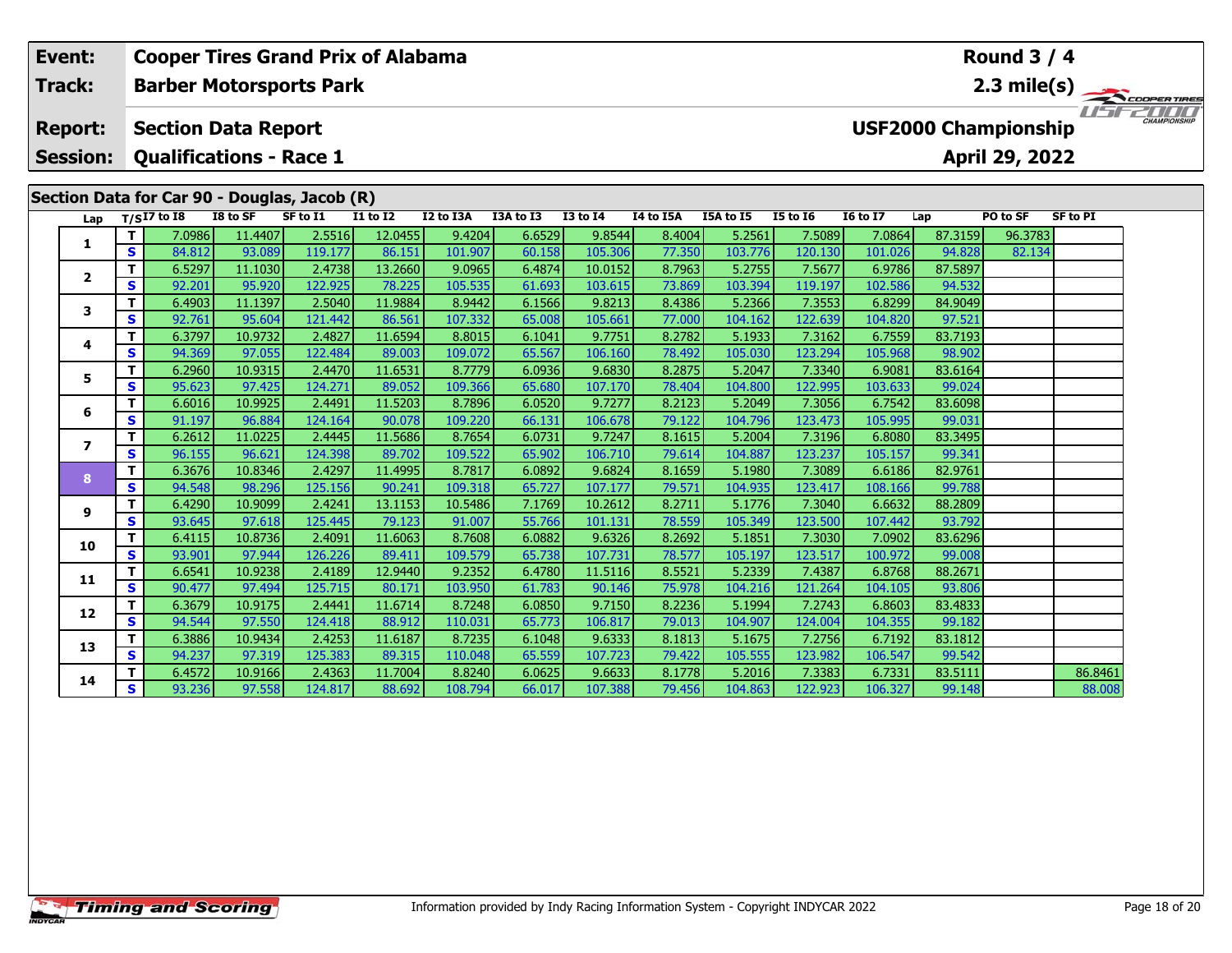|     | Event:<br>Track: |              | <b>Cooper Tires Grand Prix of Alabama</b> |                   |                   |                   |                   |                  | Round $3/4$       |                  |                   |                   |                   |                             |                |                 |                                                                         |
|-----|------------------|--------------|-------------------------------------------|-------------------|-------------------|-------------------|-------------------|------------------|-------------------|------------------|-------------------|-------------------|-------------------|-----------------------------|----------------|-----------------|-------------------------------------------------------------------------|
|     |                  |              | <b>Barber Motorsports Park</b>            |                   |                   |                   |                   |                  |                   |                  |                   |                   |                   |                             |                |                 | $\frac{2.3 \text{ mile(s)}}{1.51 - 2.00 \text{ meters} \cdot \text{m}}$ |
|     | <b>Report:</b>   |              | <b>Section Data Report</b>                |                   |                   |                   |                   |                  |                   |                  |                   |                   |                   | <b>USF2000 Championship</b> |                |                 |                                                                         |
|     | <b>Session:</b>  |              | <b>Qualifications - Race 1</b>            |                   |                   |                   |                   |                  |                   |                  |                   |                   |                   |                             | April 29, 2022 |                 |                                                                         |
|     |                  |              | Section Data for Car 92 - Frazer, Billy   |                   |                   |                   |                   |                  |                   |                  |                   |                   |                   |                             |                |                 |                                                                         |
| Lap |                  |              | $T/SI7$ to 18                             | I8 to SF          | SF to I1          | $I1$ to $I2$      | I2 to I3A         | I3A to I3        | <b>I3 to I4</b>   | I4 to I5A        | I5A to I5         | $I5$ to $I6$      | <b>I6 to I7</b>   | Lap                         | PO to SF       | <b>SF to PI</b> |                                                                         |
|     |                  | т            | 7.1080                                    | 11.4141           | 2.5459            | 12.0164           | 9.5369            | 6.4627           | 9.8561            | 8.2409           | 5.2278            | 7.3506            | 6.7250            | 86.4844                     | 96.3772        |                 |                                                                         |
|     | 1                | $\mathbf{s}$ | 84.700                                    | 93.306            | 119.443           | 86.359            | 100.662           | 61.929           | 105.288           | 78.847           | 104.337           | 122.717           | 106.455           | 95.740                      | 82.135         |                 |                                                                         |
|     |                  | T            | 6.3438                                    | 10.9985           | 2.4483            | 11.4534           | 8.7682            | 6.1660           | 9.6882            | 8.2625           | 5.2160            | 7.3535            | 6.5884            | 83.2868                     |                |                 |                                                                         |
|     | $\mathbf{2}$     | $\mathbf{s}$ | 94.903                                    | 96.831            | 124.205           | 90.604            | 109.487           | 64.909           | 107.112           | 78.641           | 104.573           | 122.669           | 108.662           | 99.416                      |                |                 |                                                                         |
|     | 3                | т            | 6.4604                                    | 10.8409           | 2.4386            | 11.5181           | 8.7983            | 6.1497           | 9.6607            | 8.4163           | 5.3207            | 7.3682            | 6.6166            | 83.5885                     |                |                 |                                                                         |
|     |                  | S            | 93.190                                    | 98.239            | 124.699           | 90.095            | 109.112           | 65.081           | 107.417           | 77.204           | 102.516           | 122.424           | 108.199           | 99.057                      |                |                 |                                                                         |
|     | 4                | T            | 6.4140                                    | 10.7737           | 2.4300            | 11.4695           | 8.7013            | 6.1151           | 9.6631            | 8.1920           | 5.1715            | 7.2706            | 6.5374            | 82.7382                     |                |                 |                                                                         |
|     |                  | $\mathbf{s}$ | 93.864                                    | 98.852            | 125.140           | 90.477            | 110.328           | 65.449           | 107.391           | 79.318           | 105.473           | 124.068           | 109.510           | 100.075                     |                |                 |                                                                         |
|     | 5                | T            | 6.3341                                    | 10.8047           | 2.4173            | 11.4300           | 8.6691            | 6.1631           | 9.6221            |                  |                   | 8.3881            | 7.7755            | 91.1699                     |                |                 |                                                                         |
|     |                  | $\mathbf{s}$ | 95.048                                    | 98.568            | 125.798           | 90.790            | 110.738           | 64.939           | 107.848           |                  |                   | 107.539           | 92.072            | 90.819                      |                |                 |                                                                         |
|     | 6                | т            | 7.8429                                    | 11.5933           | 2.5683            | 11.7530           | 9.0569            | 6.4222           | 12.7267           | 9.0013           | 5.2106            | 7.3727            | 6.7048            | 90.2527                     |                |                 |                                                                         |
|     |                  | S            | 76.763                                    | 91.863            | 118.402           | 88.295            | 105.997           | 62.319           | 81.539            | 72.187           | 104.682           | 122.349           | 106.776           | 91.742                      |                |                 |                                                                         |
|     | $\overline{ }$   | T            | 6.3747                                    | 10.7977           | 2.4135            | 11.4374           | 8.6779            | 6.0851           | 9.6528            | 8.1387           | 5.1849            | 7.2948            | 6.5146            | 82.5721                     |                |                 |                                                                         |
|     |                  | $\mathbf{s}$ | 94.443                                    | 98.632            | 125.996           | 90.731            | 110.626           | 65.772           | 107.505           | 79.837           | 105.201           | 123.656           | 109.893           | 100.276                     |                |                 |                                                                         |
|     | 8                | $\mathbf{T}$ | 6.3415                                    | 10.7692           | 2.4020            |                   |                   | 6.0929           | 9.5845            | 8.0924           | 5.1850            | 7.2720            | 6.4822            | 82.2492                     |                |                 |                                                                         |
|     |                  | S            | 94.937                                    | 98.893            | 126.599           |                   |                   | 65.687           | 108.271           | 80.294           | 105.199           | 124.044           | 110.442           | 100.670                     |                |                 |                                                                         |
|     | 9                | T            | 6.2890                                    | 10.7964           | 2.3964            |                   |                   | 6.1387           | 9.5989            | 8.1626           | 5.1830            | 7.2891            | 6.5689            | 82.6195                     |                |                 |                                                                         |
|     |                  | $\mathbf{s}$ | 95.730                                    | 98.644            | 126.895           |                   |                   | 65.197           | 108.109           | 79.604           | 105.239           | 123.753           | 108.985           | 100.218                     |                |                 |                                                                         |
|     | 10               | т            | 6.4274                                    | 10.7091           | 2.3954            | 11.4358           | 8.6861            | 6.1325           | 9.5397            | 8.2978           | 5.2094            | 7.3197            | 6.5498            | 82.7027                     |                |                 |                                                                         |
|     |                  | S<br>т       | 93.669                                    | 99.448            | 126.948           | 90.744            | 110.521           | 65.263           | 108.780           | 78.307           | 104.706           | 123.235           | 109.302           | 100.118<br>85.1704          |                |                 |                                                                         |
|     | 11               | S            | 6.4770<br>92.951                          | 11.4285<br>93.188 | 2.5683<br>118.402 | 12.1554<br>85.372 | 9.2023<br>104.322 | 6.1909<br>64.648 | 9.8037<br>105.851 | 8.2850<br>78.428 | 5.1818<br>105.264 | 7.2879<br>123.773 | 6.5896<br>108.642 | 97.217                      |                |                 |                                                                         |
|     |                  | т            | 6.4678                                    | 10.7298           | 2.4115            | 11.3782           | 8.6773            | 6.0808           | 9.6292            | 8.2066           | 5.1888            | 7.2820            | 6.5611            | 82.6131                     |                |                 |                                                                         |
|     | 12               | $\mathbf{s}$ | 93.083                                    | 99.256            | 126.100           | 91.203            | 110.633           | 65.818           | 107.769           | 79.177           | 105.122           | 123.873           | 109.114           | 100.226                     |                |                 |                                                                         |
|     |                  | т            | 6.3931                                    | 10.7044           | 2.4076            | 11.3554           | 8.7043            | 6.0481           | 9.6187            | 8.0988           | 5.1670            | 7.2786            | 6.4872            | 82.2632                     |                |                 |                                                                         |
|     | 13               | $\mathbf{s}$ | 94.171                                    | 99.492            | 126.305           | 91.386            | 110.290           | 66.174           | 107.886           | 80.231           | 105.565           | 123.931           | 110.357           | 100.653                     |                |                 |                                                                         |
|     |                  | т            | 6.3821                                    | 10.6670           | 2.3995            |                   |                   | 6.0578           | 9.5619            | 8.1700           | 5.1874            | 7.3053            | 6.4955            | 82.4196                     |                | 86.2020         |                                                                         |
|     | 14               | S.           | 94.333                                    | 99.841            | 126.731           |                   |                   | 66.068           | 108.527           | 79.532           | 105.150           | 123,478           | 110.216           | 100.462                     |                | 88.666          |                                                                         |